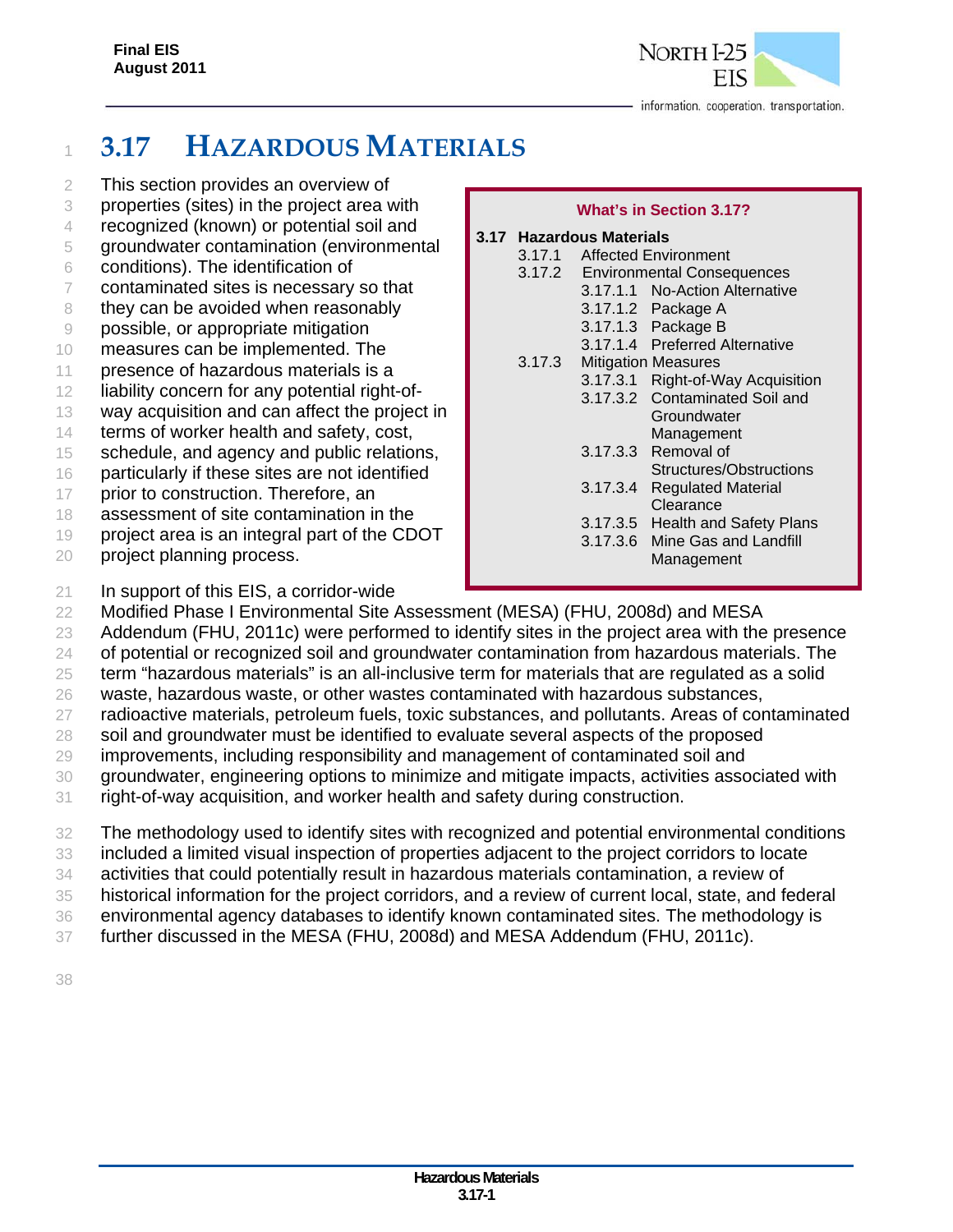

# <sup>1</sup> **3.17.1 Affected Environment**

 Sites with the potential for large-scale contaminant migration or a known existing or past release of a hazardous material are listed in **Table 3.17-1** and the locations of these sites are shown in **Figure 3.17-1**. These sites were identified in the MESA as having a high ranking with regard to potential site contamination, indicating that contamination (existing or residual) from hazardous materials may exist and could have an adverse impact on the project alternatives.

7 These sites include National Priority List (NPL) or "Superfund" sites; sites on the

8 Comprehensive Environmental Response, Compensation, and Liability Information System

9 (CERCLIS); Resource Conservation and Recovery Act (RCRA) permitted treatment, storage,

10 or disposal facilities; RCRA Corrective Action Sites (CORRACTS); sites in the Colorado

- 11 Voluntary Clean Up Program (VCUP); and state active and historical solid waste landfills 12 (SWF). A detailed discussion of these sites is included in the MESA (FHU, 2008d) and the
- 13 MESA Addendum (FHU, 2011c).
- 14 Numerous sites with moderate indications of a potential or known existing release or past

15 release of any hazardous materials (see **Section 3.17.2**) are also present along the project

16 corridors and are discussed in further detail in the MESA (FHU, 2008d) and in the hazardous

17 materials consequences section of this EIS.

## 18 **Table 3.17-1 Summary of High-Ranking Sites with Potential Contamination**

| <b>Site Address</b><br><b>Type of Site</b><br><b>Concern</b> |                       |                                                                                                                                                                                                 |
|--------------------------------------------------------------|-----------------------|-------------------------------------------------------------------------------------------------------------------------------------------------------------------------------------------------|
|                                                              |                       | I-25 Corridor (Preferred Alternative)                                                                                                                                                           |
| 10575<br>Melody Dr.,<br>Northglenn                           | VCUP <sup>1</sup>     | Site being addressed under Colorado Department of<br>Public Health and Environment (CDPHE) VCUP for<br>known existing or past release(s) of hazardous<br>materials.                             |
| 555<br>W. 106th Ave.,<br>Northglenn                          | VCUP <sup>1</sup>     | Site being addressed under CDPHE VCUP for known<br>existing or past release(s) of hazardous materials.                                                                                          |
|                                                              |                       | I-25 Corridor (Packages A and B)                                                                                                                                                                |
| 120<br>NE Frontage Rd.,<br><b>Fort Collins</b>               | CORRACTS <sup>2</sup> | Site identified as needing corrective action after<br>release(s) of a hazardous waste or constituent into the<br>environment from a RCRA facility.                                              |
|                                                              |                       | <b>Commuter Rail (Preferred Alternative and Package A)</b>                                                                                                                                      |
| 3536<br>S. Mason St.,<br>Ft. Collins                         | CERCLIS <sup>3</sup>  | Known existing or past release(s) of hazardous<br>materials and potential for large-scale contaminant<br>migration exists. Site is designated as No Further<br>Remedial Action Planned (NFRAP). |
| Site at College Ave.<br>Ft. Collins Trailer,<br>Ft. Collins  | CERCLIS <sup>3</sup>  | Known existing or past release(s) of hazardous<br>materials and potential for large-scale contaminant<br>migration exists. Site is designated as NFRAP.                                         |
| CSU campus -<br>College Ave./Pitkin<br>Ave.,<br>Ft. Collins  | CORRACTS <sup>2</sup> | Site identified as needing corrective action after<br>release(s) of a hazardous waste or constituent into the<br>environment from a RCRA facility.                                              |
| 317<br>West Prospect Rd.,<br>Ft. Collins                     | SWF <sup>4</sup>      | Potential presence of methane gas and other landfill<br>gases. Potential soil and groundwater contamination.                                                                                    |
| Site at College Ave./<br>Willow St.,<br>Ft. Collins          | VCUP <sup>1</sup>     | Site being addressed under CDPHE VCUP for known<br>existing or past release(s) of hazardous materials.                                                                                          |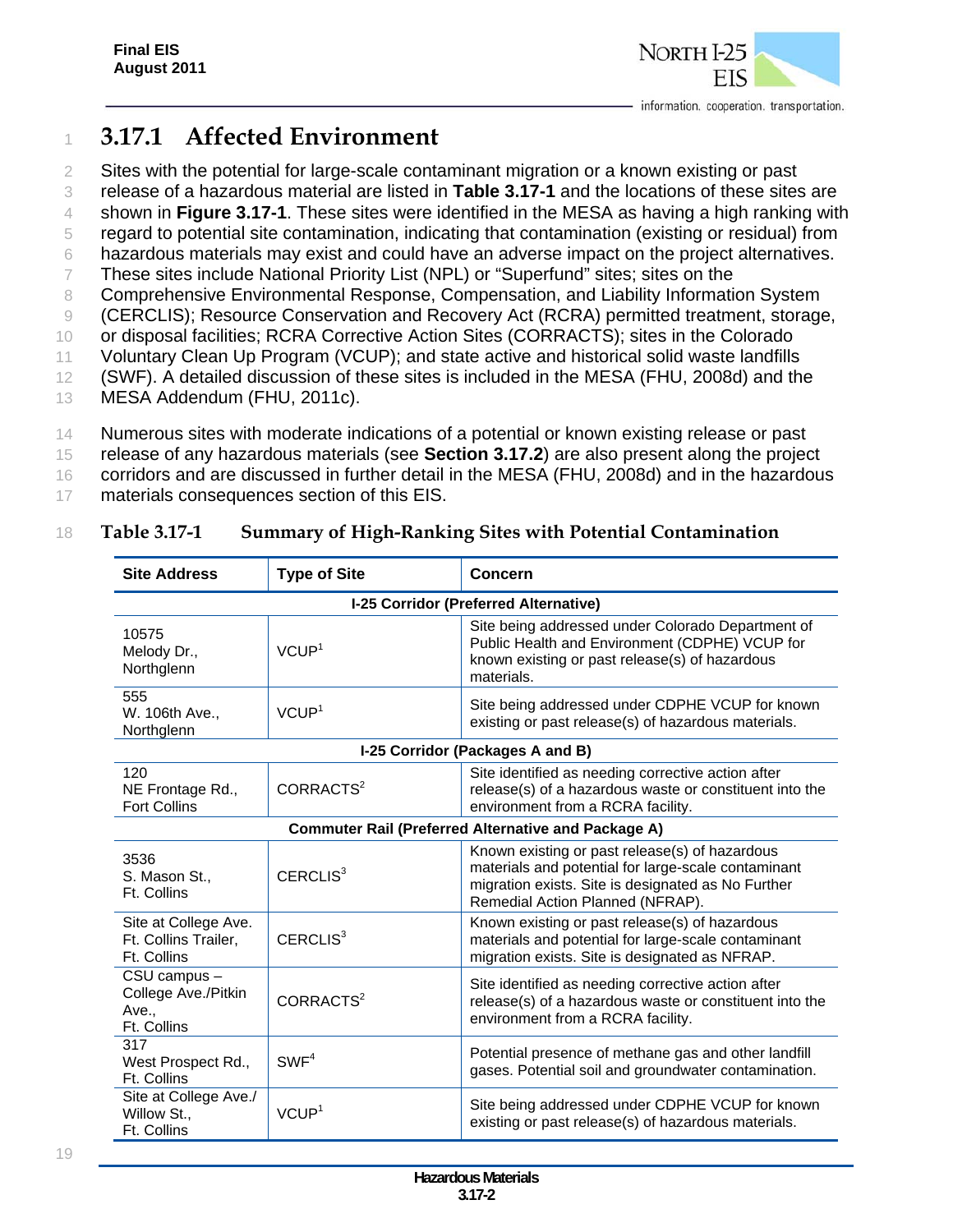

### 1 **Table 3.17-1 Summary of High Ranking Sites with Potential Contamination (cont'd)**

| <b>Site Address</b>                       | <b>Type of Site</b>   | <b>Concern</b>                                                                                                                                          |
|-------------------------------------------|-----------------------|---------------------------------------------------------------------------------------------------------------------------------------------------------|
| 116<br>E. Foothills Pkwy.,<br>Ft. Collins | CORRACTS <sup>2</sup> | Site identified as needing corrective action after<br>release(s) of a hazardous waste or constituent into the<br>environment from a RCRA facility.      |
| 302 3rd St. SE,<br>Loveland               | CORRACTS <sup>2</sup> | Site identified as needing corrective action after<br>release(s) of a hazardous waste or constituent into the<br>environment from a RCRA facility.      |
| 4809<br>S. College Ave., Ft.<br>Collins   | VCUP <sup>1</sup>     | Site being addressed under CDPHE VCUP for known<br>existing or past release(s) of hazardous materials.                                                  |
| 120<br>9th Ave., Longmont                 | VCUP <sup>1</sup>     | Site being addressed under CDPHE VCUP for known<br>existing or past release(s) of hazardous materials.                                                  |
| 15th Ave./Lashley<br>St.,<br>Longmont     | SWF <sup>4</sup>      | Potential presence of methane gas and other landfill<br>gases. Potential soil and groundwater contamination.                                            |
| 11939<br>Sugar Mill Rd.,<br>Longmont      | VCUP <sup>1</sup>     | Site being addressed under CDPHE VCUP for known<br>existing or past release(s) of hazardous materials.                                                  |
| 844<br>Weld County Road 7                 | CERCLIS <sup>3</sup>  | Known existing or past release(s) of hazardous<br>materials and potential for large-scale contaminant<br>migration exists. Site is designated as NFRAP. |
|                                           |                       | <b>Commuter Rail (Preferred Alternative)</b>                                                                                                            |
| 2100 Highway 119,<br>Longmont             | CORRACTS <sup>2</sup> | Site identified as needing corrective action after<br>release(s) of a hazardous waste or constituent into the<br>environment from a RCRA facility.      |
| 266 E. 29th,<br>Loveland                  | CORRACTS <sup>2</sup> | Site identified as needing corrective action after<br>release(s) of a hazardous waste or constituent into the<br>environment from a RCRA facility.      |

### **Commuter Bus (Preferred Alternative)**

| CERCLIS <sup>3</sup><br>materials and potential for large-scale contaminant<br>W. Service Rd<br>migration exists. Site is designated as NFRAP.<br>Evans | 3815 |  | Known existing or past release(s) of hazardous |
|---------------------------------------------------------------------------------------------------------------------------------------------------------|------|--|------------------------------------------------|
|---------------------------------------------------------------------------------------------------------------------------------------------------------|------|--|------------------------------------------------|

2 Notes:<br>3  $\frac{1}{2}$  Volun<br>4  $\frac{2}{3}$  Reso<br>5  $\frac{3}{2}$  Comp 3 <sup>1</sup> Voluntary Clean-Up

 $4<sup>2</sup>$  Resource Conservation and Recovery Act Corrective Action

 $3 \text{ }$  Comprehensive Environmental Response, Compensation, and Liability Information System

 $6<sup>4</sup>$  Solid waste facility/landfill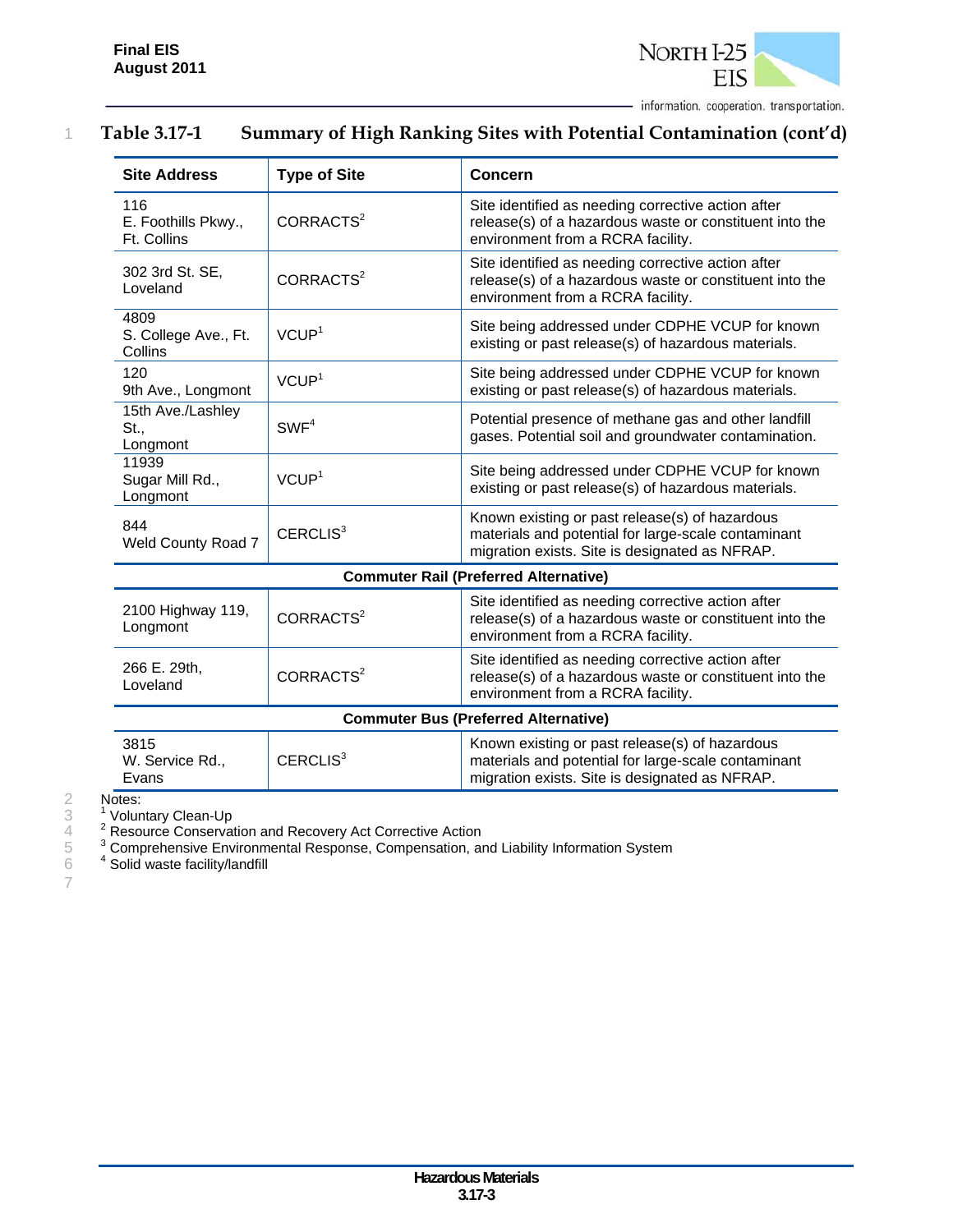

2

# 1 **Figure 3.17-1 Location of High-Ranking Sites with Potential Contamination**

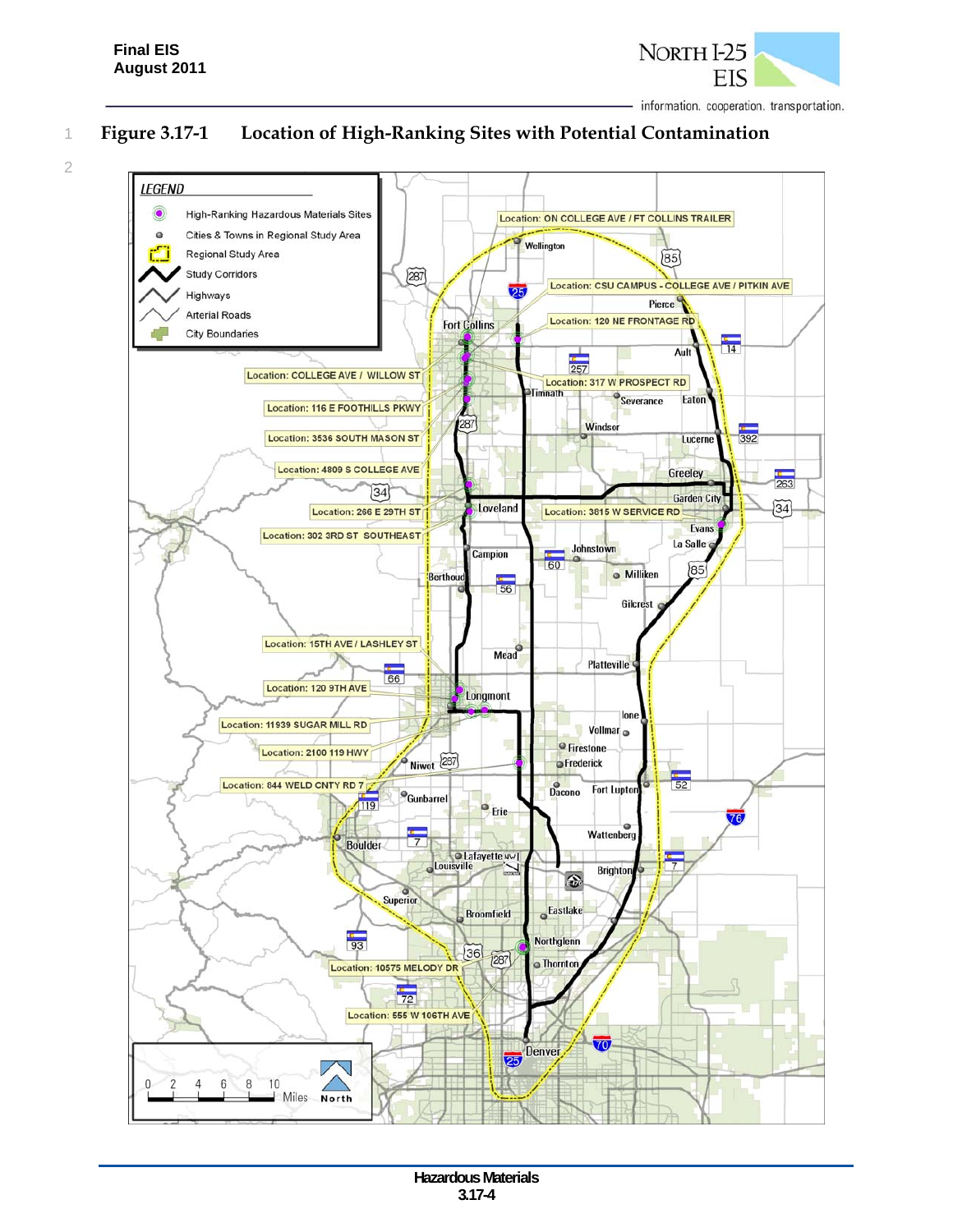

- 1 Oil and gas facilities (existing and planned), including oil and gas wells, were identified within
- 2 the project area using data from the Colorado Oil and Gas Conservation Commission Website,
- 3 which was accessed in July 2010. These facilities were identified within 100 feet, 100 to
- 4 500 feet, 500 to 1,000 feet, and 1,000 to 1,500 feet from the project area and summarized in
- 5 **Table 3.17-2**.

|  | Table 3.17-2 | Summary of Oil and Gas Facilities Within the Project Area |
|--|--------------|-----------------------------------------------------------|
|--|--------------|-----------------------------------------------------------|

| <b>Screening Distance</b> | <b>Number of Wells</b> |  |  |  |  |
|---------------------------|------------------------|--|--|--|--|
| <b>Highway</b>            |                        |  |  |  |  |
| Less than 100 feet        | 1                      |  |  |  |  |
| 100 to 500 feet           | 63                     |  |  |  |  |
| 500 to 1,000 feet         | 85                     |  |  |  |  |
| 1, 000 to 1,500 feet      | 82                     |  |  |  |  |
| <b>Commuter Rail</b>      |                        |  |  |  |  |
| Less than 100 feet        | 3                      |  |  |  |  |
| 100 to 500 feet           | 50                     |  |  |  |  |
| 500 to 1,000 feet         | 59                     |  |  |  |  |
| 1, 000 to 1,500 feet      | 24                     |  |  |  |  |
| <b>Commuter Bus</b>       |                        |  |  |  |  |
| Less than 100 feet        | 0                      |  |  |  |  |
| 100 to 500 feet           | 0                      |  |  |  |  |
| 500 to 1,000 feet         | 10                     |  |  |  |  |
| 1, 000 to 1,500 feet      | 6                      |  |  |  |  |
| <b>Express Bus</b>        |                        |  |  |  |  |
| Less than 100 feet        | 0                      |  |  |  |  |
| 100 to 500 feet           | 5                      |  |  |  |  |
| 500 to 1,000 feet         | 16                     |  |  |  |  |
| 1, 000 to 1,500 feet      | 7                      |  |  |  |  |

7 Oil and gas explorations, development, and production wastes (e.g., drilling fluids) are

8 produced during primary field operations and the potential exists for subsurface releases that

9 may not be observable at the surface or along the associated gathering and transmission

10 pipeline. Chronic minor leaks that would not be detected by inventory control can also release

11 over time into the subsurface. Thus, all oil and gas facilities/associated transmission lines that

12 could be impacted or disturbed constitute a potential environmental condition.

13 A portion of the regional study area is located over the northeastern half of the Boulder-Weld

14 Coalfield. The mined portion of the Coalfield extended approximately 22 miles on a diagonal

15 from Marshall in southeastern Boulder County northeast to the Firestone-Frederick-Dacono

16 ("Tri-Towns") area of southwest Weld County. Most of the coal was from underground mines

17 that were accessed by vertical shafts and almost entirely from multiple seams within the

18 designated Boulder-Weld Coalfield. Mining took place from the surface to over 400 feet deep

19 (Geocal, 2004).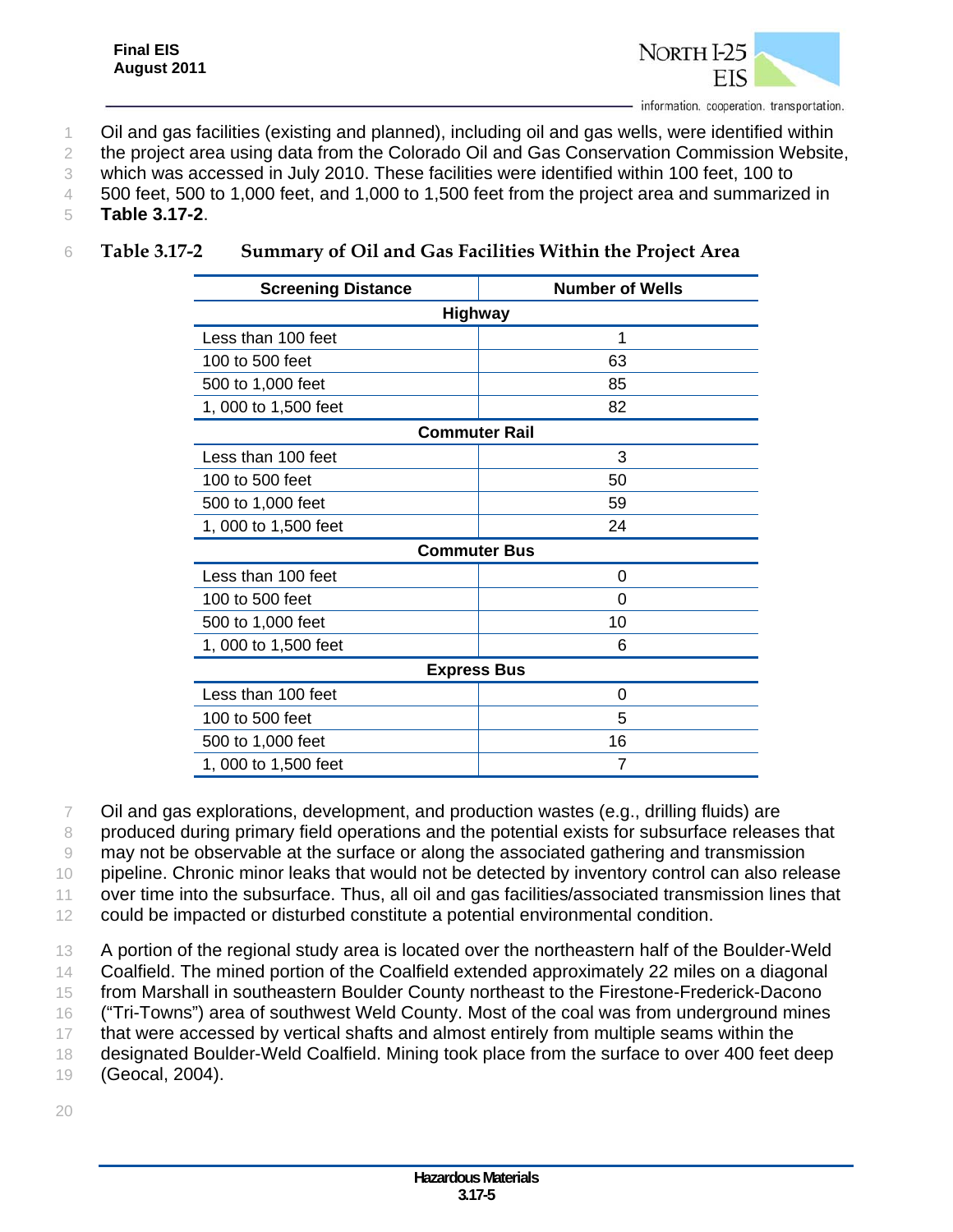

- Subsidence and collapse are a potential concern as the project proceeds to design. Mine-
- related surficial and near-surface problems, principally subsidence and collapse, have affected
- numerous commercial-municipal developments, transportation rights-of-way, pipelines,
- agricultural irrigation operations, and some residential properties within the Boulder-Weld
- Coalfield portion of the regional study area (Geocal, 2004).
- Significant specific routes with known mine surface features, undermined areas less than 400 feet deep, and/or past surface problems include:
- 8 **I-25: From Weld County Road (WCR) 8, north to between WCR 16 and WCR 18. Similarly,**  for the Union Pacific Railroad (UPRR) line: Located two miles east of I-25, and through 10 Dacono-Frederick-Firestone. Also, east-west SH 52, from three-quarters mile west of I-25, 11 east through Dacono to WCR 15 (Geocal, 2004).
- 12 ► Boulder County Road 42 (Jasper Road): From one mile west of Erie, east to WCR 7 (2.5 miles east of Erie), as a significant east-west tie between I-25, County Line Road, and US 287 (Geocal, 2004). Also, related as potential east-west ties in this area: UPRR and related coal line spurs from 1.5 miles west of Erie, through the town, and then splitting 16 northeast to I-25 and southwest to one-half way to I-25 (Geocal, 2004).

# **3.17.2 Environmental Consequences**

 To determine the consequences of the No-Action Alternative, the two build packages (Package A and Package B), and the Preferred Alternative the properties from which right-of- way would potentially be acquired for each alternative were compared with the sites with potential environmental conditions and the sites with recognized environmental conditions that were identified in the MESA (FHU, 2008d) and MESA Addendum (FHU, 2011c). These sites include medium and low-ranked sites that were evaluated in the MESA (FHU, 2008d) and MESA Addendum (FHU, 2011c), as well as sites with potential environmental conditions that were identified during the site reconnaissance and the review of historical land use (e.g., evidence of storage, handling, or disposal of hazardous materials).

- Medium-ranked sites include RCRA hazardous waste generators with reported violations, sites reported on the Emergency Response Notification System (ERNS) list, and facilities with leaking underground storage tanks (LUSTs). Low-ranked sites include residential sites or commercial sites with activities that do not require the use of hazardous substances or petroleum products (greater than 55 gallons/year), RCRA hazardous waste generators with no reported violations, facilities with above ground/underground storage tanks (ASTs/USTs) with no reported leaks or spills, and sites reported on the Facility Index System (FINDS). These sites have minimal indications of an existing release, past release, or material threat of a release of any hazardous substances or petroleum products into the ground (soil), groundwater, or surface water. Sites to be acquired for right-of-way (partial or full) that have potential or recognized soil and
- 
- groundwater contamination are considered direct hazardous materials impacts (see
- **Table 3.17-3, Table 3.17-4,** and **Table 3.17-5**). Right-of-way to be acquired may be modified
- during final design, which may affect the hazardous materials impacts. Sites that will not be
- acquired for right-of-way, but have potential or recognized soil and groundwater contamination
- and could affect materials management or worker health and safety are considered indirect
- impacts.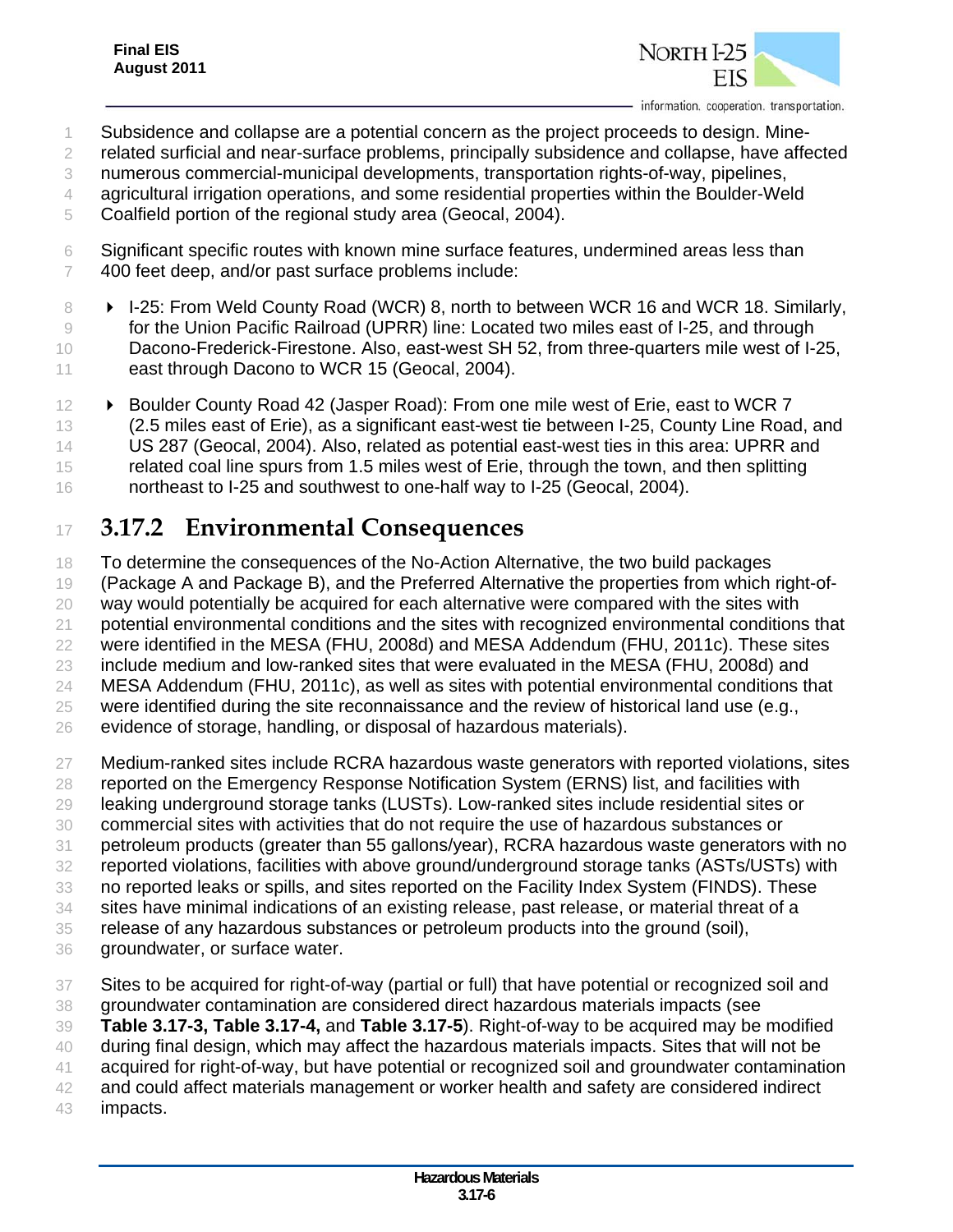

### **3.17.2.1 NO-ACTION ALTERNATIVE**

The No-Action Alternative is a conservative estimate of safety and maintenance improvements

that will need to be constructed if the build alternatives are not built. Major and minor structure

- maintenance activities from US 36 to SH 1 and safety improvements at selected locations from
- WCR 34 to SH 1 are expected to occur.
- The No-Action Alternative does not include the acquisition of any sites for right-of-way;
- therefore, there would be no direct impacts associated with hazardous materials associated 8 with this alternative.
- 9 Indirect impacts are not associated with right-of-way acquisition but are associated with
- potentially contaminated sites that could affect materials management and worker health and
- safety. Indirect impacts identified with respect to the No-Action Alternative include the potential
- 12 to encounter contaminated soil and/or groundwater during structure maintenance activities that
- require structural excavations or during safety improvements that require ramp terminal
- widening (e.g., I-25 and Prospect, I-25 and SH 392, I-25 and SH 402).

### **3.17.2.2 PACKAGE A**

- Package A is described in detail in **Chapter 2** *Alternatives*. **Table 3.17-3** summarizes
- 17 information on properties with potential or recognized environmental conditions with regard to
- hazardous materials that are associated with Package A proposed highway or transit
- improvements. This information is organized by build component.
- A total of 38 parcels with potential environmental conditions and 16 parcels with recognized
- environmental conditions are associated with Package A highway components. A total of
- 58 parcels with potential environmental conditions and 2 parcels with recognized
- environmental conditions are associated with Package A transit components. Several of the
- high-ranking sites identified in **Table 3.17-1** are impacted by the project. A detailed discussion
- of environmental conditions of these sites is included in the MESA (FHU, 2008d).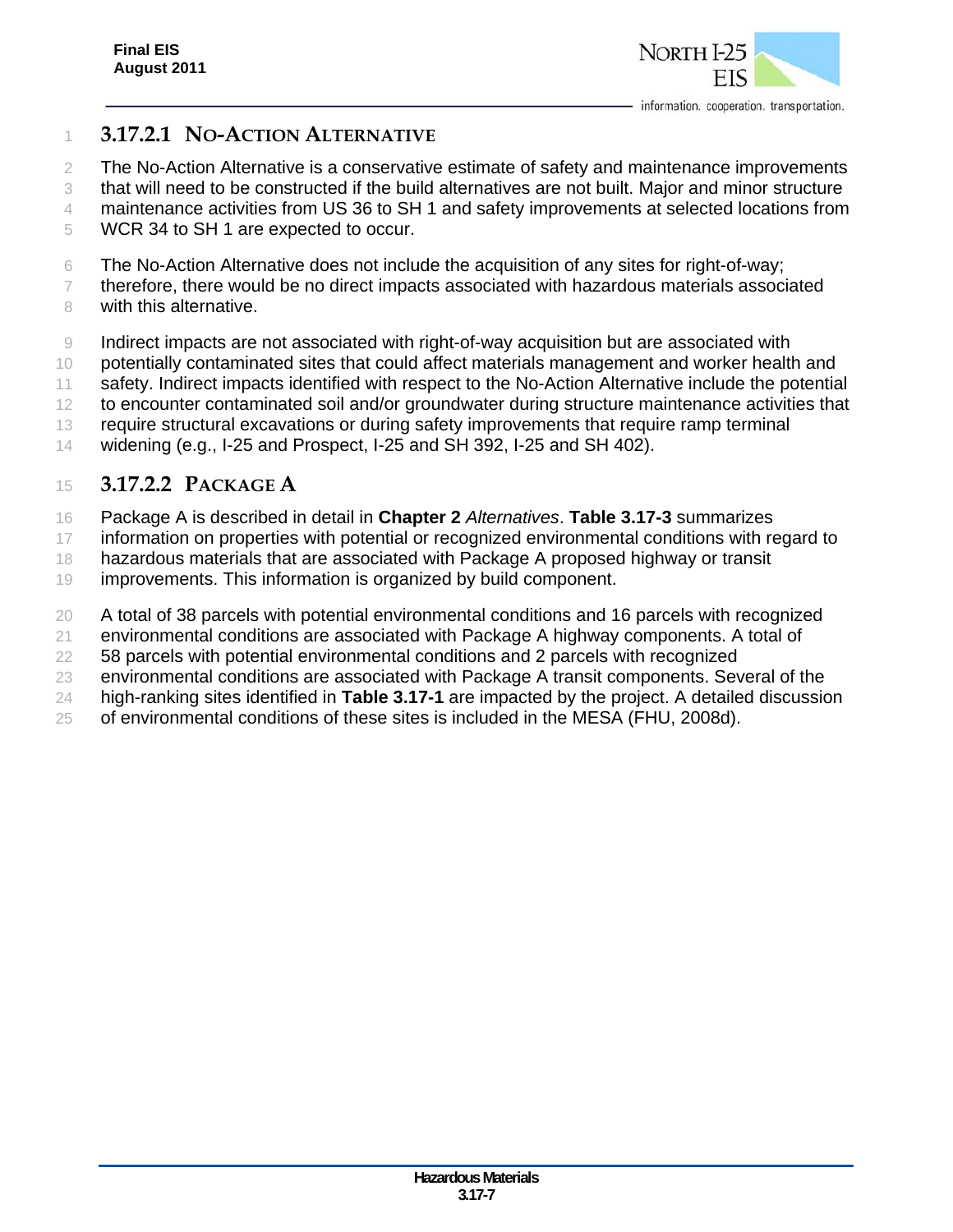

|                                                         |                                          |                                                                                                                                                                                                                                                                                                                                                                                                                                                                                                                                                                                                                                                                                                                                                                                                                                          | <b>Mitigation</b> |                   |                   |
|---------------------------------------------------------|------------------------------------------|------------------------------------------------------------------------------------------------------------------------------------------------------------------------------------------------------------------------------------------------------------------------------------------------------------------------------------------------------------------------------------------------------------------------------------------------------------------------------------------------------------------------------------------------------------------------------------------------------------------------------------------------------------------------------------------------------------------------------------------------------------------------------------------------------------------------------------------|-------------------|-------------------|-------------------|
| <b>Parcel</b><br><b>Identification</b><br><b>Number</b> | <b>Environmental</b><br><b>Condition</b> | <b>Description</b>                                                                                                                                                                                                                                                                                                                                                                                                                                                                                                                                                                                                                                                                                                                                                                                                                       | $\mathsf{ISA}^*$  | PSI <sup>**</sup> | MMP and<br>H&S*** |
| I-25 Corridor                                           |                                          |                                                                                                                                                                                                                                                                                                                                                                                                                                                                                                                                                                                                                                                                                                                                                                                                                                          |                   |                   |                   |
| 8834000007                                              | Potential                                | Sod farm. Potential pesticide and herbicide use and storage. Unknown hazardous material<br>storage, handling and disposal practices.                                                                                                                                                                                                                                                                                                                                                                                                                                                                                                                                                                                                                                                                                                     | X                 |                   |                   |
| 8709121001                                              | Recognized                               | Operating farm supply store and active LUST site. Active USTs/ASTs on site. Three<br>12,000-gallon USTs containing gasoline, one 560-gallon UST containing waste oil. Six ASTs:<br>two 12,500-gallon and one 10,000-gallon containing gasoline, and three (17,000-gallon,<br>5,800-gallon, and 8,800-gallon) containing diesel fuel.<br>Four 2,000-gallon USTs permanently closed in June 1995. Three contained gasoline and one<br>contained diesel. Four ASTs permanently closed prior to January 1977. One contained<br>gasoline and three contained diesel.<br>Multiple releases from the USTs and product delivery piping have occurred, leading to<br>contamination of both soils and groundwater. Known benzene-contaminated groundwater<br>exists on site, and residual petroleum contamination exists within soils at the site. | $\sf X$           | $\times$          | $\sf X$           |
| 8721000904                                              | Potential                                | Large industrial biopower and bioenergy plant located west of I-25. Ethanol, hydrogen, and<br>other hazardous material products are produced on site. Unknown hazardous material<br>storage, handling, and disposal practices.                                                                                                                                                                                                                                                                                                                                                                                                                                                                                                                                                                                                           | $\sf X$           |                   |                   |
| 8515000015                                              | Recognized                               | Gasoline Station. FINDS. Potential for petroleum contamination from LUSTs. Orphan site.<br>LUST (Closed). UST. CoTrust.                                                                                                                                                                                                                                                                                                                                                                                                                                                                                                                                                                                                                                                                                                                  | $\mathsf{X}$      |                   |                   |
| 8716100043                                              | Recognized                               | Gasoline Station. Potential for petroleum contamination from LUSTs. LUST (Closed). UST.                                                                                                                                                                                                                                                                                                                                                                                                                                                                                                                                                                                                                                                                                                                                                  | X                 |                   |                   |
| 8722200022                                              | Recognized                               | RCRIS-SQG (No Reported Violations), FINDS                                                                                                                                                                                                                                                                                                                                                                                                                                                                                                                                                                                                                                                                                                                                                                                                | $\mathsf{X}$      |                   |                   |
| 8722200023                                              | Recognized                               | RCRIS-SQG (Reported Violations), FINDS. LUST (closed). UST. AST. RV maintenance and<br>storage. Unknown chemical and material handling, storage, and disposal.                                                                                                                                                                                                                                                                                                                                                                                                                                                                                                                                                                                                                                                                           | $\mathsf{X}$      |                   |                   |
| 8634307002<br>8722200025                                | Potential                                | Motor sports sales and service. Potential equipment maintenance. Unknown hazardous<br>material storage, handling, and disposal practices.                                                                                                                                                                                                                                                                                                                                                                                                                                                                                                                                                                                                                                                                                                | X                 |                   |                   |
| 8716125007                                              | Potential                                | Sign and awning manufacturer. Unknown hazardous material storage, handling, and disposal<br>practices.                                                                                                                                                                                                                                                                                                                                                                                                                                                                                                                                                                                                                                                                                                                                   | $\mathsf{X}$      |                   |                   |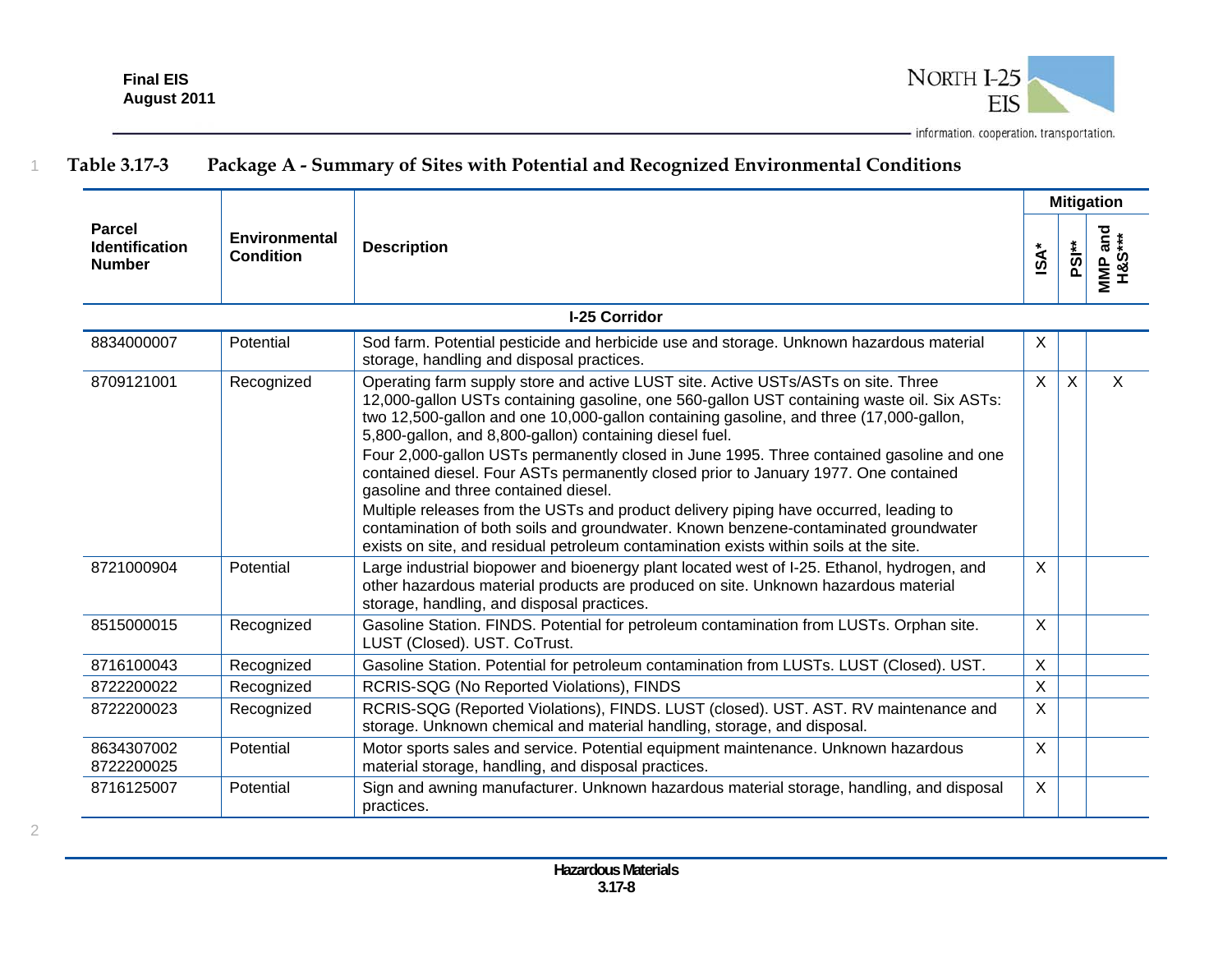

|                                                         |                                          |                                                                                                                                                                                                                                                                                                                                                                          |                           | <b>Mitigation</b> |                                      |
|---------------------------------------------------------|------------------------------------------|--------------------------------------------------------------------------------------------------------------------------------------------------------------------------------------------------------------------------------------------------------------------------------------------------------------------------------------------------------------------------|---------------------------|-------------------|--------------------------------------|
| <b>Parcel</b><br><b>Identification</b><br><b>Number</b> | <b>Environmental</b><br><b>Condition</b> | <b>Description</b>                                                                                                                                                                                                                                                                                                                                                       | $\mathbf{\hat{A}}^*$      | PSI <sup>*</sup>  | …r and<br>H&S***<br>MMP <sub>3</sub> |
| 8615000009                                              | Potential                                | Automobile dealership and service center. Potential waste oil tanks. Unknown hazardous<br>material storage, handling, and disposal practices.                                                                                                                                                                                                                            | $\boldsymbol{\mathsf{X}}$ |                   |                                      |
| 8610207001                                              | Potential                                | Boats, boat parts, ATV, snowmobile, RV sales. Potential equipment maintenance. Unknown<br>hazardous material storage, handling, and disposal practices.                                                                                                                                                                                                                  | $\sf X$                   |                   |                                      |
| 8627316001                                              | Potential                                | Former RCRA large-quantity generator. Unknown site conditions.                                                                                                                                                                                                                                                                                                           | $\sf X$                   |                   |                                      |
| 8710000009                                              | Potential                                | Heavy equipment rental company. Potential equipment maintenance. Unknown hazardous<br>material storage, handling, and disposal practices.                                                                                                                                                                                                                                | $\sf X$                   |                   |                                      |
| 8603000011                                              | Potential                                | Plant/tree nursery. Potential pesticide and herbicide use. Unknown hazardous material<br>storage, handling, and disposal practices.                                                                                                                                                                                                                                      | $\sf X$                   |                   |                                      |
| 8503008008                                              | Potential                                | Motorcycle sales and service. Potential equipment maintenance. Unknown hazardous<br>material storage, handling, and disposal practices.                                                                                                                                                                                                                                  | $\sf X$                   |                   |                                      |
| 8627324006                                              | Potential                                | Automobile dealership and service center. Potential waste oil tanks. Unknown hazardous<br>material storage, handling, and disposal practices.                                                                                                                                                                                                                            | $\sf X$                   |                   |                                      |
| 8535209001                                              | Potential                                | RV sales. Potential equipment maintenance. Unknown hazardous material storage, handling,<br>and disposal practices.                                                                                                                                                                                                                                                      | $\boldsymbol{\mathsf{X}}$ |                   |                                      |
| 8627335001                                              | Potential                                | Window manufacturing facility. Unknown hazardous material storage, handling, and disposal<br>practices.                                                                                                                                                                                                                                                                  | $\boldsymbol{\mathsf{X}}$ |                   |                                      |
| 106103426002                                            | Potential                                | Gas station. Two active 15,000-gallon USTs on site. One for gasoline and one for diesel.                                                                                                                                                                                                                                                                                 | $\sf X$                   |                   |                                      |
| 8716100039                                              | Recognized                               | Gas station and active LUST site. Three active 10,000-gallon gasoline USTs on site.<br>Permanently closed USTs include one 6,000-gallon for diesel, two 6,000-gallon USTs for<br>gasoline, and two 3,000-gallon USTs for diesel. Undergoing quarterly monitoring and<br>implementing a corrective action plan. Known petroleum-impacted soil and groundwater on<br>site. | X                         |                   |                                      |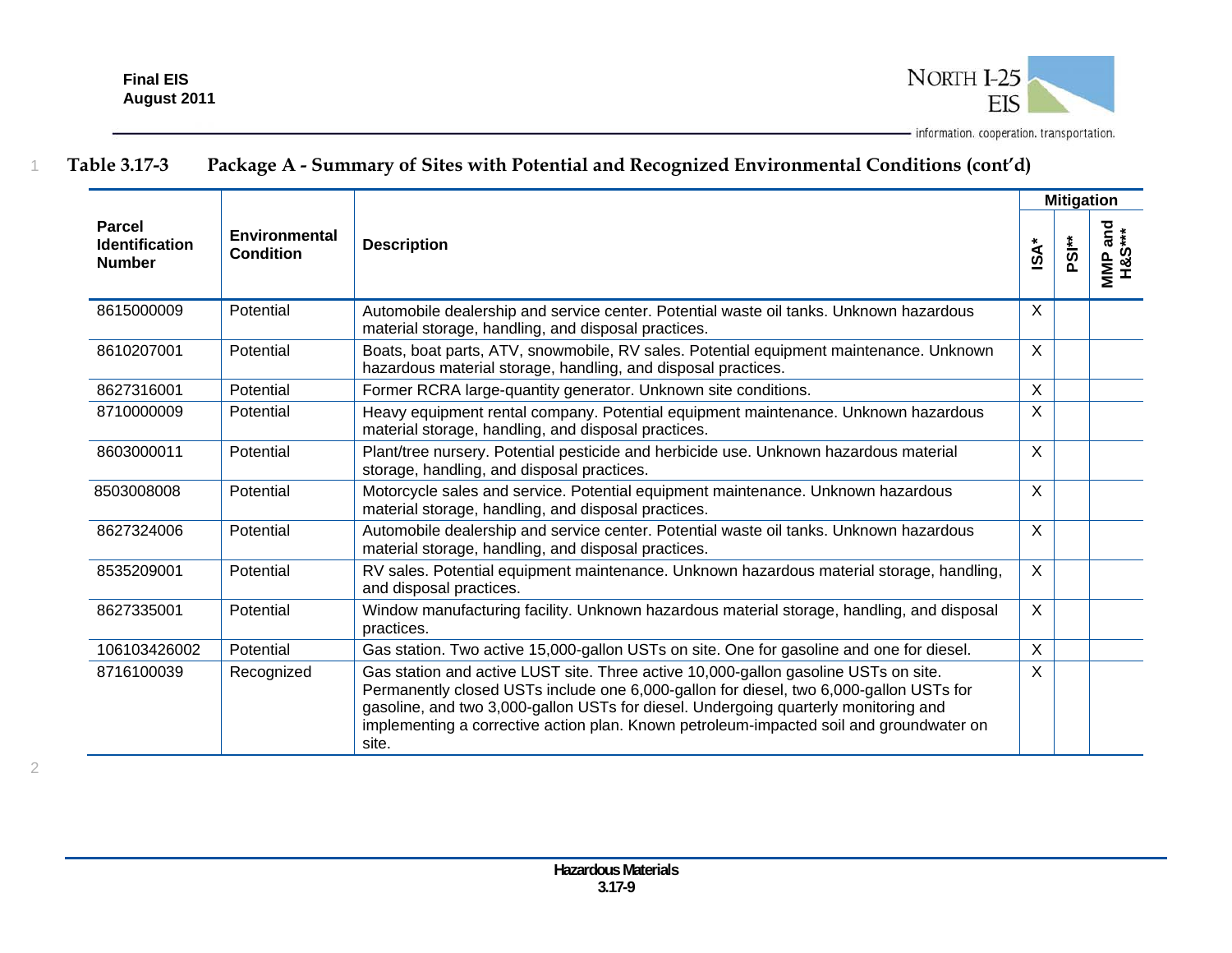

|                                                  |                                   |                                                                                                                                                                                                                                                                                                                                                                                                                                                                                                                                                                                                                                                                                                                                                                                                                                                                                                                                                                                                                                                                                                                                                                                                                              | <b>Mitigation</b> |                   |                   |
|--------------------------------------------------|-----------------------------------|------------------------------------------------------------------------------------------------------------------------------------------------------------------------------------------------------------------------------------------------------------------------------------------------------------------------------------------------------------------------------------------------------------------------------------------------------------------------------------------------------------------------------------------------------------------------------------------------------------------------------------------------------------------------------------------------------------------------------------------------------------------------------------------------------------------------------------------------------------------------------------------------------------------------------------------------------------------------------------------------------------------------------------------------------------------------------------------------------------------------------------------------------------------------------------------------------------------------------|-------------------|-------------------|-------------------|
| <b>Parcel</b><br>Identification<br><b>Number</b> | Environmental<br><b>Condition</b> | <b>Description</b>                                                                                                                                                                                                                                                                                                                                                                                                                                                                                                                                                                                                                                                                                                                                                                                                                                                                                                                                                                                                                                                                                                                                                                                                           | $ISA^*$           | PSI <sup>**</sup> | MMP and<br>H&S*** |
| 8535211001                                       | Recognized                        | Operating truck stop and closed LUST site. Four active USTs on site include two containing a<br>diesel/gasoline mixture (20,000-gallon and 15,000-gallon) and two containing diesel<br>(20,000-gallon). Five active ASTs containing gasoline and diesel and one liquefied propane<br>gas.<br>Multiple releases have occurred and contamination of both soils and groundwater is present.<br>In October 2004, ten ASTs containing gasoline, diesel, and kerosene were permanently<br>closed and removed. Groundwater monitoring is ongoing. Known petroleum impacted soil and<br>groundwater on site.                                                                                                                                                                                                                                                                                                                                                                                                                                                                                                                                                                                                                         | $\mathsf{X}$      |                   |                   |
| 8710000022                                       | Recognized                        | Potential historic former cattle operations occurred at this site. Unknown insecticide storage,<br>use, and handling.<br>RCRA CORRACTS. Remediation complete. The facility performs roll forming and shearing of<br>sheet metal processes, which utilize lead and chromium-based paints, xylenes, and mineral<br>spirit solvents. An initial environmental investigation performed in January 1991 identified soil<br>and groundwater contamination with volatile organic compounds (VOCs). Small<br>concentrations of benzene, toluene, ethylbenzene, and chlorobenzene were detected in soils<br>from the paint gallery area. Elevated concentrations of ethylbenzene, toluene, xylene, and<br>chlorobenzene were detected in soils near the paint line roll-off area. Elevated concentrations<br>of heavy metals (lead and chromium) were detected in soils at this site in the paint gallery and<br>near the paint supply piping. Remediation activities were completed at this site and a No<br>Further Action letter was issued by the then Colorado Department of Health (CDH) in June<br>1994 indicating that they do not require any further investigation or remedial action at the time<br>the letter was issued. | X                 |                   |                   |
| 8535000009                                       | Potential                         | RCRA small-quantity generator with no violations reported. Unknown hazardous material<br>storage, handling, and disposal practices.                                                                                                                                                                                                                                                                                                                                                                                                                                                                                                                                                                                                                                                                                                                                                                                                                                                                                                                                                                                                                                                                                          | $\mathsf{X}$      |                   |                   |
| 8622300005                                       | Potential                         | RCRA conditionally exempt small-quantity generator with no violations reported. Unknown<br>hazardous material storage, handling, and disposal practices.                                                                                                                                                                                                                                                                                                                                                                                                                                                                                                                                                                                                                                                                                                                                                                                                                                                                                                                                                                                                                                                                     | $\mathsf{X}$      |                   |                   |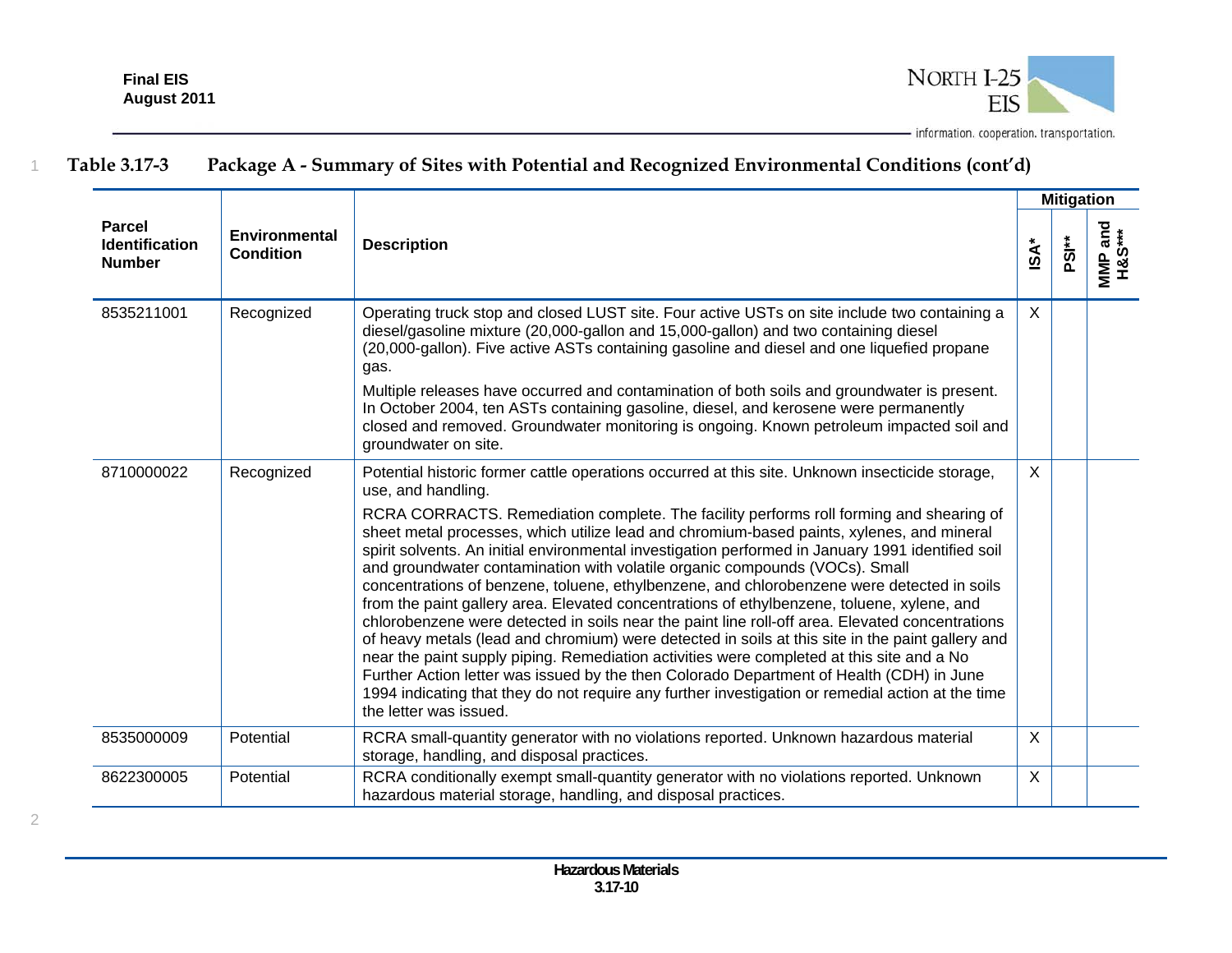

|                                                         |                                          |                                                                                                                                                                                                                                                                                                                                                                                                                                                                                                                                                                                                                                                                                                                                                                                                                                                                                                                                                                                                                                                                                                                                                                                                                                                                                                                                                                                                                                                                                                        |             | <b>Mitigation</b>         |                                        |
|---------------------------------------------------------|------------------------------------------|--------------------------------------------------------------------------------------------------------------------------------------------------------------------------------------------------------------------------------------------------------------------------------------------------------------------------------------------------------------------------------------------------------------------------------------------------------------------------------------------------------------------------------------------------------------------------------------------------------------------------------------------------------------------------------------------------------------------------------------------------------------------------------------------------------------------------------------------------------------------------------------------------------------------------------------------------------------------------------------------------------------------------------------------------------------------------------------------------------------------------------------------------------------------------------------------------------------------------------------------------------------------------------------------------------------------------------------------------------------------------------------------------------------------------------------------------------------------------------------------------------|-------------|---------------------------|----------------------------------------|
| <b>Parcel</b><br><b>Identification</b><br><b>Number</b> | <b>Environmental</b><br><b>Condition</b> | <b>Description</b>                                                                                                                                                                                                                                                                                                                                                                                                                                                                                                                                                                                                                                                                                                                                                                                                                                                                                                                                                                                                                                                                                                                                                                                                                                                                                                                                                                                                                                                                                     | <b>ISA*</b> | PSI <sup>**</sup>         | and<br>***<br>MMP <sup>2</sup><br>H&S' |
| 8515000021                                              | Recognized                               | Gas station. Three active 8,000-gallon gasoline USTs on site. Permanently closed USTs<br>include three 6,000 - gallon for gasoline and one 10,000-gallon for gasoline. Closed LUST<br>site with two events reported. No Further Action letters issued on June 6, 1995 and<br>June 17, 2005.                                                                                                                                                                                                                                                                                                                                                                                                                                                                                                                                                                                                                                                                                                                                                                                                                                                                                                                                                                                                                                                                                                                                                                                                            |             |                           |                                        |
| 8603000010                                              | Recognized                               | Gas station and closed LUST site with multiple releases to soils and groundwater. Active<br>USTs on site include two 12,000-gallon, one for unleaded gasoline and one for a<br>diesel/gasoline mix. Six USTs permanently closed and removed. Groundwater contamination<br>reportedly migrated off site in a southeastern direction toward a gravel pit that borders this<br>site to the east and south.<br>Several investigations conducted on site during the 1990s and 2000s. A corrective action<br>plan was first implemented in 1994, which included installation of a groundwater recovery<br>and treatment system and quarterly groundwater monitoring activities. Soils in the area of the<br>former USTs (northwest corner) were over-excavated in 1995 until photoionization detector<br>(PID) readings were 50 ppm or below. Quarterly groundwater monitoring from 1994 to<br>present. Concentrations of benzene, toluene, ethylbenzene, and xylene (BTEX), total volatile<br>petroleum hydrocarbons (TVPH), total extractable petroleum hydrocarbons (TEPH), and<br>methyl tert-butyl ether (MTBE) in soils were non-detect during soil sampling activities<br>conducted in 2002. In September, 2006 Colorado Department of Labor and Employment,<br>Division of Oil and Public Safety (OPS), issued the most recent No Further Action letter for<br>this facility, indicating that they do not require any further investigation or remedial action at<br>the time the letter was issued. | X           | $\mathsf{X}$              | $\times$                               |
| 8603000004                                              | Recognized                               | ERNS site. A buried dump truck was being used for used oil disposal. No remediation<br>activities were reported.                                                                                                                                                                                                                                                                                                                                                                                                                                                                                                                                                                                                                                                                                                                                                                                                                                                                                                                                                                                                                                                                                                                                                                                                                                                                                                                                                                                       | $\times$    | $\boldsymbol{\mathsf{X}}$ | $\mathsf{X}$                           |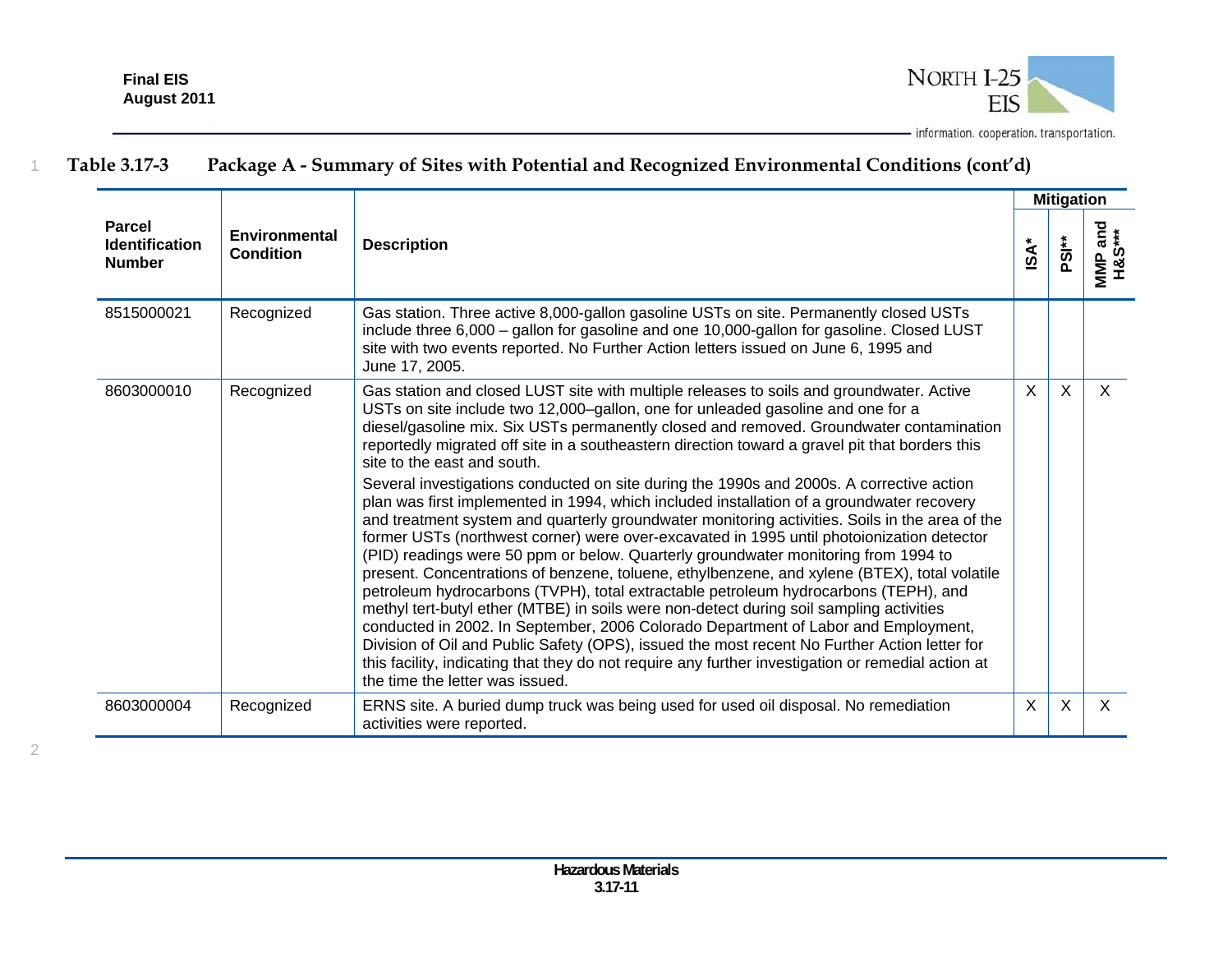

|                                                         |                                   |                                                                                                                                                                                                                                                                                                                                                                                                                                                                                                                                                                                                                                                                                                                                                                                                                                                                        |                  | <b>Mitigation</b> |                   |
|---------------------------------------------------------|-----------------------------------|------------------------------------------------------------------------------------------------------------------------------------------------------------------------------------------------------------------------------------------------------------------------------------------------------------------------------------------------------------------------------------------------------------------------------------------------------------------------------------------------------------------------------------------------------------------------------------------------------------------------------------------------------------------------------------------------------------------------------------------------------------------------------------------------------------------------------------------------------------------------|------------------|-------------------|-------------------|
| <b>Parcel</b><br><b>Identification</b><br><b>Number</b> | Environmental<br><b>Condition</b> | <b>Description</b>                                                                                                                                                                                                                                                                                                                                                                                                                                                                                                                                                                                                                                                                                                                                                                                                                                                     | $\mathsf{ISA}^*$ | PSI <sup>**</sup> | MMP and<br>H&S*** |
| 8510000003                                              | Recognized                        | RCRA small-quantity generator site with reported violations. Solid waste discovered in the<br>southwest corner of site parking lot. General debris items included waste lumber, household<br>appliances, tires, construction debris, waste oil containers, fluorescent light fixtures, brake<br>fluid, paint cans, etc. Soil staining identified near former waste oil storage area and near two<br>250-gallon ASTs that contained diesel fuel and gasoline. Petroleum-contaminated soils<br>identified near both the AST and former waste oil areas. Groundwater contamination not<br>detected. Remediation activities: removal of solid waste that had accumulated upon the<br>surface of the site, relocation of the ASTs, and excavation and off-site disposal of stained<br>soils. Clean up completed and CDH issued a No Further Action letter in November 1997. | X                |                   | $\mathsf{X}$      |
| 8734000924                                              | Potential                         | ERNS site. No additional information reported.                                                                                                                                                                                                                                                                                                                                                                                                                                                                                                                                                                                                                                                                                                                                                                                                                         | $\sf X$          |                   | $\times$          |
| 8622143001                                              | Potential                         | Gas station. Active USTs on site include four 12,000-gallon for gasoline and one<br>10,000-gallon for diesel.                                                                                                                                                                                                                                                                                                                                                                                                                                                                                                                                                                                                                                                                                                                                                          | X                |                   |                   |
| 8615405006                                              | Potential                         | Gas station. Active USTs on site include two 12,000-gallon for gasoline and one 12,000-gallon<br>for diesel.                                                                                                                                                                                                                                                                                                                                                                                                                                                                                                                                                                                                                                                                                                                                                           | $\mathsf{X}$     |                   |                   |
| 8634000908                                              | Recognized                        | Closed LUST site. One 2,500-gallon UST for diesel currently in use. Permanently closed<br>USTs include two 10,000-gallon for diesel, one 10,000-gallon for gasoline, two 6,000-gallon<br>for gasoline, and one 700-gallon UST for diesel. No Further Action letter issued on<br>February 13, 1995.                                                                                                                                                                                                                                                                                                                                                                                                                                                                                                                                                                     | $\mathsf{X}$     |                   | $\mathsf{X}$      |
| 8716107014                                              | Potential                         | Propane gas distributor with one 30,000-gallon AST, one 18,000-gallon AST, and one<br>1,250-gallon AST for liquefied propane gas on the property.                                                                                                                                                                                                                                                                                                                                                                                                                                                                                                                                                                                                                                                                                                                      | X                |                   |                   |
| 131302304001                                            | Recognized                        | Gas Station. Potential for petroleum contamination from LUSTs Orphan Site (LUST, UST)                                                                                                                                                                                                                                                                                                                                                                                                                                                                                                                                                                                                                                                                                                                                                                                  | $\mathsf{X}$     |                   |                   |
| 131303400035                                            | Potential                         | Gasoline Station. Potential for petroleum contamination from LUSTs. LUST (Closed). UST.<br>FINDS.                                                                                                                                                                                                                                                                                                                                                                                                                                                                                                                                                                                                                                                                                                                                                                      | X                |                   |                   |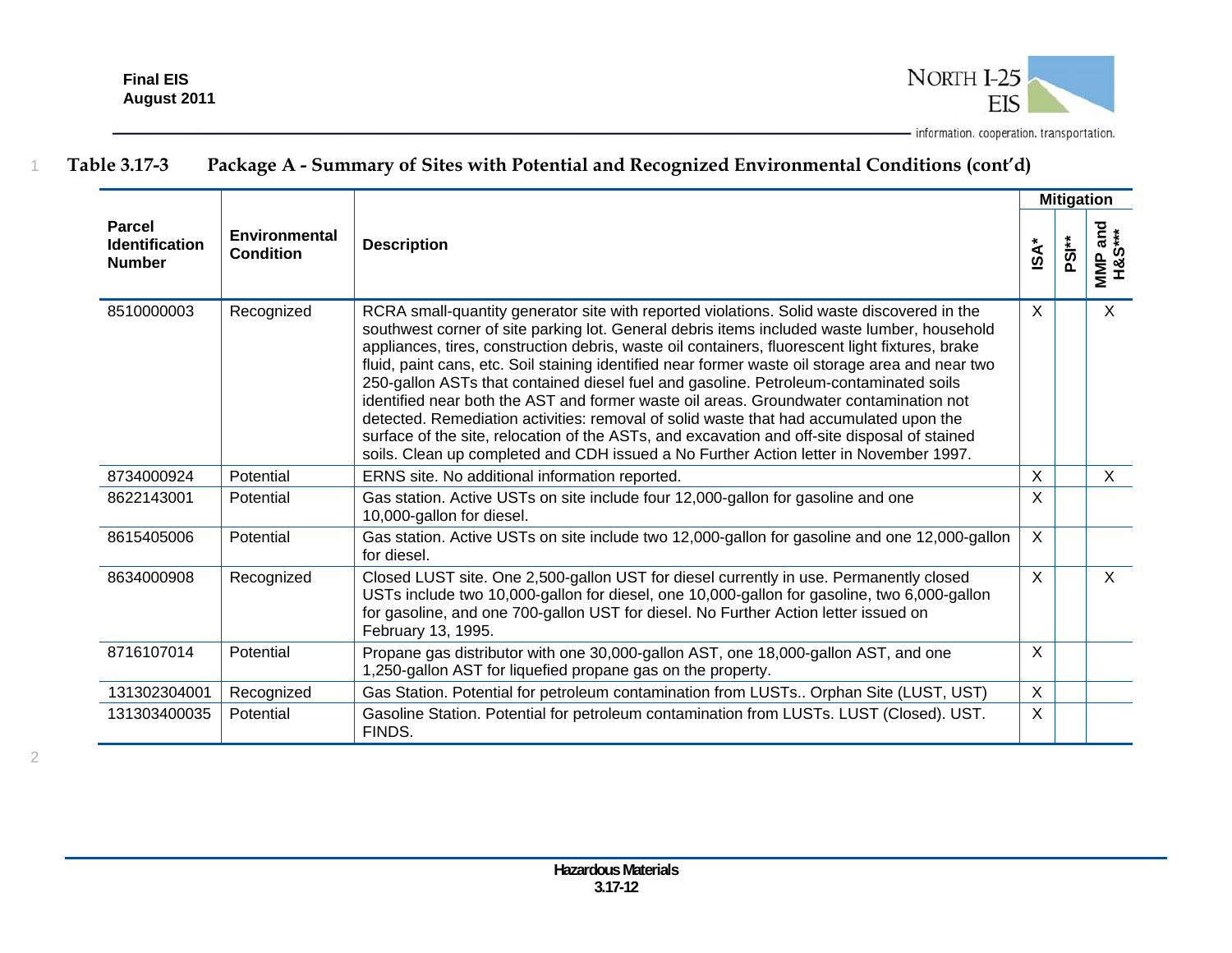

|                                                                         |                                   |                                                                                                                                                                                                                                                                                                                                            |                  |                   | <b>Mitigation</b>          |
|-------------------------------------------------------------------------|-----------------------------------|--------------------------------------------------------------------------------------------------------------------------------------------------------------------------------------------------------------------------------------------------------------------------------------------------------------------------------------------|------------------|-------------------|----------------------------|
| <b>Parcel</b><br><b>Identification</b><br><b>Number</b>                 | Environmental<br><b>Condition</b> | <b>Description</b>                                                                                                                                                                                                                                                                                                                         | $\mathsf{ISA}^*$ | PSI <sup>**</sup> | uiviP and<br>H&S***<br>MMP |
| CDOT Right-<br>of-Way<br>Northeast<br>corner of<br>SH 119 and<br>$1-25$ | Potential                         | Baker tank present in CDOT right-of-way. Potential evidence of groundwater remediation.                                                                                                                                                                                                                                                    | X                |                   |                            |
| 106122400018                                                            | Potential                         | Motorcycle and off-road vehicle race track. Unregistered ASTs visible on the property.<br>Unknown hazardous material storage, handling, and disposal practices.                                                                                                                                                                            | X                |                   |                            |
| 131310100015                                                            | Potential                         | Truck sales and service. Potential equipment maintenance. Unknown hazardous material<br>storage, handling, and disposal practices.                                                                                                                                                                                                         | X                |                   |                            |
| 131310100029                                                            | Potential                         | Tractor and agricultural equipment sales and service. Potential equipment maintenance.<br>Unknown hazardous material storage, handling, and disposal practices.                                                                                                                                                                            | X                |                   |                            |
| 131310100020                                                            | Potential                         | Junkyard. Unknown hazardous material storage, handling, and disposal practices.                                                                                                                                                                                                                                                            | $\mathsf{X}$     |                   |                            |
| 131322409001                                                            | Potential                         | Vehicle storage facility. Unknown hazardous material storage, handling, and disposal<br>practices.                                                                                                                                                                                                                                         | X                |                   |                            |
| 131322408001                                                            | Potential                         | Auto body shop. Unknown hazardous material storage, handling, and disposal practices.                                                                                                                                                                                                                                                      | X                |                   |                            |
| 131322401001                                                            | Potential                         | Commercial/light industrial manufacturing facilities in strip mall. Unknown hazardous material<br>storage, handling, and disposal practices.                                                                                                                                                                                               | X                |                   |                            |
| 146702001001                                                            | Potential                         | Automobile dealership and service center. Potential waste oil tanks. Unknown hazardous<br>material storage, handling, and disposal practices.                                                                                                                                                                                              | $\mathsf{X}$     |                   |                            |
| 146703111003                                                            | Potential                         | Construction equipment sales and service center. Potential waste oil tanks. Unknown<br>hazardous material storage, handling, and disposal practices.                                                                                                                                                                                       | X                |                   |                            |
| 120723000018                                                            | Potential                         | RV sales. Potential equipment maintenance. Unknown hazardous material storage, handling,<br>and disposal practices. Active tanks on site include two 1,000-gallon ASTs for diesel and one<br>1,000-gallon AST for liquefied propane gas. Permanently closed USTs include one<br>4,000-gallon for gasoline and one 8,000-gallon for diesel. | X                |                   |                            |
| 120723001024                                                            | Potential                         | Manufacturing facility. Unknown hazardous material storage, handling, and disposal practices.                                                                                                                                                                                                                                              | X                |                   |                            |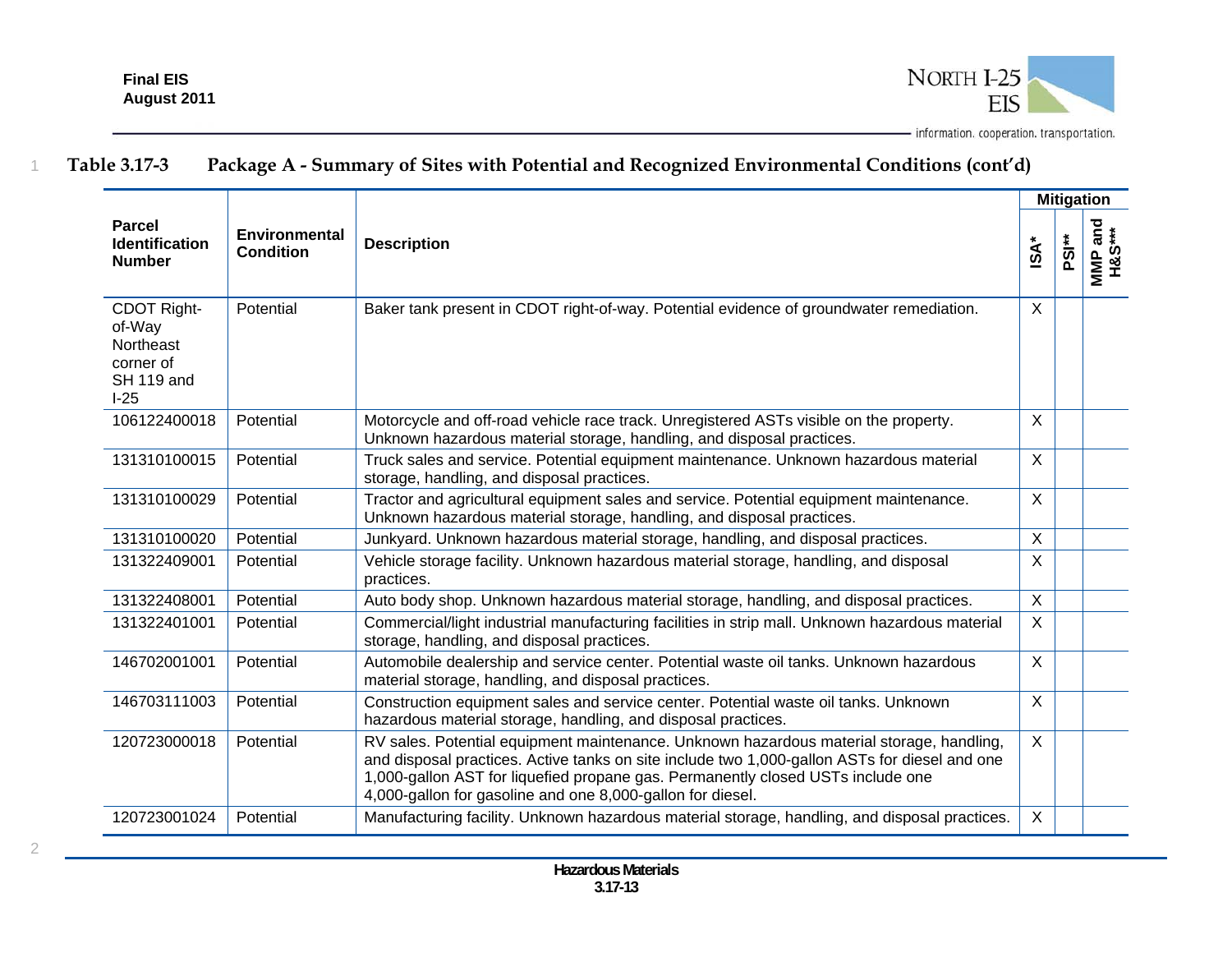

|                                                         |                                   |                                                                                                                                                                                                                                                                                                                                                                      |             |                   | <b>Mitigation</b>         |
|---------------------------------------------------------|-----------------------------------|----------------------------------------------------------------------------------------------------------------------------------------------------------------------------------------------------------------------------------------------------------------------------------------------------------------------------------------------------------------------|-------------|-------------------|---------------------------|
| <b>Parcel</b><br><b>Identification</b><br><b>Number</b> | <b>Environmental</b><br>Condition | <b>Description</b>                                                                                                                                                                                                                                                                                                                                                   | <b>ISA*</b> | PSI <sup>**</sup> | wiMP and<br>H&S***<br>MMP |
| 131310100033                                            | Recognized                        | Four 12,000-gallon USTs for gasoline and four 10,000-gallon USTs for diesel are currently in<br>use at this site. This facility is an active LUST site. Multiple events have occurred at this site.<br>Known petroleum soil and groundwater contamination.                                                                                                           | X           | X                 | $\sf X$                   |
| 131310100019                                            | Potential                         | RV sales. Potential equipment maintenance with discarded batteries visible. Unknown<br>hazardous material storage, handling, and disposal practices.                                                                                                                                                                                                                 | $\sf X$     |                   |                           |
| 131311000072                                            | Potential                         | RCRA small-quantity generator with no violations reported. Permanently closed USTs include<br>two 6,000-gallon for an unknown substance, one 4,000-gallon for an unknown substance,<br>one 2,000-gallon for an unknown substance, one 10,000-gallon for gasoline, one 4,000-<br>gallon for gasoline, one 4,000-gallon for diesel, and one 3,000-gallon for used oil. | $\sf X$     |                   |                           |
| 131322412002                                            | Potential                         | Federal Insecticide, Fungicide, and Rodenticide Act (FIFRA)/Toxic Substances Control Act<br>(TSCA) Tracking System (FTTS) with no violations reported.                                                                                                                                                                                                               | $\sf X$     |                   |                           |
| 171903110001                                            | Recognized                        | Gas Station. LUST, UST, CO Trust, FINDS                                                                                                                                                                                                                                                                                                                              | $\sf X$     | $\sf X$           | $\mathsf{X}$              |
| 171934407017                                            | Potential                         | Automotive dealership and service center. Unknown hazardous material storage, handling,<br>and disposal practices. One 1,000-gallon UST for used oil permanently closed at this site. No<br>spills or leaks reported.                                                                                                                                                | $\sf X$     |                   |                           |
| 171903004006                                            | Potential                         | RCRA conditionally exempt small-quantity generator with no violations reported.                                                                                                                                                                                                                                                                                      | X           |                   |                           |
|                                                         |                                   | <b>Commuter Rail</b>                                                                                                                                                                                                                                                                                                                                                 |             |                   |                           |
| 9414451903                                              | Potential                         | Former auto repair shop with UST (1927)                                                                                                                                                                                                                                                                                                                              | X           |                   |                           |
| 9626000926                                              | Potential                         | Multiple structures and ground disturbance.                                                                                                                                                                                                                                                                                                                          | X           |                   |                           |
| 9711166902                                              | Potential                         | Former location of petroleum distribution facilities - Standard Oil Company site (1906),<br>Texaco (1917), and Continental Oil (1917). Unknown petroleum storage, handling, and<br>disposal practices.                                                                                                                                                               | X           |                   |                           |
| 9711124023                                              | Potential                         | Former location of railroad switching yard that included a series of coal sheds.                                                                                                                                                                                                                                                                                     | X           |                   |                           |
| 9711167901                                              | Potential                         | Former location of railroad switching yard.                                                                                                                                                                                                                                                                                                                          | X           |                   |                           |
| 9711168902                                              |                                   |                                                                                                                                                                                                                                                                                                                                                                      |             |                   |                           |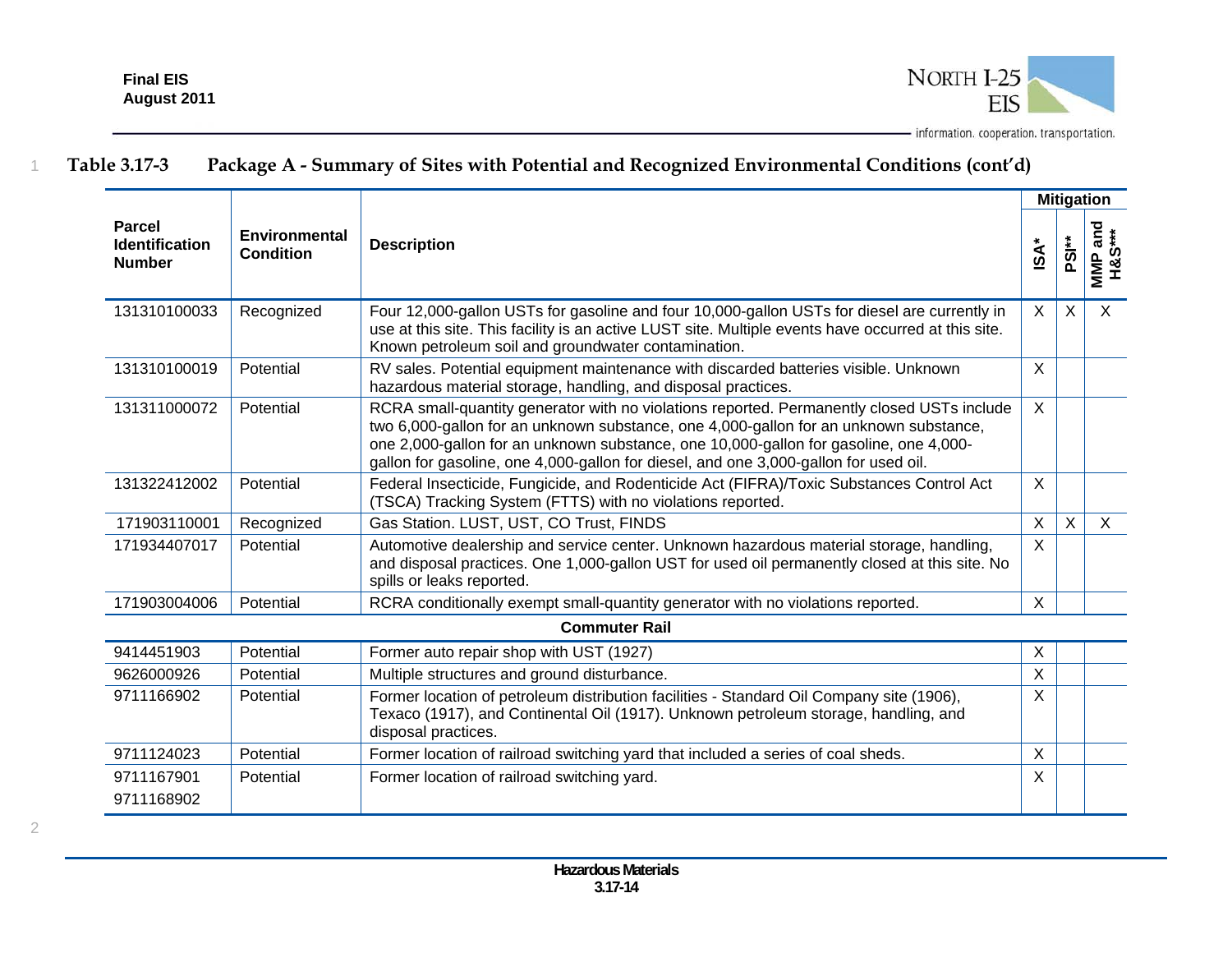

|                                                  |                                          |                                                                                                                                                                                                                       |                           |                   | <b>Mitigation</b>        |
|--------------------------------------------------|------------------------------------------|-----------------------------------------------------------------------------------------------------------------------------------------------------------------------------------------------------------------------|---------------------------|-------------------|--------------------------|
| Parcel<br><b>Identification</b><br><b>Number</b> | <b>Environmental</b><br><b>Condition</b> | <b>Description</b>                                                                                                                                                                                                    | isA                       | PSI <sup>**</sup> | and<br>***<br>S%H<br>MMP |
| 9513307801                                       | Potential                                | Former location of petroleum distribution facilities - Sinclair Refining Company (1927).<br>Unknown petroleum storage, handling, and disposal practices.                                                              | X                         |                   |                          |
| 9513348001                                       | Potential                                | Former Loveland Farmers Milling and Elevator Company (1893). Former Big Thompson<br>Milling and Elevator Company (1900, 1906, 1911). Unknown hazardous material storage,<br>handling, and disposal practices.         | $\times$                  |                   |                          |
| 9411000033                                       | Potential                                | Light industrial facility. Unknown hazardous material handling, storage, and disposal<br>practices.                                                                                                                   | Χ                         |                   |                          |
| 9414451009<br>9411000012                         | Potential                                | Light industrial facility. Unknown hazardous material handling, storage, and disposal<br>practices.                                                                                                                   | X                         |                   |                          |
| 9524211003                                       | Potential                                | Junkyard. Unknown hazardous material handling, storage, and disposal practices.                                                                                                                                       | X                         |                   |                          |
| 9735426004                                       | Potential                                | Automotive service. Unknown hazardous material handling, storage, and disposal practices.                                                                                                                             | $\boldsymbol{\mathsf{X}}$ |                   |                          |
| 9714411014                                       | Potential                                | Old structure near rail line. Unknown site conditions. Site owned by CSU Research.                                                                                                                                    | $\sf X$                   |                   |                          |
| 9723400906                                       | Potential                                | General ground disturbance on this large site.                                                                                                                                                                        | X                         |                   |                          |
| 171934407017                                     | Potential                                | Automotive dealership and service center. Unknown hazardous material storage, handling,<br>and disposal practices. One 1,000-gallon UST for used oil permanently closed at this site.<br>No spills or leaks reported. | X                         |                   |                          |
| 171903004006                                     | Potential                                | RCRA conditionally exempt small-quality generator with no violations reported.                                                                                                                                        | X                         |                   |                          |
| 9414444036                                       | Potential                                | Former Berthoud Electric Light Works (1906). Unknown hazardous material handling,<br>storage, and disposal practices.                                                                                                 | X                         |                   |                          |
| 9735467001                                       | Potential                                | Automotive sales and service. Unknown hazardous material handling, storage, and disposal<br>practices.                                                                                                                | $\sf X$                   |                   |                          |
| 9524243001                                       | Potential                                | Automotive repair. Unknown hazardous material handling, storage, and disposal practices.                                                                                                                              | $\sf X$                   |                   |                          |
| 9723109002                                       | Potential                                | Self-storage facility. Although not reported, the potential for methamphetamine lab activity<br>exists.                                                                                                               | $\times$                  |                   |                          |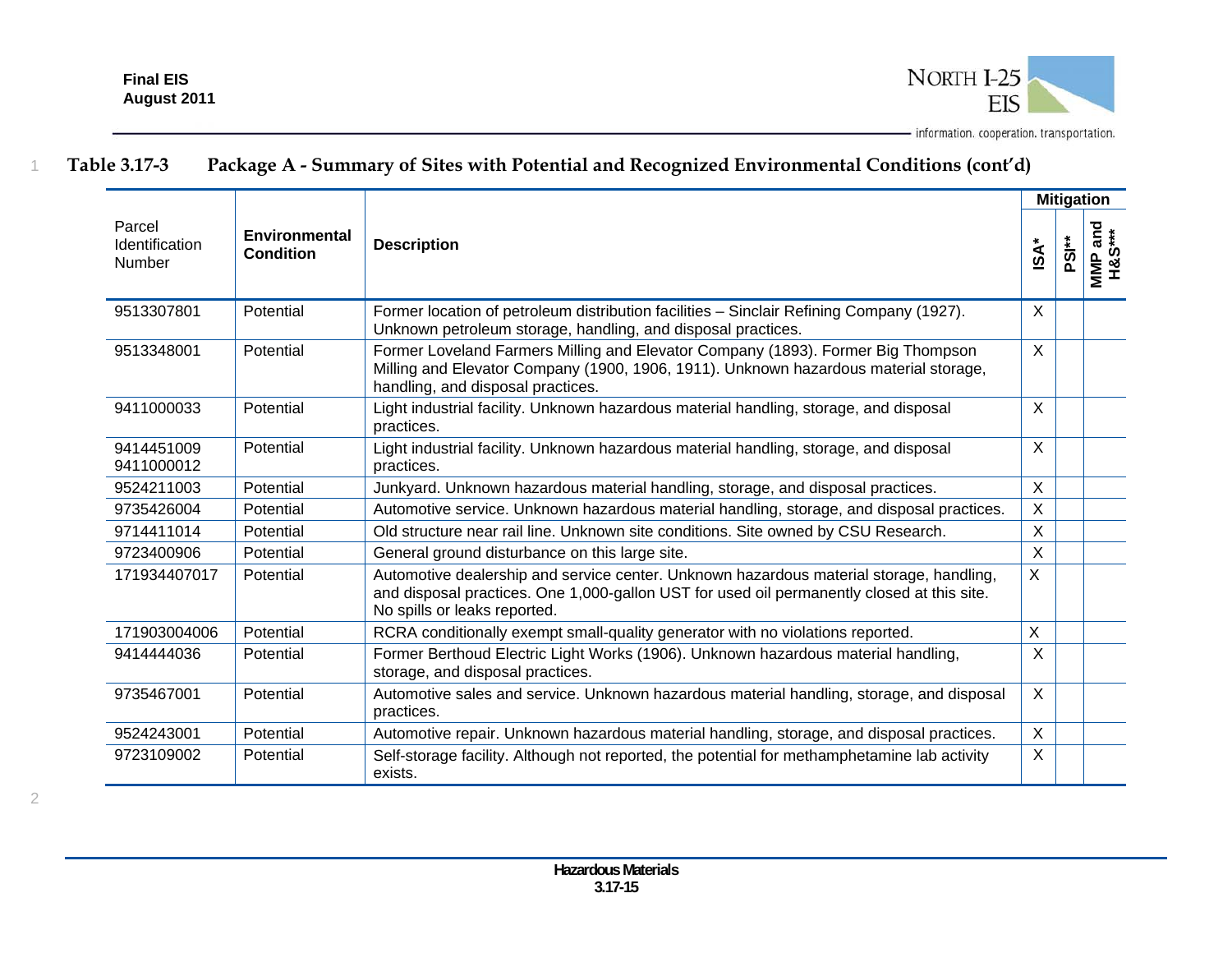

|                                                         |                                   |                                                                                                                                                                                           |                  | <b>Mitigation</b> |                                   |
|---------------------------------------------------------|-----------------------------------|-------------------------------------------------------------------------------------------------------------------------------------------------------------------------------------------|------------------|-------------------|-----------------------------------|
| <b>Parcel</b><br><b>Identification</b><br><b>Number</b> | Environmental<br><b>Condition</b> | <b>Description</b>                                                                                                                                                                        | $\mathsf{ISA}^*$ | PSI <sup>**</sup> | wiwiP and<br>H&S***<br><b>MMP</b> |
| 9523405002                                              | Potential                         | Self-storage facility. Although not reported, the potential for methamphetamine lab activity<br>exists.                                                                                   | X                |                   |                                   |
| 9735119013                                              | Potential                         | Dry cleaning operations with unknown solvent (e.g., perchloroethylene) storage, handling,<br>and disposal practices.                                                                      | $\mathsf{X}$     |                   |                                   |
| 9423138001                                              | Potential                         | Former Empson Packing Company (1927). Automotive repair shop; former Sinclair<br>Gasoline Station. Unknown hazardous material handling, storage, and disposal practices.                  | $\mathsf{X}$     |                   |                                   |
| 9513320801                                              | Potential                         | Former Libby McNeill & Libby-Pickle Salting Station (1927). Miscellaneous debris.<br>Unknown hazardous material handling, storage, and disposal practices.                                | $\sf X$          |                   |                                   |
| 120523000003                                            | Potential                         | Agricultural property with AST. Unknown hazardous material handling, storage, and<br>disposal practices.                                                                                  | $\mathsf{X}$     |                   |                                   |
| 120523000008                                            | Potential                         | Agricultural property. Unknown hazardous material handling, storage, and disposal<br>practices.                                                                                           | $\sf X$          |                   |                                   |
| 120526001001                                            | Potential                         | Power substation.                                                                                                                                                                         | $\mathsf{X}$     |                   |                                   |
| 120534415003                                            | Potential                         | Multiple light industrial/commercial facilities. Unknown hazardous material handling,<br>storage, and disposal practices.                                                                 | X                |                   |                                   |
| 131503414001                                            | Potential                         | Towing company and vehicle storage facility. Unknown hazardous material handling,<br>storage, and disposal practices.                                                                     | $\sf X$          |                   |                                   |
| 9513348007                                              | Potential                         | Former Loveland Light Heat & Power Company (1906). Former Crystal Ice & Storage<br>Company artificial ice plant. Unknown hazardous material handling, storage, and disposal<br>practices. | $\mathsf{X}$     |                   |                                   |
| 9513306909                                              | Potential                         | Former Colorado Highway Department yard with equipment repair (1937). Unknown<br>hazardous material handling, storage, and disposal practices.                                            | $\sf X$          |                   |                                   |
| 9414480908                                              | Potential                         | Former Gary-Fenton and VS Gallen sites with gasoline/oil storage (1927). Unknown<br>hazardous material handling, storage, and disposal practices.                                         | $\mathsf{X}$     |                   |                                   |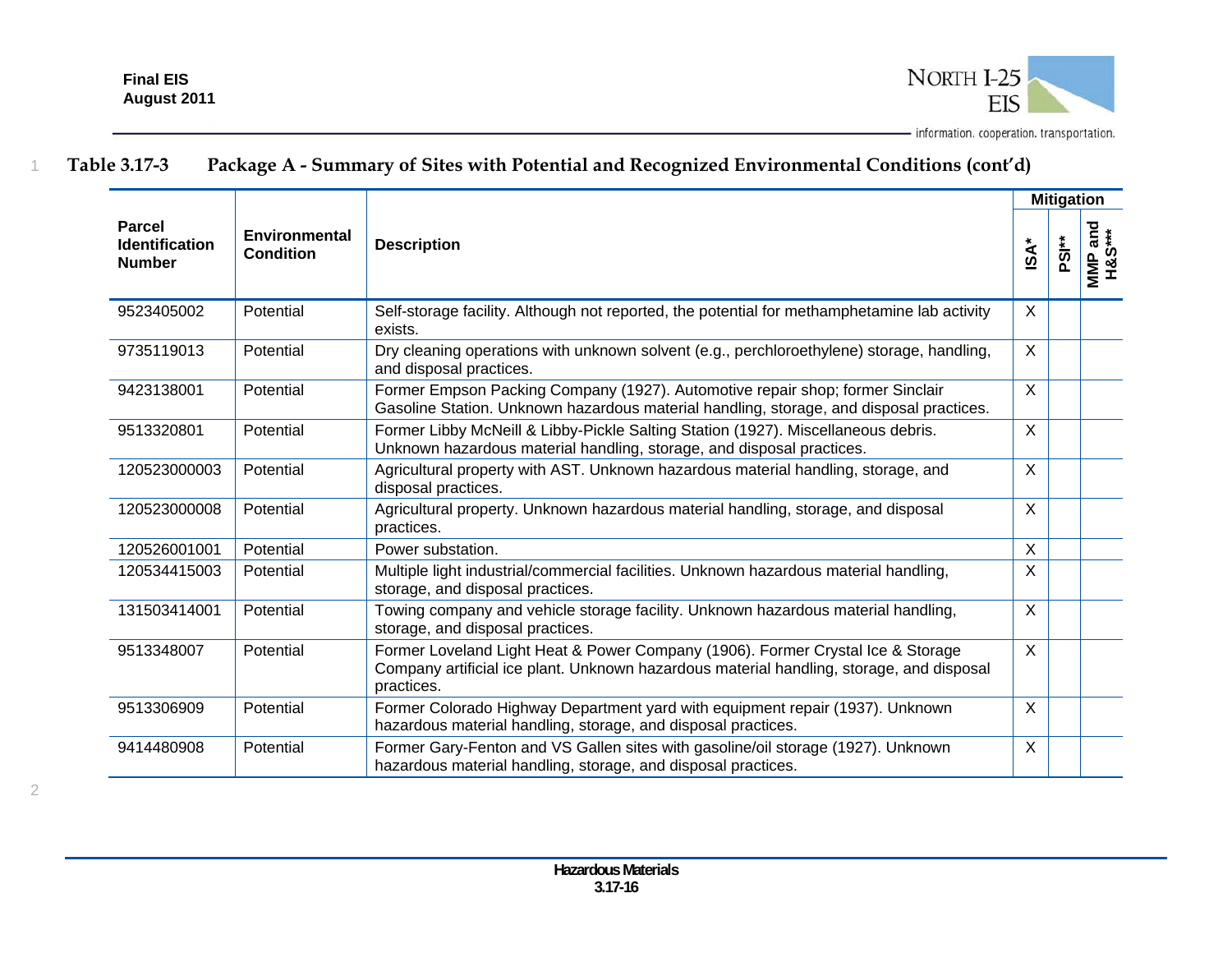

|                                                         |                                   |                                                                                                                                                                                                                                                                                                                                                             |              |                   | <b>Mitigation</b> |
|---------------------------------------------------------|-----------------------------------|-------------------------------------------------------------------------------------------------------------------------------------------------------------------------------------------------------------------------------------------------------------------------------------------------------------------------------------------------------------|--------------|-------------------|-------------------|
| <b>Parcel</b><br><b>Identification</b><br><b>Number</b> | Environmental<br><b>Condition</b> | <b>Description</b>                                                                                                                                                                                                                                                                                                                                          | <b>iSA</b> * | PSI <sup>**</sup> | MMP and<br>H&S*** |
| 9414415042<br>9414428026                                | Potential                         | Former Continental Oil Company site (1927). Unknown hazardous material storage,<br>handling, and disposal practices.                                                                                                                                                                                                                                        | $\sf X$      |                   |                   |
| 9411000014                                              | Potential                         | Agricultural property. Unknown hazardous material handling, storage, and disposal<br>practices.                                                                                                                                                                                                                                                             | $\sf X$      |                   |                   |
| 9602400009                                              | Potential                         | FTTS with no violations reported. Nursery/landscaping facility. Unknown hazardous<br>material handling, storage, and disposal practices.                                                                                                                                                                                                                    | $\sf X$      |                   |                   |
| 9414117002                                              | Potential                         | RCRA small-quantity generator with administrative violations reported. Light<br>industrial/commercial facility. Unknown hazardous material handling, storage, and disposal<br>practices.                                                                                                                                                                    | $\mathsf{X}$ |                   |                   |
| 9723107003                                              | Potential                         | RCRA small-quantity generator with no violations reported. Dry cleaners. Unknown solvent<br>(e.g., perchloroethylene) storage, handling, and disposal practices.                                                                                                                                                                                            | $\sf X$      |                   |                   |
| 9414117003                                              | Potential                         | RCRA small-quantity generator with administrative violations reported. Light<br>industrial/commercial facility.                                                                                                                                                                                                                                             | $\sf X$      |                   |                   |
| 9535400044                                              | Potential                         | RCRA small-quantity generator with no violations reported. Light industrial facility business<br>park. Unknown hazardous material handling, storage, and disposal practices.                                                                                                                                                                                | $\sf X$      |                   |                   |
| 9414117001                                              | Potential                         | Two 8,600 ASTs for an unknown substance currently in use. Light industrial facility. One<br>55-gallon drum observed. Unknown hazardous material handling, storage, and disposal<br>practices.                                                                                                                                                               | $\sf X$      |                   |                   |
| 9523400006                                              | Potential                         | Automotive repair. Unknown hazardous material handling, storage, and disposal practices.                                                                                                                                                                                                                                                                    | $\sf X$      |                   |                   |
| 9524243002                                              | Recognized                        | Closed LUST site. Former location of oil storage (1927). Automotive repair. Unknown<br>hazardous material handling, storage, and disposal practices.<br>Permanently closed USTs include one 2,000-gallon for diesel, two 560-gallon for kerosene,<br>and one unknown sized for an unknown substance. No Further Action letter issued on<br>August 30, 1995. | $\sf X$      |                   | $\mathsf{X}$      |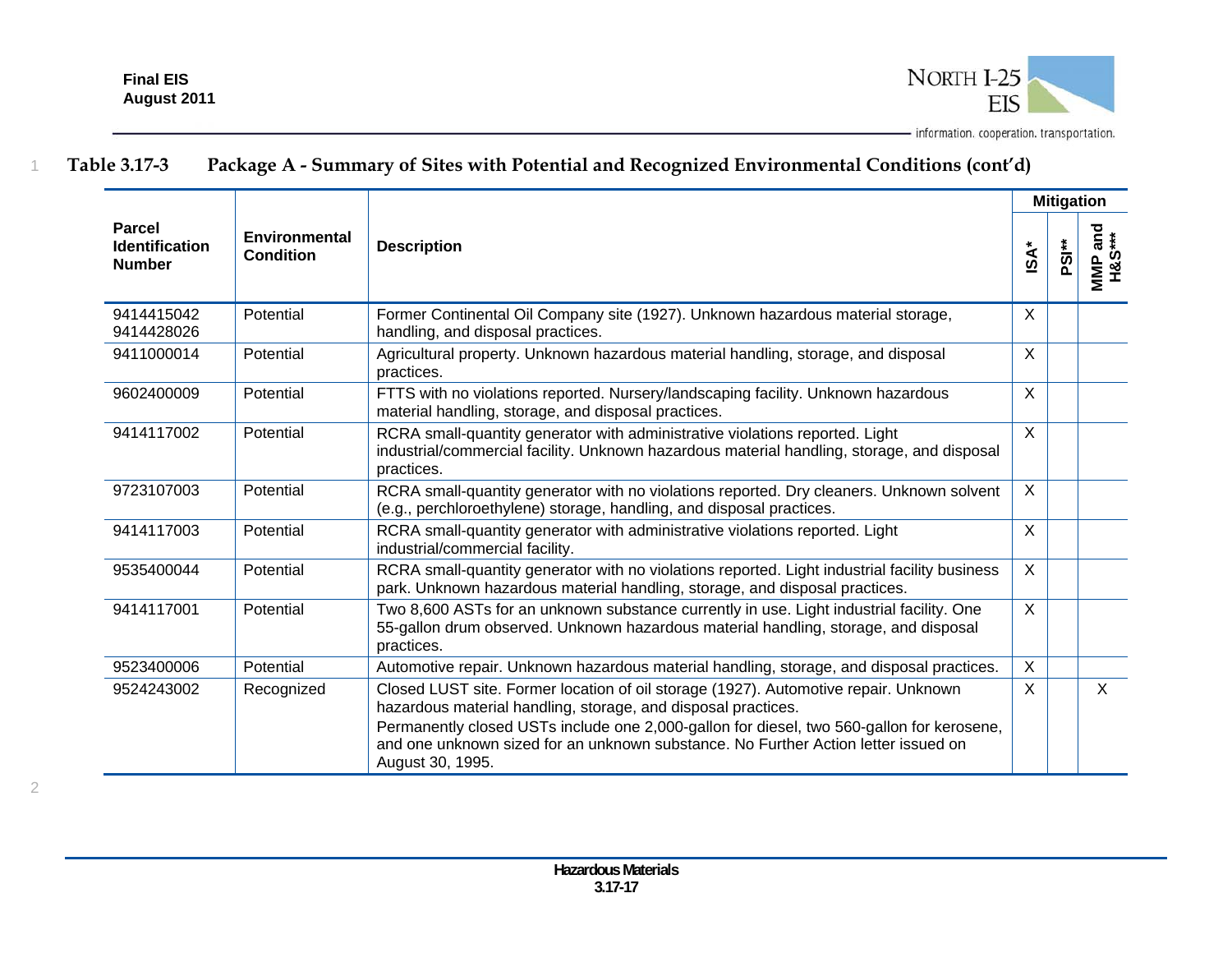

|                                                         |                                   |                                                                                                                                                                                                                                                                                                                                                             |              | <b>Mitigation</b> |                   |
|---------------------------------------------------------|-----------------------------------|-------------------------------------------------------------------------------------------------------------------------------------------------------------------------------------------------------------------------------------------------------------------------------------------------------------------------------------------------------------|--------------|-------------------|-------------------|
| <b>Parcel</b><br><b>Identification</b><br><b>Number</b> | <b>Environmental</b><br>Condition | <b>Description</b>                                                                                                                                                                                                                                                                                                                                          | iSA*         | PSI <sup>**</sup> | MMP and<br>H&S*** |
| 9524243002                                              | Recognized                        | Closed LUST site. Former location of oil storage (1927). Automotive repair. Unknown<br>hazardous material handling, storage, and disposal practices.<br>Permanently closed USTs include one 2,000-gallon for diesel, two 560-gallon for kerosene,<br>and one unknown sized for an unknown substance. No Further Action letter issued on<br>August 30, 1995. | X            |                   | X                 |
| 9411000021                                              | Potential                         | Home builder facility. Miscellaneous debris. Unknown hazardous material handling,<br>storage, and disposal practices. One 500-gallon UST for gasoline permanently closed.                                                                                                                                                                                   | $\times$     |                   |                   |
| 120534427002                                            | Potential                         | Automotive repair shop. Unknown hazardous material handling, storage, and disposal<br>practices.                                                                                                                                                                                                                                                            | $\sf X$      |                   |                   |
| 131503323009                                            | Potential                         | Power Sub-Station.                                                                                                                                                                                                                                                                                                                                          | $\sf X$      |                   |                   |
| 131503423003                                            | Potential                         | Storage of train/truck trailer containers. Unknown contents.                                                                                                                                                                                                                                                                                                | X            |                   |                   |
| 131503324005                                            | Potential                         | Former Longmont Municipal Light & Power Plant (1930-1959). Unknown hazardous<br>material handling, storage, and disposal practices.                                                                                                                                                                                                                         | X            |                   |                   |
| 131503323005                                            | Potential                         | Power substation.                                                                                                                                                                                                                                                                                                                                           | $\mathsf{X}$ |                   |                   |
| 131309100078                                            | Potential                         | Agricultural property. Unknown hazardous material handling, storage, and disposal<br>practices. Debris along railroad right-of-way.                                                                                                                                                                                                                         | X            |                   |                   |
| 146709100015                                            | Potential                         | Agricultural property. Unknown hazardous material handling, storage, and disposal<br>practices. Debris along railroad right-of-way.                                                                                                                                                                                                                         | $\sf X$      |                   |                   |
| 146724000078                                            | Potential                         | Construction company with heavy equipment. Unknown hazardous material handling,<br>storage, and disposal practices.                                                                                                                                                                                                                                         | $\sf X$      |                   |                   |
| 146725200056                                            | Potential                         | Feed lot. Unknown hazardous material handling, storage, and disposal practices.                                                                                                                                                                                                                                                                             | $\sf X$      |                   |                   |
| 146736000017                                            | Potential                         | Agricultural property. Potential land filling. Unknown contents. Potential uncontrolled<br>dumping.                                                                                                                                                                                                                                                         | X            |                   |                   |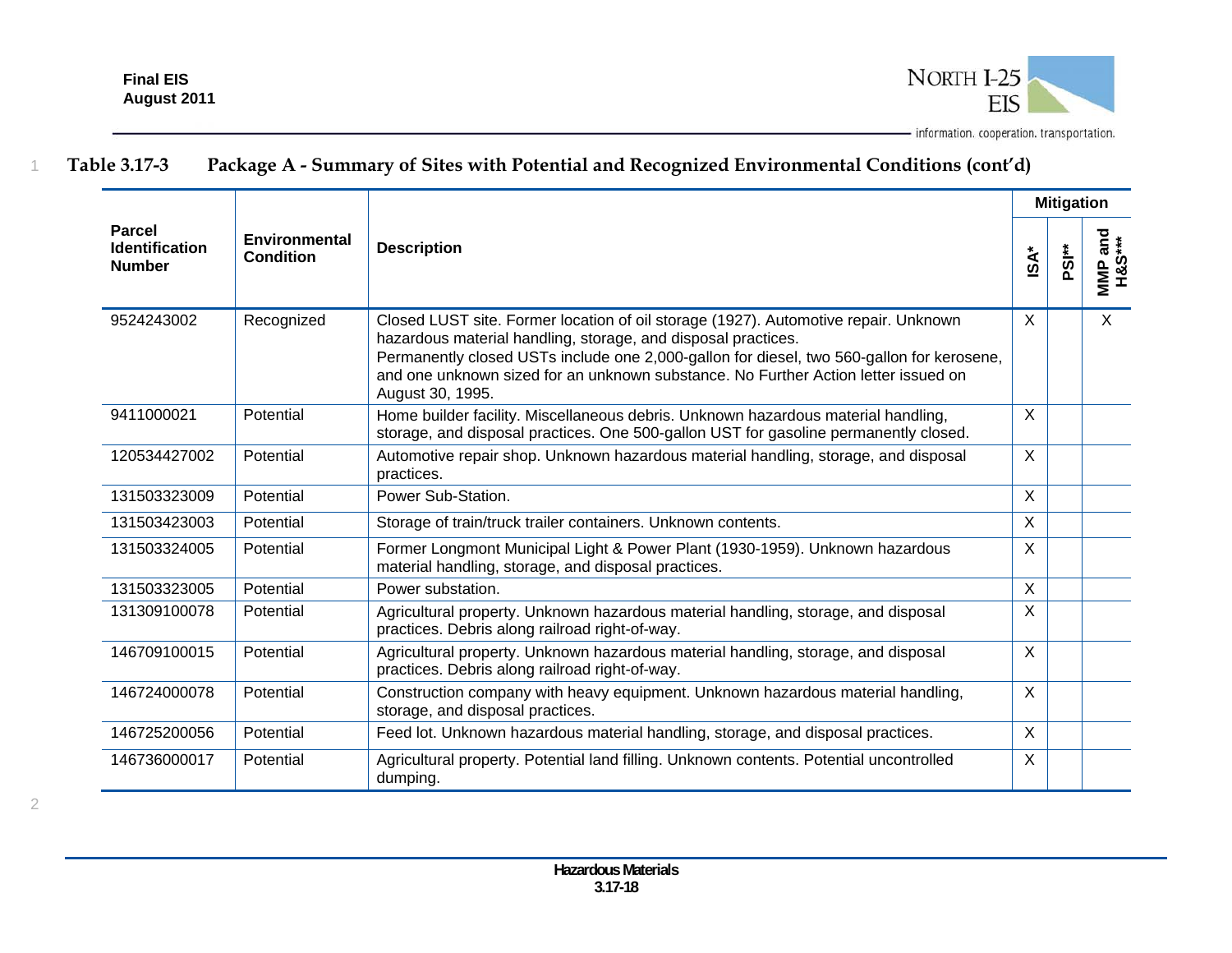

|                                                         |                                   |                                                                                                                                                                                            | <b>Mitigation</b>         |                   |                   |  |  |
|---------------------------------------------------------|-----------------------------------|--------------------------------------------------------------------------------------------------------------------------------------------------------------------------------------------|---------------------------|-------------------|-------------------|--|--|
| <b>Parcel</b><br><b>Identification</b><br><b>Number</b> | Environmental<br><b>Condition</b> | <b>Description</b>                                                                                                                                                                         | <b>ISA*</b>               | PSI <sup>**</sup> | MMP and<br>H&S*** |  |  |
| 131503414001                                            | Potential                         | Towing company and vehicle storage facility. Former Standard Concrete Products<br>Company (1930-1959). Unknown hazardous material handling, storage, and disposal<br>practices.            | $\mathsf{X}$              |                   |                   |  |  |
| 131503414002                                            | Potential                         | Public storage facility. U-Haul vehicle storage. Former Libby McNeill & Libby Pickle Station<br>(1930). Unknown hazardous material handling, storage, and disposal practices.              | X                         |                   |                   |  |  |
| 131502300001                                            | Potential                         | Junkyard. Miscellaneous debris. Unknown hazardous material handling, storage, and<br>disposal practices.                                                                                   | $\mathsf{X}$              |                   |                   |  |  |
| 131502300002                                            | Potential                         | Miscellaneous debris, including metal and 55-gallon drums, in railroad right-of-way.<br>Potential soils staining. Unknown hazardous material handling, storage, and disposal<br>practices. | X                         |                   |                   |  |  |
| 131503423001<br>131503424001                            | Potential                         | Storage of train/truck trailer containers. Unknown contents.                                                                                                                               | X                         |                   |                   |  |  |
| 131502300007                                            | Potential                         | Recycling center. Unknown hazardous material handling, storage, and disposal practices.                                                                                                    | $\mathsf{X}$              |                   |                   |  |  |
| 131502300006                                            | Potential                         | Junkyard. Unknown hazardous material handling, storage, and disposal practices.                                                                                                            | $\sf X$                   |                   |                   |  |  |
| 131503436001                                            | Recognized                        | Closed LUST site. No Further Action letter issued on February 13, 1996.                                                                                                                    | $\boldsymbol{\mathsf{X}}$ |                   | X                 |  |  |
| 131502300004                                            | Potential                         | RCRA small-quantity generator with no violations. Metal fabrication facility. Metal debris on<br>site. Unknown hazardous material handling, storage, and disposal practices.               | $\mathsf{X}$              |                   |                   |  |  |
|                                                         |                                   | <b>Commuter Bus</b>                                                                                                                                                                        |                           |                   |                   |  |  |
| 130931400030                                            | Potential                         | Manufacturing facility. RCRA small-quantity generator with no violations. Unknown<br>hazardous material handling, storage, and disposal practices.                                         | $\sf X$                   |                   |                   |  |  |
| 146725200056                                            | Potential                         | Feed lot. Unknown hazardous material handling, storage, and disposal practices.                                                                                                            | $\sf X$                   |                   |                   |  |  |
| 14673600017                                             | Potential                         | Agricultural property. Potential land filling. Unknown contents. Potential uncontrolled<br>dumping.                                                                                        | X                         |                   |                   |  |  |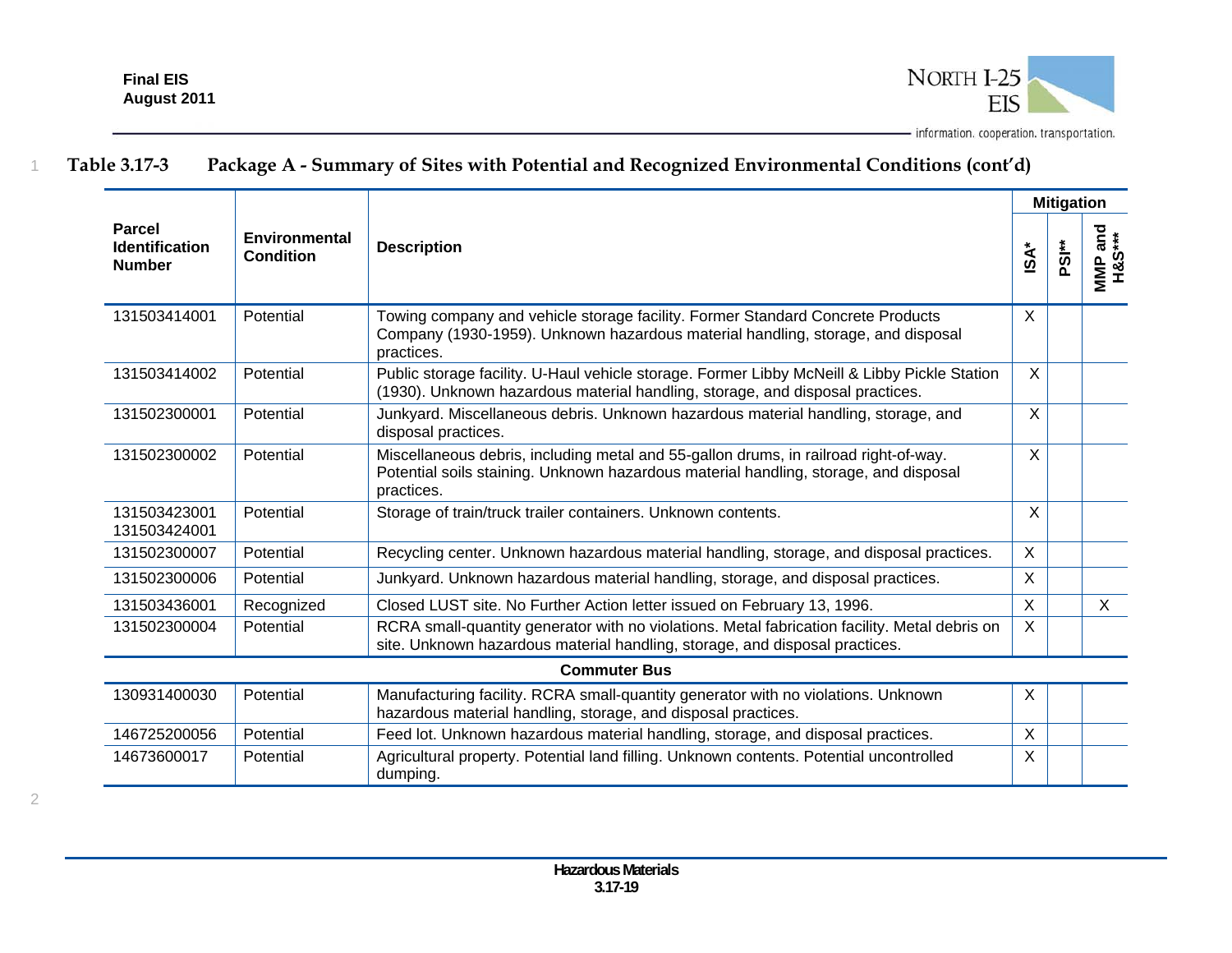

|                                                  |                                          |                                                                                                                                                                                            | <b>Mitigation</b> |                   |                                  |  |
|--------------------------------------------------|------------------------------------------|--------------------------------------------------------------------------------------------------------------------------------------------------------------------------------------------|-------------------|-------------------|----------------------------------|--|
| Parcel<br><b>Identification</b><br><b>Number</b> | <b>Environmental</b><br><b>Condition</b> | <b>Description</b>                                                                                                                                                                         | isA               | PSI <sup>**</sup> | ត្ត ៖<br>MMP <sub>2</sub><br>H&S |  |
| 131503414001                                     | Potential                                | Towing company and vehicle storage facility. Former Standard Concrete Products<br>Company (1930-1959). Unknown hazardous material handling, storage, and disposal<br>practices.            | X                 |                   |                                  |  |
| 131503414002                                     | Potential                                | Public storage facility. U-Haul vehicle storage. Former Libby McNeil & Libby Pickle Station<br>(1930). Unknown hazardous material handling, storage, and disposal practices.               | X                 |                   |                                  |  |
| 131502300001                                     | Potential                                | Junkyard. Miscellaneous debris. Unknown hazardous material handling, storage, and<br>disposal practices.                                                                                   | X                 |                   |                                  |  |
| 131502300002                                     | Potential                                | Miscellaneous debris, including metal and 55-gallon drums, in railroad right-of-way.<br>Potential soils staining. Unknown hazardous material handling, storage, and disposal<br>practices. | X                 |                   |                                  |  |
| 131503423001<br>131503424001                     | Potential                                | Storage of train/truck trailer containers. Unknown contents.                                                                                                                               | X                 |                   |                                  |  |

\* Initial Site Assessment (ISA)

\*\* Preliminary Site Investigation (PSI)

Notes: See **Sections 3.17.3.1** and **3.17.3.2** for ISA, PSI, MMP and H & S descriptions. RCRIS SQG .... Resource Conservation and Recovery Act Small Quantity Generator LUST ............... Leaking Underground Storage Tank

UST ................. Underground Storage Tank

AST ................. Aboveground Storage Tank

CORRACTS .... Resource Conservation and Recovery Act Corrective Action activity

\*\*\* Materials Management Plan (MMP)/Health and Safety (H&S)

| SWF Solid waste facility/landfill                        |
|----------------------------------------------------------|
| Co Trust Complaint sites with no known responsible party |
| FINDS Facility Index System/Facility Registry System     |
| RCRA LQGResource Conservation and Recovery Act Large     |
| <b>Quantity Generator</b>                                |
| LPG liquid petroleum gas tank                            |
| ERNS Emergency Response Notification System              |
| VCUP Voluntary Clean-Up                                  |
|                                                          |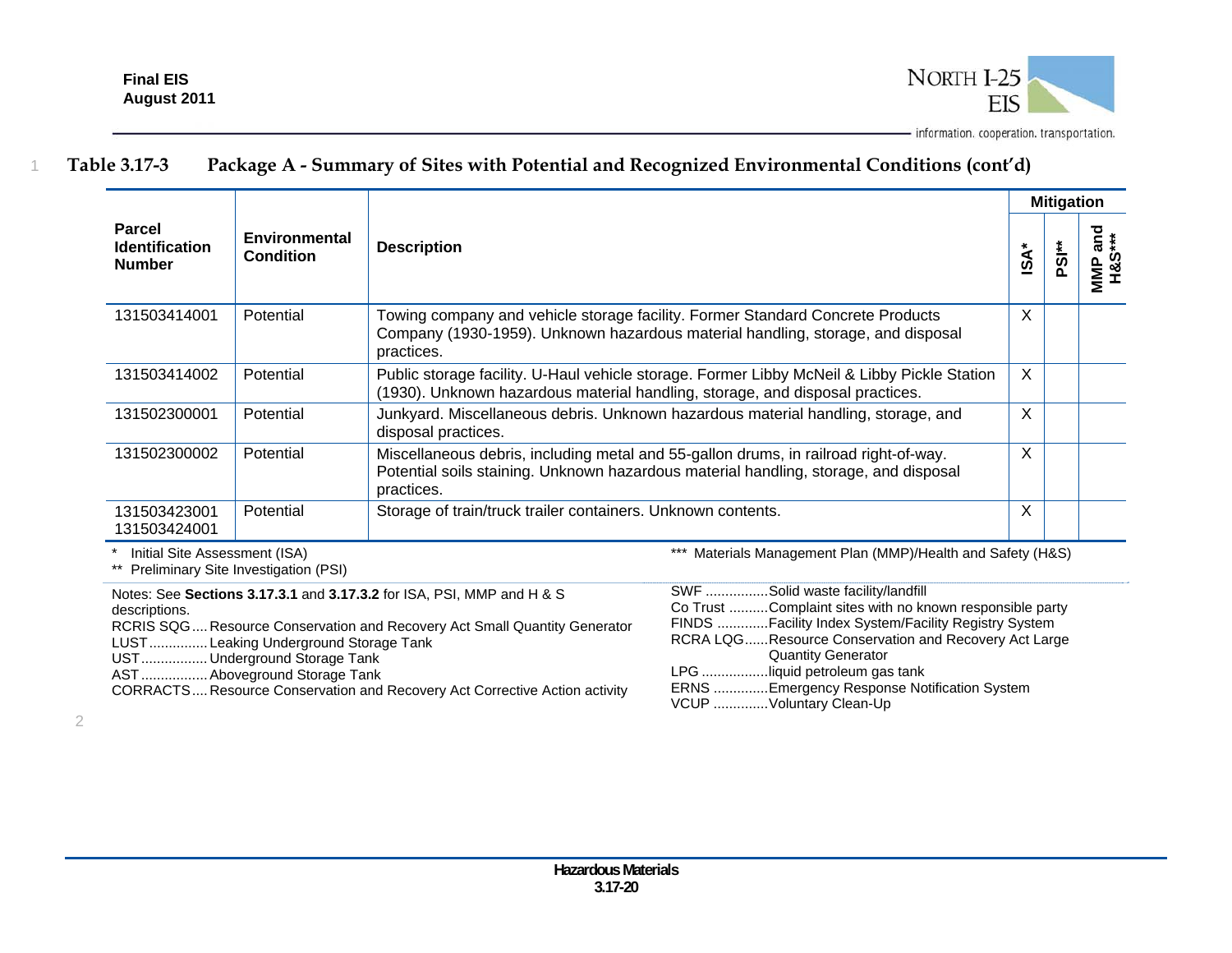

### 1 **3.17.2.3 PACKAGE B**

- 2 Package B is described in detail in **Chapter 2** *Alternatives*. **Table 3.17-4** summarizes
- 3 information on properties with potential or recognized environmental conditions with regard to
- 4 hazardous materials that are associated with Package B proposed highway or transit 5 improvements.
- 6 A total of 40 parcels with potential environmental conditions and 16 parcels with recognized
- 7 environmental conditions are associated with Package B highway components. A detailed
- 8 discussion of these sites is included in the MESA (FHU, 2008d).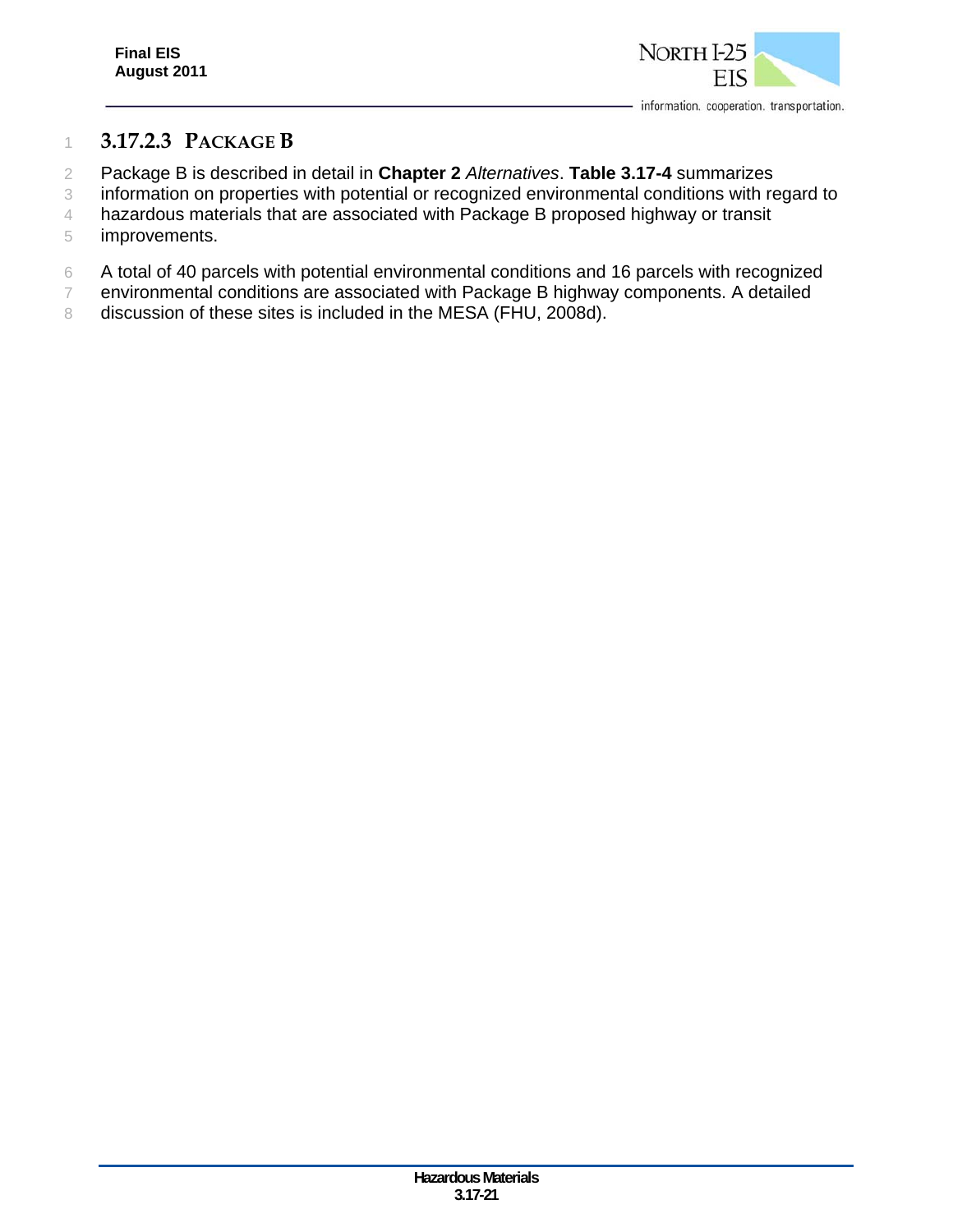

|                                                  |                                   |                                                                                                                                                                                                                                                                                                                                                                                                                                                                                                                                                                                                                                                                                                                                                                                                                                                   |                  | <b>Mitigation</b> |                   |
|--------------------------------------------------|-----------------------------------|---------------------------------------------------------------------------------------------------------------------------------------------------------------------------------------------------------------------------------------------------------------------------------------------------------------------------------------------------------------------------------------------------------------------------------------------------------------------------------------------------------------------------------------------------------------------------------------------------------------------------------------------------------------------------------------------------------------------------------------------------------------------------------------------------------------------------------------------------|------------------|-------------------|-------------------|
| Parcel<br><b>Identification</b><br><b>Number</b> | Environmental<br><b>Condition</b> | <b>Description</b>                                                                                                                                                                                                                                                                                                                                                                                                                                                                                                                                                                                                                                                                                                                                                                                                                                | $\mathsf{ISA}^*$ | PSI <sup>**</sup> | MMP and<br>H&S*** |
|                                                  |                                   | <b>I-25 Corridor</b>                                                                                                                                                                                                                                                                                                                                                                                                                                                                                                                                                                                                                                                                                                                                                                                                                              |                  |                   |                   |
| 8834000007                                       | Potential                         | Sod farm. Potential pesticide and herbicide use and storage. Unknown hazardous material<br>storage, handling, and disposal practices.                                                                                                                                                                                                                                                                                                                                                                                                                                                                                                                                                                                                                                                                                                             | X                |                   |                   |
| 8709121001                                       | Recognized                        | Operating farm supply store and active LUST site. Active USTs/ASTs on site: Three<br>12,000-gallon USTs containing gasoline and one 560-gallon UST containing waste oil. Six<br>ASTs including two 12,500 gallon, one 10,000-gallon containing gasoline, and three<br>(17,000-gallon, 5,800-gallon, and 8,800-gallon) containing diesel fuel.<br>Four 2,000-gallon USTs permanently closed in June 1995. Three contained gasoline and<br>one contained diesel. Four ASTs permanently closed prior to January 1977. One contained<br>gasoline and three contained diesel.<br>Multiple releases from the USTs and product delivery piping have occurred, leading to<br>contamination of both soils and groundwater. Known benzene-contaminated groundwater<br>exists on site, and residual petroleum contamination exists within soils at the site. | $\mathsf{X}$     | $\mathsf{X}$      |                   |
| 8515000015                                       | Recognized                        | Gasoline Station. FINDS. Potential for petroleum contamination from LUSTs. Orphan site.<br>LUST (Closed). UST. CoTrust.                                                                                                                                                                                                                                                                                                                                                                                                                                                                                                                                                                                                                                                                                                                           | X                |                   |                   |
| 8716100043                                       | Recognized                        | Gasoline Station. Potential for petroleum contamination from LUSTs. LUST (Closed). UST.                                                                                                                                                                                                                                                                                                                                                                                                                                                                                                                                                                                                                                                                                                                                                           | $\sf X$          |                   |                   |
| 8722200022                                       | Recognized                        | RCRIS-SQG (No Reported Violations), FINDS                                                                                                                                                                                                                                                                                                                                                                                                                                                                                                                                                                                                                                                                                                                                                                                                         | $\mathsf{X}$     |                   |                   |
| 8722200023                                       | Recognized                        | RCRIS-SQG (Reported Violations), FINDS. LUST (closed). UST. AST. RV maintenance and<br>storage. Unknown chemical and material handling, storage, and disposal.                                                                                                                                                                                                                                                                                                                                                                                                                                                                                                                                                                                                                                                                                    | X                |                   |                   |
| 8721000904                                       | Potential                         | Large industrial biopower and bioenergy plant located west of I-25. Ethanol, hydrogen, and<br>other hazardous material products are produced on site. Unknown hazardous material<br>storage, handling, and disposal practices.                                                                                                                                                                                                                                                                                                                                                                                                                                                                                                                                                                                                                    | $\mathsf{X}$     |                   |                   |
| 8716125007                                       | Potential                         | Sign and awning manufacturer. Unknown hazardous material storage, handling, and disposal<br>practices.                                                                                                                                                                                                                                                                                                                                                                                                                                                                                                                                                                                                                                                                                                                                            | X                |                   |                   |
| 8615000009                                       | Potential                         | Automobile dealership and service center. Potential waste oil tanks. Unknown hazardous<br>material storage, handling, and disposal practices.                                                                                                                                                                                                                                                                                                                                                                                                                                                                                                                                                                                                                                                                                                     | X                |                   |                   |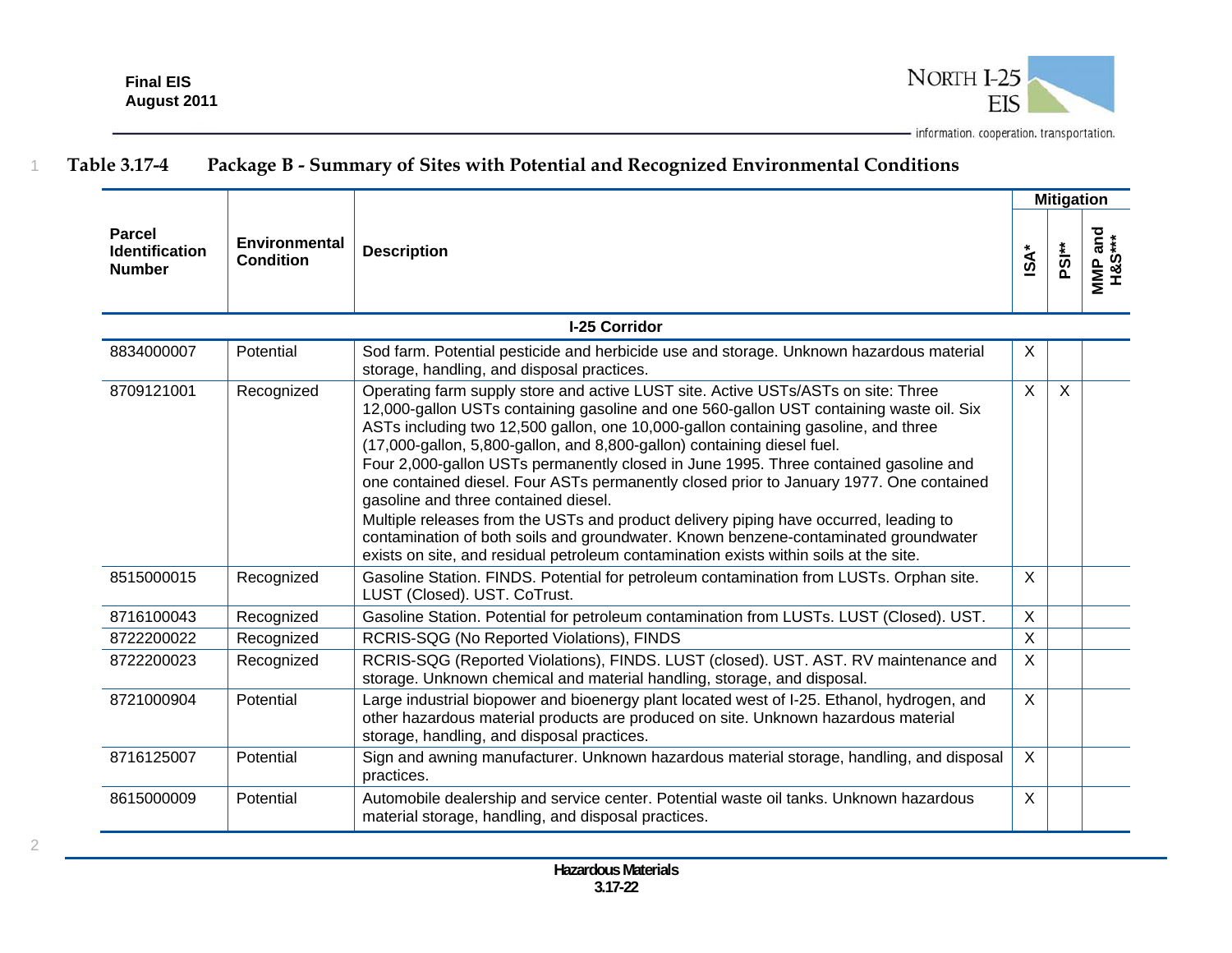

|                                                         |                                   |                                                                                                                                                                                                                                                                                                                                                              |                      | <b>Mitigation</b> |                                           |
|---------------------------------------------------------|-----------------------------------|--------------------------------------------------------------------------------------------------------------------------------------------------------------------------------------------------------------------------------------------------------------------------------------------------------------------------------------------------------------|----------------------|-------------------|-------------------------------------------|
| <b>Parcel</b><br><b>Identification</b><br><b>Number</b> | Environmental<br><b>Condition</b> | <b>Description</b>                                                                                                                                                                                                                                                                                                                                           | $\ast$<br><b>ISA</b> | ised<br>          | <b>H&amp;S***</b><br>H&S***<br><b>NNP</b> |
| 8610207001                                              | Potential                         | Boats, boat parts, ATV, snowmobile, RV sales. Potential equipment maintenance. Unknown<br>hazardous material storage, handling, and disposal practices.                                                                                                                                                                                                      | X                    |                   |                                           |
| 8627316001                                              | Potential                         | Former RCRA large-quantity generator. Unknown site conditions.                                                                                                                                                                                                                                                                                               | $\mathsf{X}$         |                   |                                           |
| 8710000009                                              | Potential                         | Heavy equipment rental company. Potential equipment maintenance. Unknown hazardous<br>material storage, handling, and disposal practices.                                                                                                                                                                                                                    | $\times$             |                   |                                           |
| 8603000011                                              | Potential                         | Plant/tree nursery. Potential pesticide and herbicide use. Unknown hazardous material<br>storage, handling, and disposal practices.                                                                                                                                                                                                                          | X                    |                   |                                           |
| 8503008008                                              | Potential                         | Motorcycle sales and service. Potential equipment maintenance. Unknown hazardous<br>material storage, handling, and disposal practices.                                                                                                                                                                                                                      | $\sf X$              |                   |                                           |
| 8627324006                                              | Potential                         | Automobile dealership and service center. Potential waste oil tanks. Unknown hazardous<br>material storage, handling, and disposal practices.                                                                                                                                                                                                                | $\times$             |                   |                                           |
| 8535209001                                              | Potential                         | RV sales. Potential equipment maintenance. Unknown hazardous material storage, handling,<br>and disposal practices.                                                                                                                                                                                                                                          | $\sf X$              |                   |                                           |
| 8627335001                                              | Potential                         | Window manufacturing facility. Unknown hazardous material storage, handling, and disposal<br>practices.                                                                                                                                                                                                                                                      | X                    |                   |                                           |
| 106103426002                                            | Potential                         | Gas station. Active USTs on site include one 15,000-gallon for gasoline and one<br>15,000-gallon for diesel.                                                                                                                                                                                                                                                 | $\sf X$              |                   |                                           |
| 8716100039                                              | Recognized                        | Gas station. Active LUST site. Three active 10,000-gallon USTs for gasoline on site.<br>Permanently closed USTs include one 6,000-gallon for diesel, two 6,000-gallon for gasoline,<br>and two 3,000-gallon for diesel. Undergoing quarterly monitoring and implementing a<br>corrective action plan. Known petroleum impacted soil and groundwater on site. | $\sf X$              | $\mathsf{X}$      | X                                         |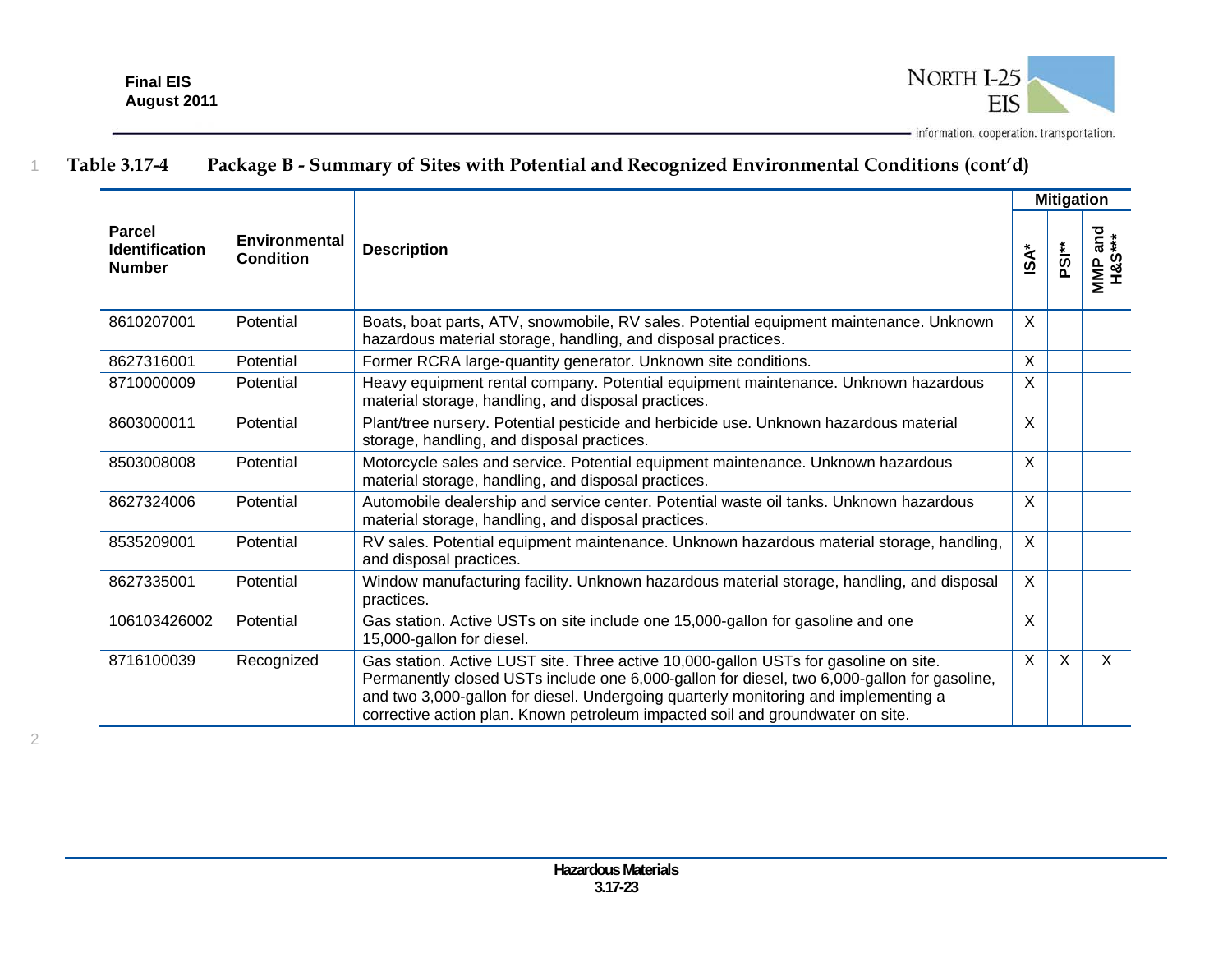2



- information. cooperation. transportation.

|                                                         |                                          | <b>Description</b>                                                                                                                                                                                                                                                                                                                                                                                                                                                                                                                                                                                                                                                                                                                                                                                                                                                                                                                                                                                                                                                                                                                                            | <b>Mitigation</b> |                   |                          |  |
|---------------------------------------------------------|------------------------------------------|---------------------------------------------------------------------------------------------------------------------------------------------------------------------------------------------------------------------------------------------------------------------------------------------------------------------------------------------------------------------------------------------------------------------------------------------------------------------------------------------------------------------------------------------------------------------------------------------------------------------------------------------------------------------------------------------------------------------------------------------------------------------------------------------------------------------------------------------------------------------------------------------------------------------------------------------------------------------------------------------------------------------------------------------------------------------------------------------------------------------------------------------------------------|-------------------|-------------------|--------------------------|--|
| <b>Parcel</b><br><b>Identification</b><br><b>Number</b> | <b>Environmental</b><br><b>Condition</b> |                                                                                                                                                                                                                                                                                                                                                                                                                                                                                                                                                                                                                                                                                                                                                                                                                                                                                                                                                                                                                                                                                                                                                               | iSA <sup>-</sup>  | PSI <sup>**</sup> | url and<br>H&S***<br>MMP |  |
| 8535211001                                              | Recognized                               | Operating truck stop and closed LUST site. Four active USTs on site include two containing<br>a diesel/gasoline mixture (20,000-gallon and 15,000-gallon) and two containing diesel<br>(20,000-gallon). Five active ASTs containing gasoline and diesel and one liquefied propane<br>gas.<br>Multiple releases have occurred and contamination of both soils and groundwater is present.<br>In October 2004, 10 ASTs containing gasoline, diesel, and kerosene were permanently<br>closed and removed. Groundwater monitoring is ongoing. Known petroleum impacted soil<br>and groundwater on site.                                                                                                                                                                                                                                                                                                                                                                                                                                                                                                                                                           | $\times$          | X                 | $\times$                 |  |
| 8710000022                                              | Recognized                               | Potential historic former cattle operations occurred at this site. Unknown insecticide storage,<br>use, and handling.<br>RCRA CORRACTS. Remediation complete. The facility performs roll forming and shearing of<br>sheet metal processes, which utilize lead and chromium-based paints, xylenes, and mineral<br>spirit solvents. An initial environmental investigation performed in January 1991 identified soil<br>and groundwater contamination with VOCs. Small concentrations of benzene, toluene,<br>ethylbenzene, and chlorobenzene were detected in soils from the paint gallery area.<br>Elevated concentrations of ethylbenzene, toluene, xylene, and chlorobenzene were detected<br>in soils near the paint line roll-off area. Elevated concentrations of heavy metals (lead and<br>chromium) were detected in soils at this site in the paint gallery and near the paint supply<br>piping. Remediation activities have been completed at this site and a No Further Action letter<br>was issued by the CDH in June 1994, indicating that they do not require any further<br>investigation or remedial action at the time the letter was issued. | X                 | X                 | $\times$                 |  |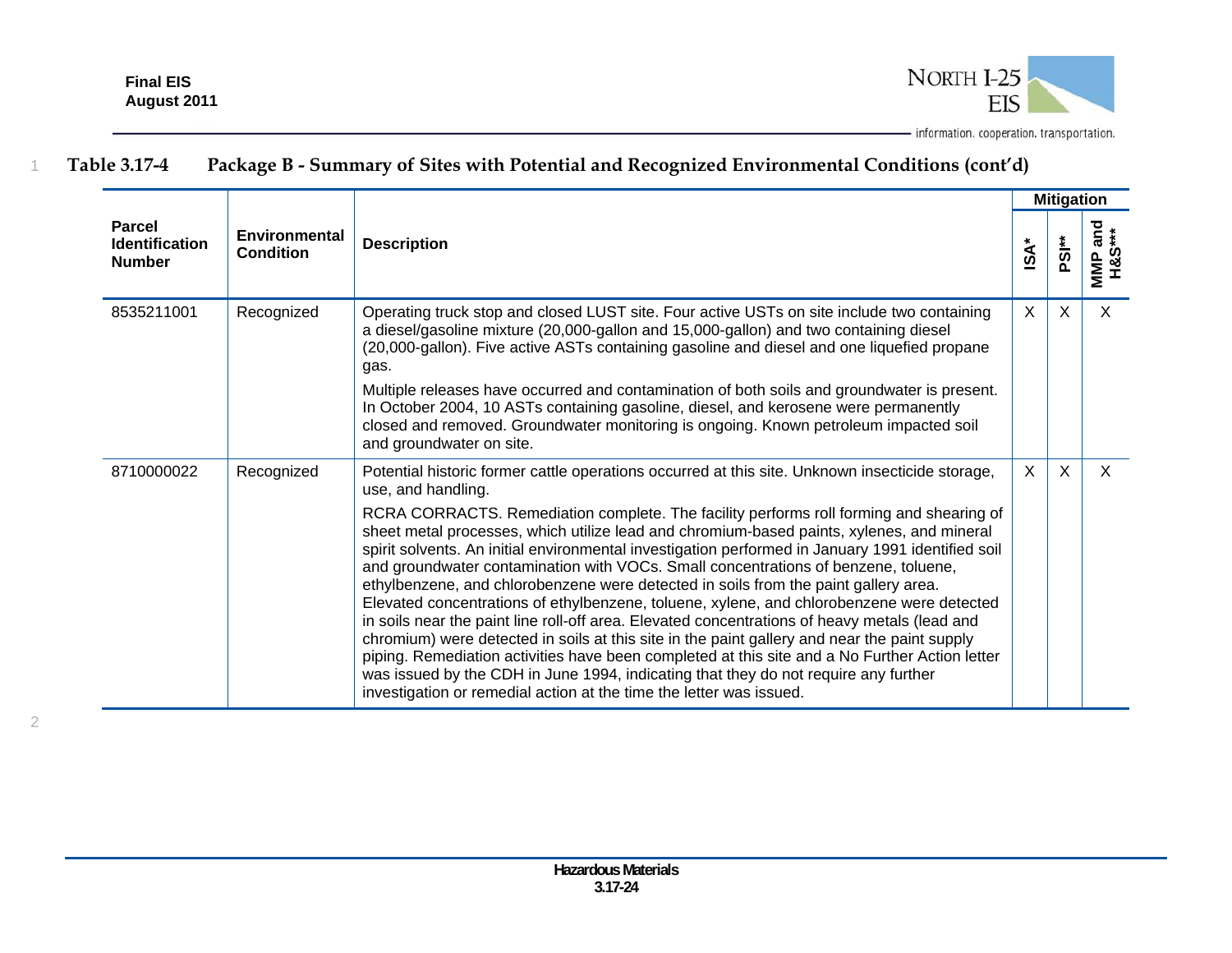

|                                                         |                                          |                                                                                                                                                                                                                                                                                                                                                                                                                                                                                                                                                                                                  | <b>Mitigation</b> |                   |                   |
|---------------------------------------------------------|------------------------------------------|--------------------------------------------------------------------------------------------------------------------------------------------------------------------------------------------------------------------------------------------------------------------------------------------------------------------------------------------------------------------------------------------------------------------------------------------------------------------------------------------------------------------------------------------------------------------------------------------------|-------------------|-------------------|-------------------|
| <b>Parcel</b><br><b>Identification</b><br><b>Number</b> | <b>Environmental</b><br><b>Condition</b> | <b>Description</b>                                                                                                                                                                                                                                                                                                                                                                                                                                                                                                                                                                               | $\mathsf{ISA}^*$  | PSI <sup>**</sup> | MMP and<br>H&S*** |
| 8603000010                                              | Recognized                               | Gas station and closed LUST site with multiple releases to soils and groundwater. Active<br>USTs on site include two 12,000-gallon, one for unleaded gasoline and one for a<br>diesel/gasoline mix. Six USTs permanently closed and removed. Groundwater contamination<br>reportedly migrated off site in a southeastern direction toward a gravel pit that borders this<br>site to the east and south.                                                                                                                                                                                          | $\sf X$           | $\sf X$           | $\mathsf{X}$      |
|                                                         |                                          | Several investigations conducted on site during the 1990s and 2000s. A corrective action<br>plan was first implemented in 1994, which included the installation of a groundwater recovery<br>and treatment system and quarterly groundwater monitoring activities. Soils in the area of the<br>former USTs (northwest corner) were over-excavated in 1995 until PID readings were<br>50 ppm or below. Quarterly groundwater monitoring from 1994 to present. Concentrations of<br>BTEX, TVPH, TEPH, and MTBE in soils were non-detected during soil sampling activities<br>conducted in 2002.    |                   |                   |                   |
|                                                         |                                          | In September, 2006, OPS issued the most recent No Further Action letter for this facility,<br>indicating that they do not require any further investigation or remedial action at the time the<br>letter was issued.                                                                                                                                                                                                                                                                                                                                                                             |                   |                   |                   |
| 8603000004                                              | Recognized                               | ERNS site. A buried dump truck was being used for used oil disposal. No remediation<br>activities were reported.                                                                                                                                                                                                                                                                                                                                                                                                                                                                                 | $\sf X$           | $\sf X$           | $\sf X$           |
| 8510000003                                              | Recognized                               | RCRA small-quantity generator site with reported violations. Solid waste discovered in the<br>southwest corner of site parking lot. General debris items included waste lumber, household<br>appliances, tires, construction debris, waste oil containers, fluorescent light fixtures, brake<br>fluid, paint cans, etc. Soil staining identified near former waste oil storage area and near two<br>250-gallon ASTs that contained diesel fuel and gasoline. Petroluem-contaminated soils<br>identified near both the AST and former waste oil areas. Groundwater contamination not<br>detected. | $\mathsf{X}$      |                   | $\mathsf{X}$      |
|                                                         |                                          | Remediation activities: removal of solid waste that had accumulated upon the surface of the<br>site, relocation of the ASTs, and excavation and off-site disposal of stained soils. Clean up<br>completed and the CDH issued a No Further Action letter in November 1997.                                                                                                                                                                                                                                                                                                                        |                   |                   |                   |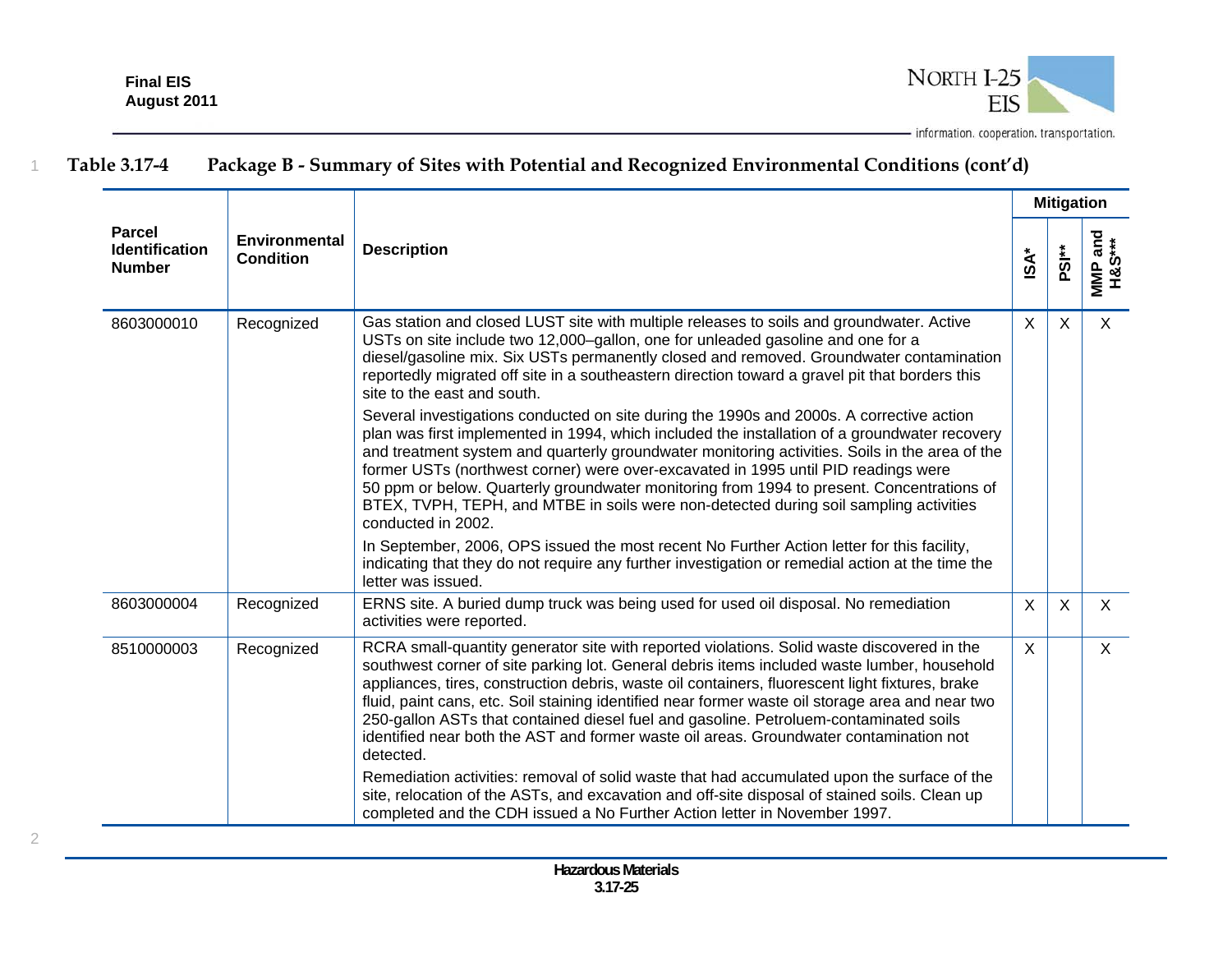

|                                                         |                                   |                                                                                                                                                                                                                                                                                                              |                           | <b>Mitigation</b> |                   |
|---------------------------------------------------------|-----------------------------------|--------------------------------------------------------------------------------------------------------------------------------------------------------------------------------------------------------------------------------------------------------------------------------------------------------------|---------------------------|-------------------|-------------------|
| <b>Parcel</b><br><b>Identification</b><br><b>Number</b> | Environmental<br><b>Condition</b> | <b>Description</b>                                                                                                                                                                                                                                                                                           | <b>iSA*</b>               | PSI <sup>**</sup> | MMP and<br>H&S*** |
| 8535000009                                              | Potential                         | RCRA small-quantity generator with no violations reported. Unknown hazardous material<br>storage, handling, and disposal practices.                                                                                                                                                                          | X                         |                   |                   |
| 8622300005                                              | Potential                         | RCRA conditionally exempt small-quantity generator with no violations reported. Unknown<br>hazardous material storage, handling, and disposal practices.                                                                                                                                                     | $\sf X$                   |                   |                   |
| 8515000021                                              | Recognized                        | Gas station. Three active 8,000-gallon gasoline USTs on site. Permanently closed USTs<br>include three 6,000-gallon for gasoline and one 10,000-gallon for gasoline.<br>Closed LUST site with two events reported. No Further Action letters issued on June 6, 1995<br>and June 17, 2005.                    | $\boldsymbol{\mathsf{X}}$ | $\mathsf{X}$      | $\mathsf{X}$      |
| 8734000924                                              | Potential                         | This is an ERNS site with no additional information reported.                                                                                                                                                                                                                                                | $\sf X$                   |                   |                   |
| 8622143001                                              | Potential                         | Gas station. Active USTs on site include four 12,000-gallon for gasoline and one<br>10,000-gallon for diesel.                                                                                                                                                                                                | X                         |                   |                   |
| 8615405006                                              | Potential                         | Gas station. Active USTs on site include two 12,000-gallon for gasoline and one<br>12,000-gallon for diesel.                                                                                                                                                                                                 | $\boldsymbol{\mathsf{X}}$ |                   |                   |
| 8634000908                                              | Recognized                        | Closed LUST site. One 2,500-gallon UST for diesel currently in use at this site. Permanently<br>closed USTs include two 10,000-gallon for diesel, one 10,000-gallon for gasoline, two<br>6,000-gallon for gasoline, and one 700-gallon for diesel. No Further Action letters issued on<br>February 13, 1995. | $\sf X$                   |                   | $\sf X$           |
| 8716107014                                              | Potential                         | Propane gas distributor with one 30,000-gallon AST, one 18,000-gallon AST, and one<br>1,250-gallon AST for liquefied propane gas on the property.                                                                                                                                                            | $\sf X$                   |                   |                   |
| 157303002002                                            | Potential                         | Automotive service center. Unknown hazardous material storage, handling, and disposal<br>practices.                                                                                                                                                                                                          | $\sf X$                   |                   |                   |
| 171934100005                                            | Potential                         | Automotive Service Center, Potential Waste Oil Tank Unknown hazardous material storage,<br>handling, and disposal practices.                                                                                                                                                                                 | $\boldsymbol{\mathsf{X}}$ |                   |                   |
| 131302304001                                            | Recognized                        | Gas Station. Potential for petroleum contamination from LUSTs Orphan Site (LUST, UST)                                                                                                                                                                                                                        | $\boldsymbol{\mathsf{X}}$ |                   |                   |
| 131303400035                                            | Potential                         | Gasoline Station. Potential for petroleum contamination from LUSTs. LUST (Closed). UST.<br>FINDS.                                                                                                                                                                                                            | X                         |                   |                   |
| 146703111003                                            | Potential                         | Construction equipment sales and service center. Potential waste oil tanks. Unknown<br>hazardous material storage, handling, and disposal practices.                                                                                                                                                         | $\overline{\mathsf{x}}$   |                   |                   |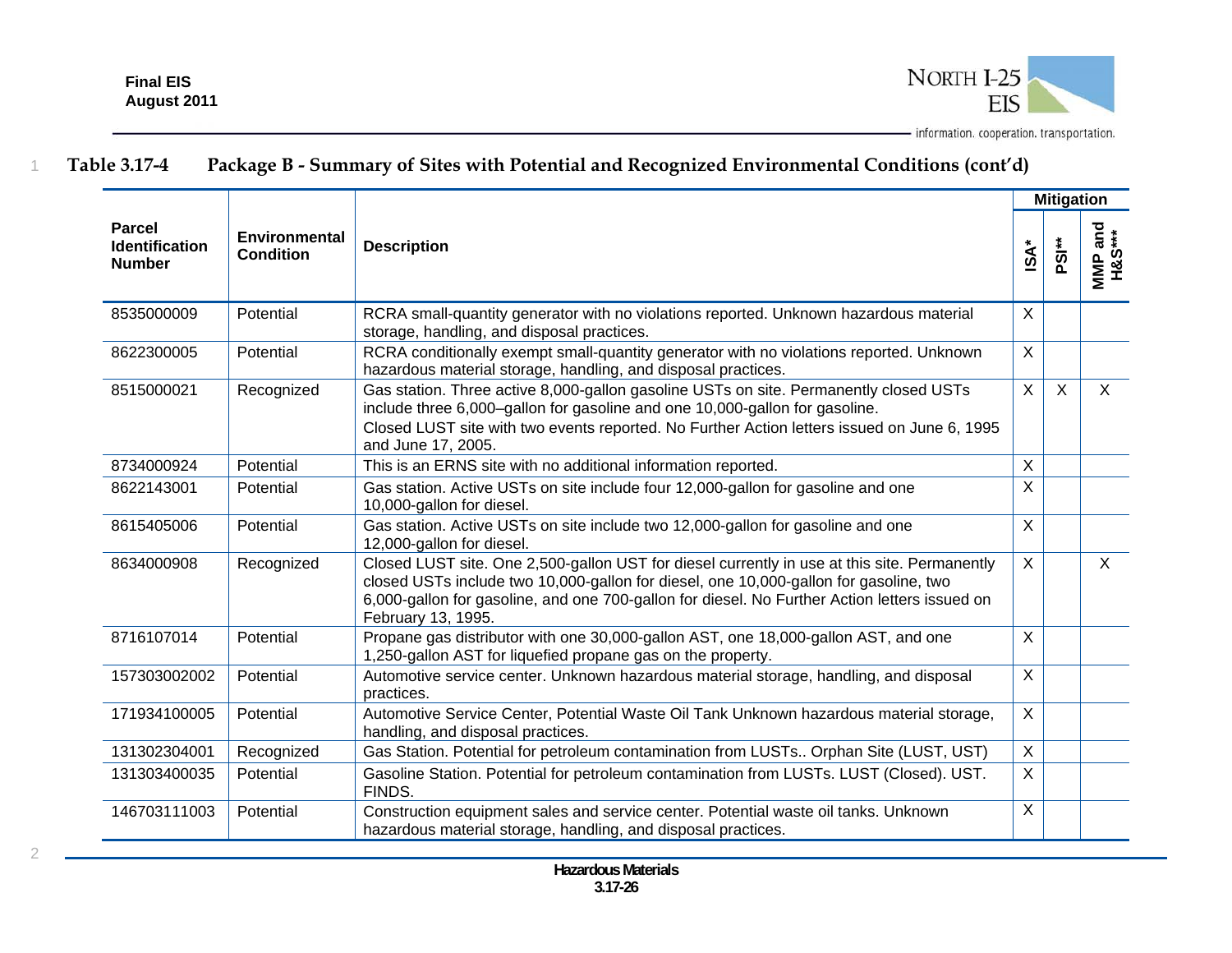

|                                                                 |                                   |                                                                                                                                                                                                                                                                                                                      |                         | <b>Mitigation</b> |                   |
|-----------------------------------------------------------------|-----------------------------------|----------------------------------------------------------------------------------------------------------------------------------------------------------------------------------------------------------------------------------------------------------------------------------------------------------------------|-------------------------|-------------------|-------------------|
| <b>Parcel</b><br><b>Identification</b><br><b>Number</b>         | Environmental<br><b>Condition</b> | <b>Description</b>                                                                                                                                                                                                                                                                                                   | $\mathsf{ISA}^*$        | PSI**             | MMP and<br>H&S*** |
| CDOT Right-of-<br>Way Northeast<br>corner of SH<br>119 and I-25 | Potential                         | Baker tank present in CDOT right-of-way. Potential evidence of groundwater remediation.                                                                                                                                                                                                                              | X                       |                   |                   |
| 106122400018                                                    | Potential                         | Motorcycle and off-road vehicle race track. Unregistered ASTs visible on the property.<br>Unknown hazardous material storage, handling, and disposal practices.                                                                                                                                                      | $\sf X$                 |                   |                   |
| 131310100015                                                    | Potential                         | Truck sales and service. Potential equipment maintenance. Unknown hazardous material<br>storage, handling, and disposal practices.                                                                                                                                                                                   | $\overline{X}$          |                   |                   |
| 131310100029                                                    | Potential                         | Tractor and agricultural equipment sales and service. Potential equipment maintenance.<br>Unknown hazardous material storage, handling, and disposal practices.                                                                                                                                                      | X                       |                   |                   |
| 131310100020                                                    | Potential                         | Junkyard. Unknown hazardous material storage, handling, and disposal practices.                                                                                                                                                                                                                                      | $\sf X$                 |                   |                   |
| 131311000057                                                    | Potential                         | Boat, RV storage, RV sales and service. Unknown hazardous materials storage, handling,<br>and disposal practices.                                                                                                                                                                                                    | $\overline{\mathsf{x}}$ |                   |                   |
| 131322409001                                                    | Potential                         | Vehicle storage facility. Unknown hazardous material storage, handling, and disposal<br>practices.                                                                                                                                                                                                                   | $\overline{X}$          |                   |                   |
| 131322408001                                                    | Potential                         | Auto body shop. Unknown hazardous material storage, handling, and disposal practices.                                                                                                                                                                                                                                | X                       |                   |                   |
| 131322401001                                                    | Potential                         | Commercial/light industrial manufacturing facilities in strip mall. Unknown hazardous material<br>storage, handling, and disposal practices.                                                                                                                                                                         | $\overline{X}$          |                   |                   |
| 120723000018                                                    | Potential                         | RV sales. Potential equipment maintenance. Unknown hazardous material storage, handling,<br>and disposal practices. Active ASTs/USTs on site include two 1,000-gallon ASTs for diesel,<br>one 1,000-gallon AST for liquefied propane gas, one 4,000-gallon UST for gasoline, and one<br>8,000-gallon UST for diesel. | $\overline{X}$          |                   |                   |
| 120723001024                                                    | Potential                         | Manufacturing facility. Unknown hazardous material storage, handling, and disposal<br>practices.                                                                                                                                                                                                                     | $\overline{X}$          |                   |                   |
| 131310100033                                                    | Recognized                        | Active USTs on site include four 12,000-gallon for gasoline and four 10,000-gallon for diesel.<br>Active LUST site. Multiple events have occurred at this site. Known petroleum soil and<br>groundwater contamination.                                                                                               | $\overline{X}$          | $\overline{X}$    | $\overline{X}$    |
| 131310100033                                                    | Recognized                        | Active USTs on site include four 12,000-gallon for gasoline and four 10,000-gallon for diesel.<br>Active LUST site. Multiple events have occurred at this site. Known petroleum soil and<br>groundwater contamination.                                                                                               | $\sf X$                 | $\mathsf{X}$      | $\mathsf{X}$      |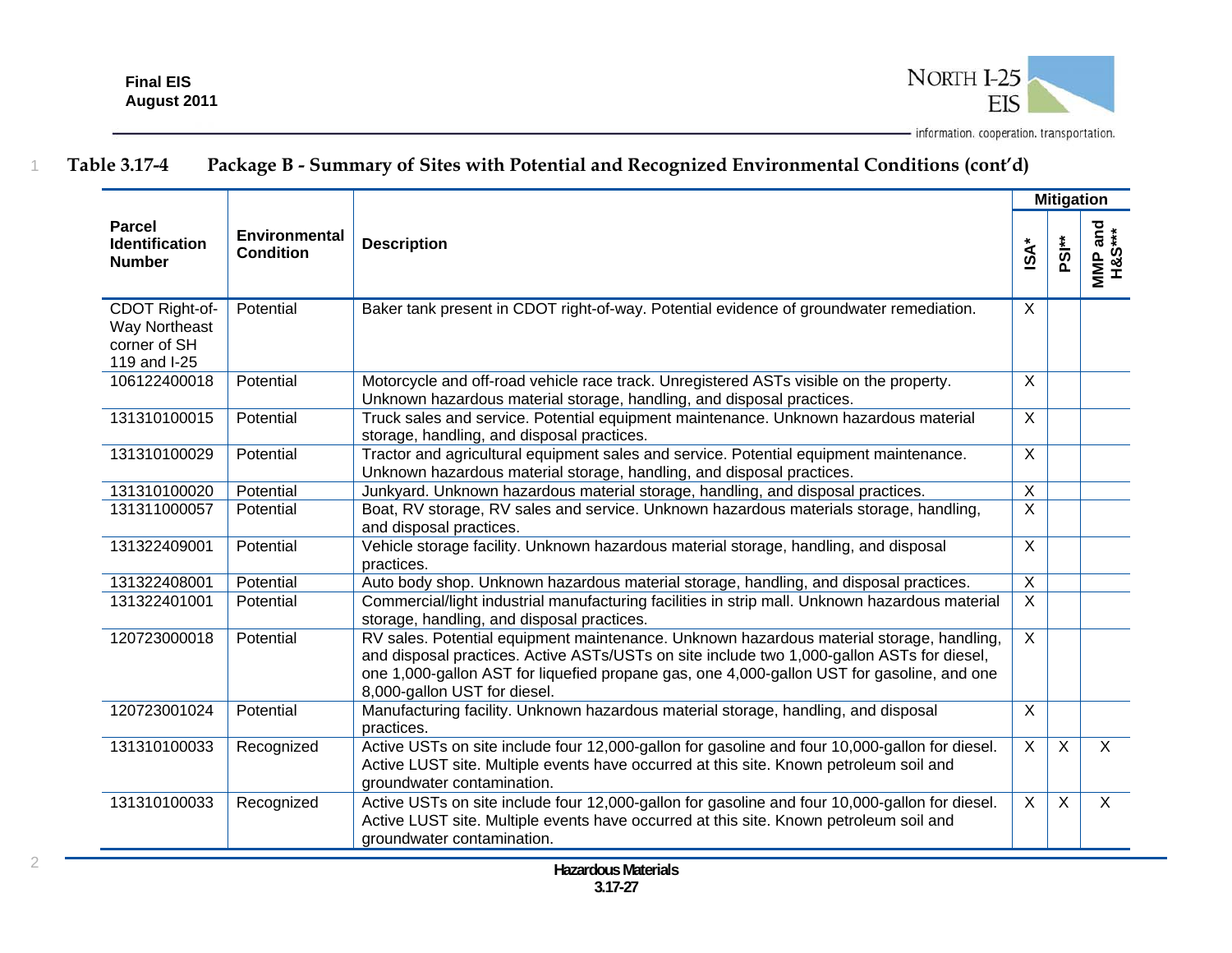1



### **Table 3.17-4 Package B - Summary of Sites with Potential and Recognized Environmental Conditions (cont'd)**

|                                                         |                                          |                                                                                                                                                                                                                                                                                                                                                                                                     |                  | <b>Mitigation</b> |                       |
|---------------------------------------------------------|------------------------------------------|-----------------------------------------------------------------------------------------------------------------------------------------------------------------------------------------------------------------------------------------------------------------------------------------------------------------------------------------------------------------------------------------------------|------------------|-------------------|-----------------------|
| <b>Parcel</b><br><b>Identification</b><br><b>Number</b> | <b>Environmental</b><br><b>Condition</b> | <b>Description</b>                                                                                                                                                                                                                                                                                                                                                                                  | isA <sup>-</sup> | **BG              | ่า amd<br>เร∗∗<br>MMP |
| 131310100019                                            | Potential                                | RV sales. Potential equipment maintenance with discarded batteries visible. Unknown<br>hazardous material storage, handling, and disposal practices.                                                                                                                                                                                                                                                | $\sf X$          |                   |                       |
| 131311000072                                            | Potential                                | RCRA small-quantity generator with no violations reported. Permanently closed USTs<br>include two 6,000-gallon for an unknown substance, one 4,000-gallon for an unknown<br>substance, one 2,000-gallon for an unknown substance, one 10,000-gallon for gasoline, one<br>4,000-gallon for gasoline, one 4,000-gallon for diesel, and one 3,000-gallon for used oil. No<br>spills or leaks reported. | X                |                   |                       |
| 131322412002                                            | Potential                                | FTTS with no violations reported.                                                                                                                                                                                                                                                                                                                                                                   | X                |                   |                       |
| 171903110001                                            | Recognized                               | Gas Station. LUST, UST, CO Trust, FINDS.                                                                                                                                                                                                                                                                                                                                                            | X                |                   |                       |
| 171934100005                                            | Potential                                | Automotive service center. Unknown hazardous material storage, handling, and disposal<br>practices.                                                                                                                                                                                                                                                                                                 | X                |                   |                       |
| 171934407017                                            | Potential                                | Automotive dealership and service center. Unknown hazardous material storage, handling,<br>and disposal practices. One 1,000-gallon UST for used oil permanently closed. No spills or<br>leaks reported.                                                                                                                                                                                            | $\sf X$          |                   |                       |
| 171903004006                                            | Potential                                | RCRA conditionally exempt small-quantity generator with no violations reported.                                                                                                                                                                                                                                                                                                                     | X                |                   |                       |
|                                                         |                                          | <b>Rue Danid Traneit</b>                                                                                                                                                                                                                                                                                                                                                                            |                  |                   |                       |

**Bus Rapid Transit** 

No impacts identified.

\* Initial Site Assessment (ISA)

\*\* Preliminary Site Investigation (PSI)

Notes: See **Sections 3.17.3.1** and **3.17.3.2** for ISA, PSI, MMP and H & S descriptions.

RCRIS SQG .... Resource Conservation and Recovery Act Small Quantity Generator

LUST ............... Leaking Underground Storage Tank

UST .................Underground Storage Tank

AST ................. Aboveground Storage Tank

CORRACTS .... Resource Conservation and Recovery Act Corrective Action activity

\*\*\* Materials Management Plan (MMP)/Health and Safety (H&S)

| SWF  Solid waste facility/landfill                        |
|-----------------------------------------------------------|
| Co Trust  Complaint sites with no known responsible party |
| FINDS  Facility Index System/Facility Registry System     |
| RCRA LQG  Resource Conservation and Recovery Act Large    |
| <b>Quantity Generator</b>                                 |
| LPGliquid petroleum gas tank                              |
| ERNS  Emergency Response Notification System              |
| VCUP  Voluntary Clean-Up                                  |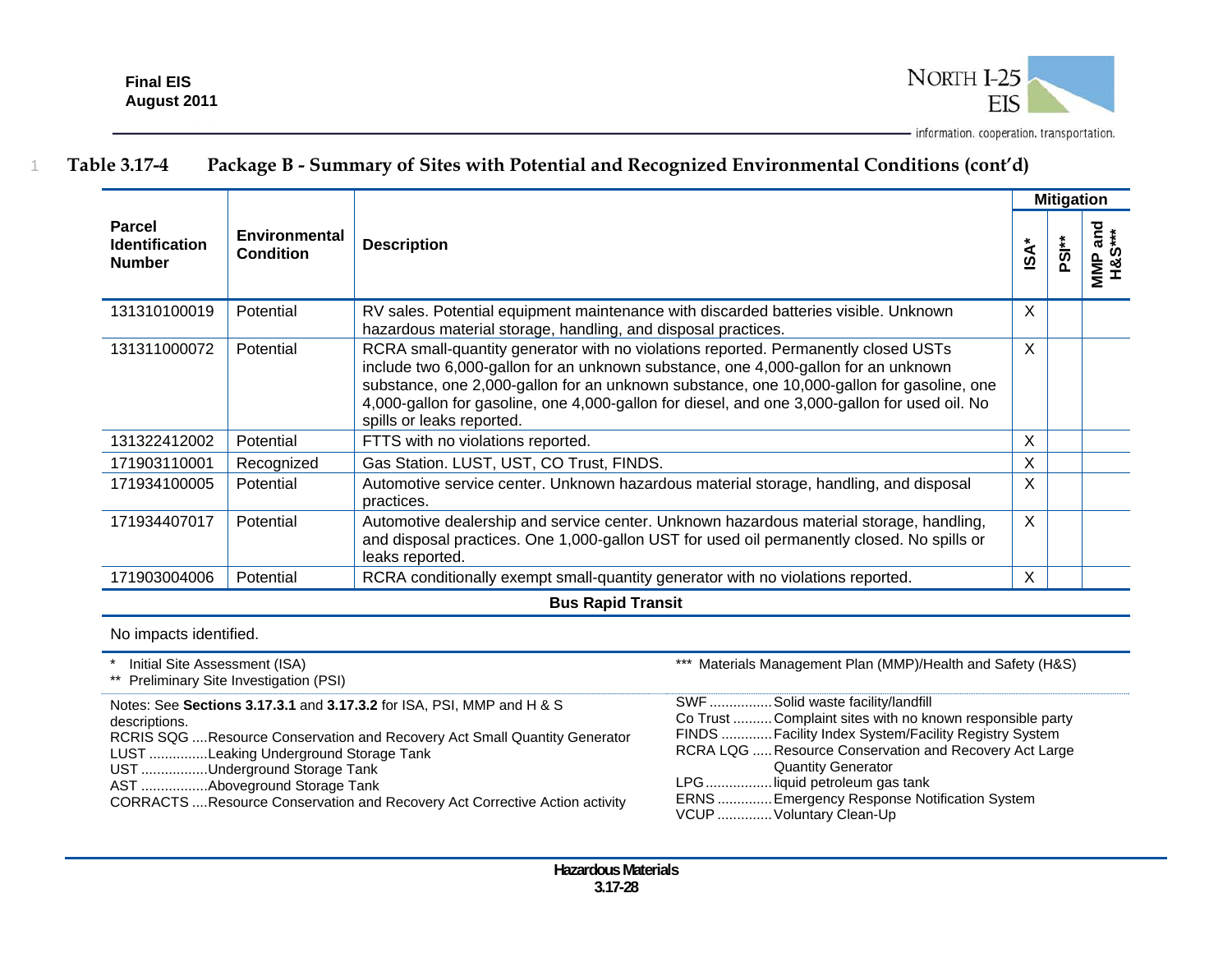

### **3.17.2.4 PREFERRED ALTERNATIVE**

The Preferred Alternative is described in detail in **Chapter 2** *Alternatives*. **Table 3.17-5**

summarizes information on properties with potential or recognized environmental conditions

with regard to hazardous materials that are associated with the Preferred Alternative proposed

highway or transit improvements. This information is organized by build component. A total of

67 parcels with potential environmental conditions and 20 parcels with recognized

environmental conditions are associated with the Preferred Alternative. Several of the sites

 identified in **Table 3.17-1** are impacted by the project. A detailed discussion of environmental conditions of these sites is included in the MESA (FHU, 2008d) and MESA Addendum

(FHU, 2011c).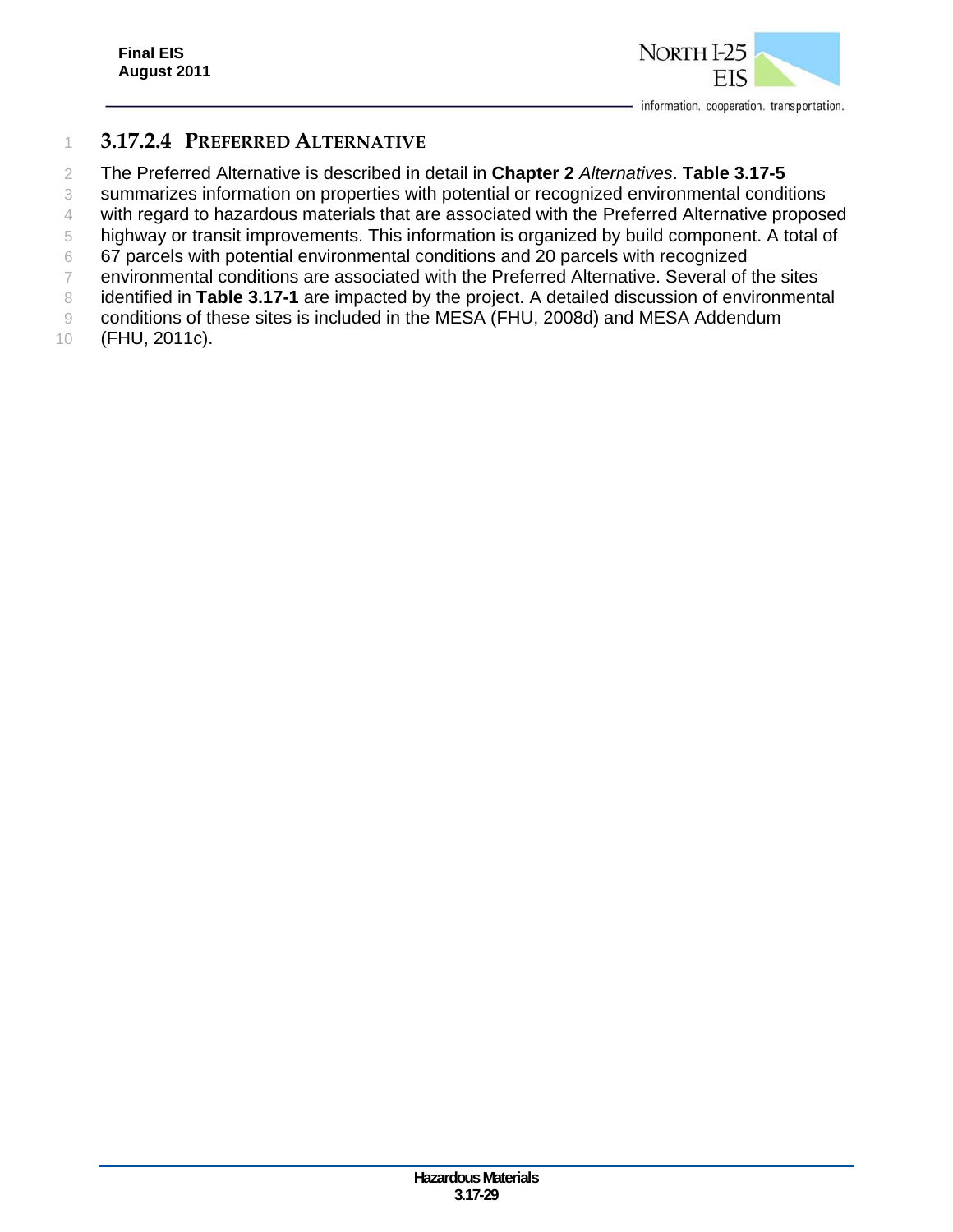

| <b>Parcel</b>                          |                             |                                                                                                                                                                                                                                                                                                                                                                                                                                                                                                                                                                                                                                                                                                             |                           |                                              | Recommended<br><b>Mitigation</b> |                           |                           |
|----------------------------------------|-----------------------------|-------------------------------------------------------------------------------------------------------------------------------------------------------------------------------------------------------------------------------------------------------------------------------------------------------------------------------------------------------------------------------------------------------------------------------------------------------------------------------------------------------------------------------------------------------------------------------------------------------------------------------------------------------------------------------------------------------------|---------------------------|----------------------------------------------|----------------------------------|---------------------------|---------------------------|
| <b>Identification</b><br><b>Number</b> | Type of<br><b>Condition</b> | <b>Site Description</b>                                                                                                                                                                                                                                                                                                                                                                                                                                                                                                                                                                                                                                                                                     | <b>Site Name</b>          | <b>Site Address</b>                          | $\mathsf{ISA}^*$                 | PSI <sup>**</sup>         | MMP and<br>H&S***         |
| 8834000007                             | Potential                   | Sod farm. Potential pesticide and herbicide use and<br>storage. Unknown hazardous material storage,<br>handling and disposal practices.                                                                                                                                                                                                                                                                                                                                                                                                                                                                                                                                                                     | Greenlawn<br>Sod Co.      | 2524/2525<br>NE Frontage Rd.,<br>Ft. Collins | $\boldsymbol{\mathsf{X}}$        |                           |                           |
| 8709121001                             | Recognized                  | FINDS. AST. Open LUST. UST. Operating farm supply<br>store and active LUST site. Active tanks on the<br>property include three USTs, six ASTs, and six liquid<br>petroleum gas (LPG) tanks.<br>Four 2,000-gallon USTs permanently closed in June<br>1995. Three contained gasoline and one contained<br>diesel. Four ASTs permanently closed prior to January<br>1977. One contained gasoline and three contained<br>diesel.<br>Multiple releases from the USTs and product delivery<br>piping have occurred, leading to contamination of both<br>soils and groundwater. Known benzene-contaminated<br>groundwater exists on site, and residual petroleum<br>contamination exists within soils at the site. | Poudre<br>Valley<br>Coop. | 225<br>NW Frontage Rd.,<br>Ft. Collins       | $\mathbf{x}$                     | $\boldsymbol{\mathsf{X}}$ | $\boldsymbol{\mathsf{X}}$ |
| 8503008008                             | Potential                   | Motorcycle sales and service. Potential equipment<br>maintenance. Unknown hazardous material storage,<br>handling, and disposal practices.                                                                                                                                                                                                                                                                                                                                                                                                                                                                                                                                                                  | <b>Tri City</b><br>Cycle  | 3675<br>Clydesdale Pkwy.,<br>Loveland        | $\mathbf{x}$                     |                           |                           |
| 8515000021                             | Recognized                  | Gas station. Two active 15,000-gallon USTs on site.<br>Four USTs were permanently closed and removed in<br>November 2009. Closed LUST site with three events<br>reported. No Further Action letters issued on 6/1995,<br>6/2005, and 1/2010.                                                                                                                                                                                                                                                                                                                                                                                                                                                                | Diamond<br>Shamrock       | 6150/6200<br>E HWY 34,<br>Loveland           | $\mathsf{x}$                     | $\boldsymbol{\mathsf{X}}$ | $\boldsymbol{\mathsf{X}}$ |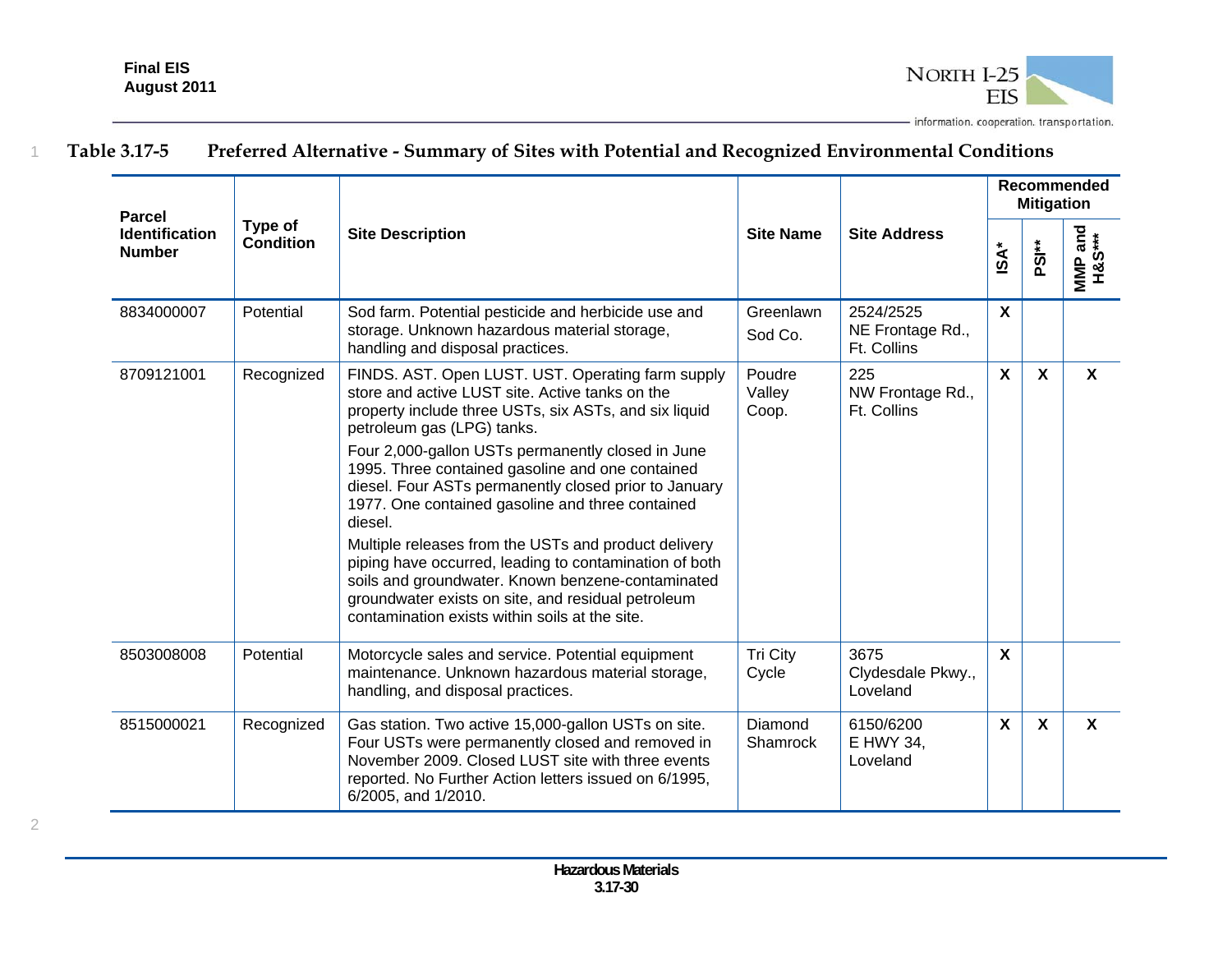

| <b>Parcel</b>                          | Type of   |                                                                                                                                                             |                                                       |                                              |                           |                   |                            | <b>Mitigation</b> | Recommended |
|----------------------------------------|-----------|-------------------------------------------------------------------------------------------------------------------------------------------------------------|-------------------------------------------------------|----------------------------------------------|---------------------------|-------------------|----------------------------|-------------------|-------------|
| <b>Identification</b><br><b>Number</b> | Condition | <b>Site Description</b>                                                                                                                                     | <b>Site Name</b>                                      | <b>Site Address</b>                          | <b>iSA*</b>               | PSI <sup>**</sup> | wiwiP and<br>H&S***<br>MMP |                   |             |
| 8535000009                             | Potential | RCRA small-quantity generator with no violations<br>reported. Unknown hazardous material storage,<br>handling, and disposal practices.                      | Colorado<br><b>Boat Center</b>                        | 3850 SE<br>Frontage Rd.,<br>Johnstown        | $\boldsymbol{\mathsf{X}}$ |                   |                            |                   |             |
| 8535209001                             | Potential | RV sales. Potential equipment maintenance. Unknown<br>hazardous material storage, handling, and disposal<br>practices.                                      | <b>RV</b> America<br>Great<br>Colorado<br>Marketplace | 6701 SE<br>Frontage Rd.,<br>Johnstown        | $\mathbf{x}$              |                   |                            |                   |             |
| 8603000011                             | Potential | Plant/tree nursery. Potential pesticide and herbicide<br>use. Unknown hazardous material storage, handling,<br>and disposal practices.                      | Harmony<br>Gardens                                    | 4315/4325<br>E Harmony Rd.,<br>Ft. Collins   | $\mathbf{x}$              |                   |                            |                   |             |
| 8610207001                             | Potential | Boats, boat parts, ATV, snowmobile, RV sales.<br>Potential equipment maintenance. Unknown hazardous<br>material storage, handling, and disposal practices.  | <b>Island Lake</b><br>Marine                          | 5857/5887 SW<br>Frontage Rd.,<br>Ft. Collins | $\mathsf{X}$              |                   |                            |                   |             |
| 8615405006                             | Potential | Gas station. Active USTs on site include two<br>12,000-gallon for gasoline and one 12,000-gallon for<br>diesel.                                             | Conoco                                                | 7486<br>Westgate Dr.,<br>Ft. Collins         | $\mathbf{x}$              |                   |                            |                   |             |
| 8622143001                             | Potential | Gas station. Active USTs on site include four<br>12,000-gallon for gasoline and one 10,000-gallon for<br>diesel.                                            | Phillips 66                                           | 7600<br>Westgate Dr.,<br>Ft. Collins         | $\mathbf{x}$              |                   |                            |                   |             |
| 8622300005                             | Potential | RCRA conditionally exempt small-quantity generator<br>with no violations reported. Unknown hazardous<br>material storage, handling, and disposal practices. | Gardner<br>Signs/<br>At Home<br>Professions           | 8101 SW<br>Frontage Rd.,<br>Ft. Collins      | $\mathbf{x}$              |                   |                            |                   |             |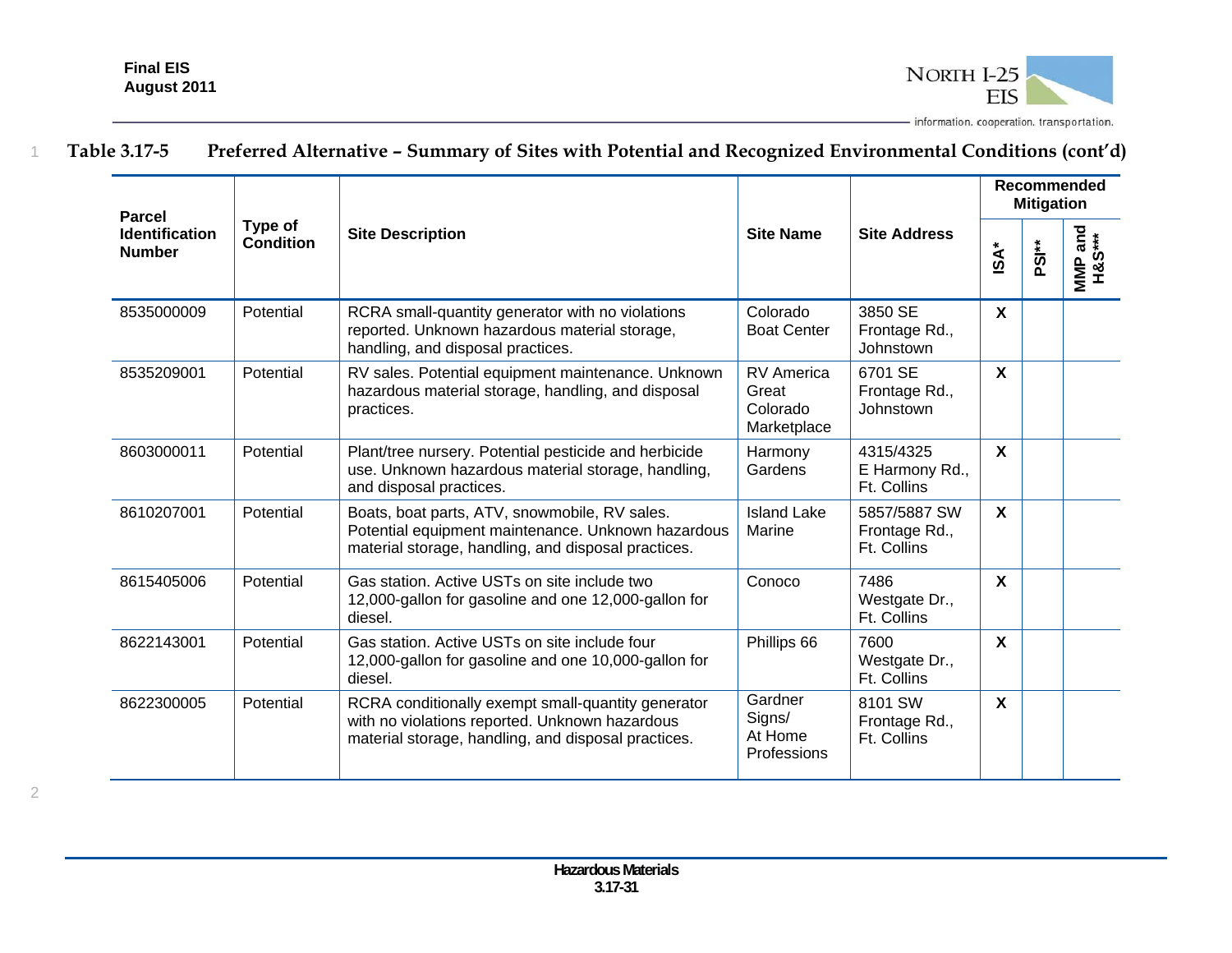

| <b>Parcel</b><br><b>Identification</b><br><b>Number</b> |                             | <b>Site Description</b>                                                                                                                              | <b>Site Name</b>                                     |                                                                  | Recommended<br><b>Mitigation</b> |                   |                                         |  |  |
|---------------------------------------------------------|-----------------------------|------------------------------------------------------------------------------------------------------------------------------------------------------|------------------------------------------------------|------------------------------------------------------------------|----------------------------------|-------------------|-----------------------------------------|--|--|
|                                                         | Type of<br><b>Condition</b> |                                                                                                                                                      |                                                      | <b>Site Address</b>                                              | <b>iSA*</b>                      | PSI <sup>**</sup> | Trand<br>H&S***<br>H&S***<br><b>MMP</b> |  |  |
| 8627316001                                              | Potential                   | Former RCRA large-quantity generator. Unknown site<br>conditions.                                                                                    | Collins<br>Collision<br>Products Inc.                | 5726/5710<br>Byrd Dr.,<br>Loveland                               | X                                |                   |                                         |  |  |
| 8627324006                                              | Potential                   | Automobile dealership and service center. Potential<br>waste oil tanks. Unknown hazardous material storage,<br>handling, and disposal practices.     | Ducati and<br><b>BMW</b><br>Motorcycle<br>Dealership | 6002<br>Byrd Dr.,<br>Loveland                                    | X                                |                   |                                         |  |  |
| 8627335001                                              | Potential                   | Window manufacturing facility. Unknown hazardous<br>material storage, handling, and disposal practices.                                              | Champion<br>Windows                                  | 5850<br>Byrd Dr.,<br>Loveland                                    | X                                |                   |                                         |  |  |
| 8710000009                                              | Potential                   | Heavy equipment rental company. Potential equipment<br>maintenance. Unknown hazardous material storage,<br>handling, and disposal practices.         | Sunstate<br>Equipment                                | 4228<br>E Mulberry St.,<br>Ft. Collins                           | X                                |                   |                                         |  |  |
| 8716107014                                              | Potential                   | Propane gas distributor with one 30,000-gallon AST,<br>one 18,000-gallon AST, and one 1,250-gallon AST for<br>liquefied propane gas on the property. | Amerigas<br>Propane                                  | 1036<br>Smithfield Dr.,<br>Ft. Collins                           | $\boldsymbol{\mathsf{X}}$        |                   |                                         |  |  |
| 8716125007                                              | Potential                   | Sign and awning manufacturer. Unknown hazardous<br>material storage, handling, and disposal practices.                                               | Shaw Sign<br>and Awning<br>Inc.                      | 901 SW<br>Frontage Rd./<br>900<br>Smithfield Dr.,<br>Ft. Collins | $\boldsymbol{\mathsf{X}}$        |                   |                                         |  |  |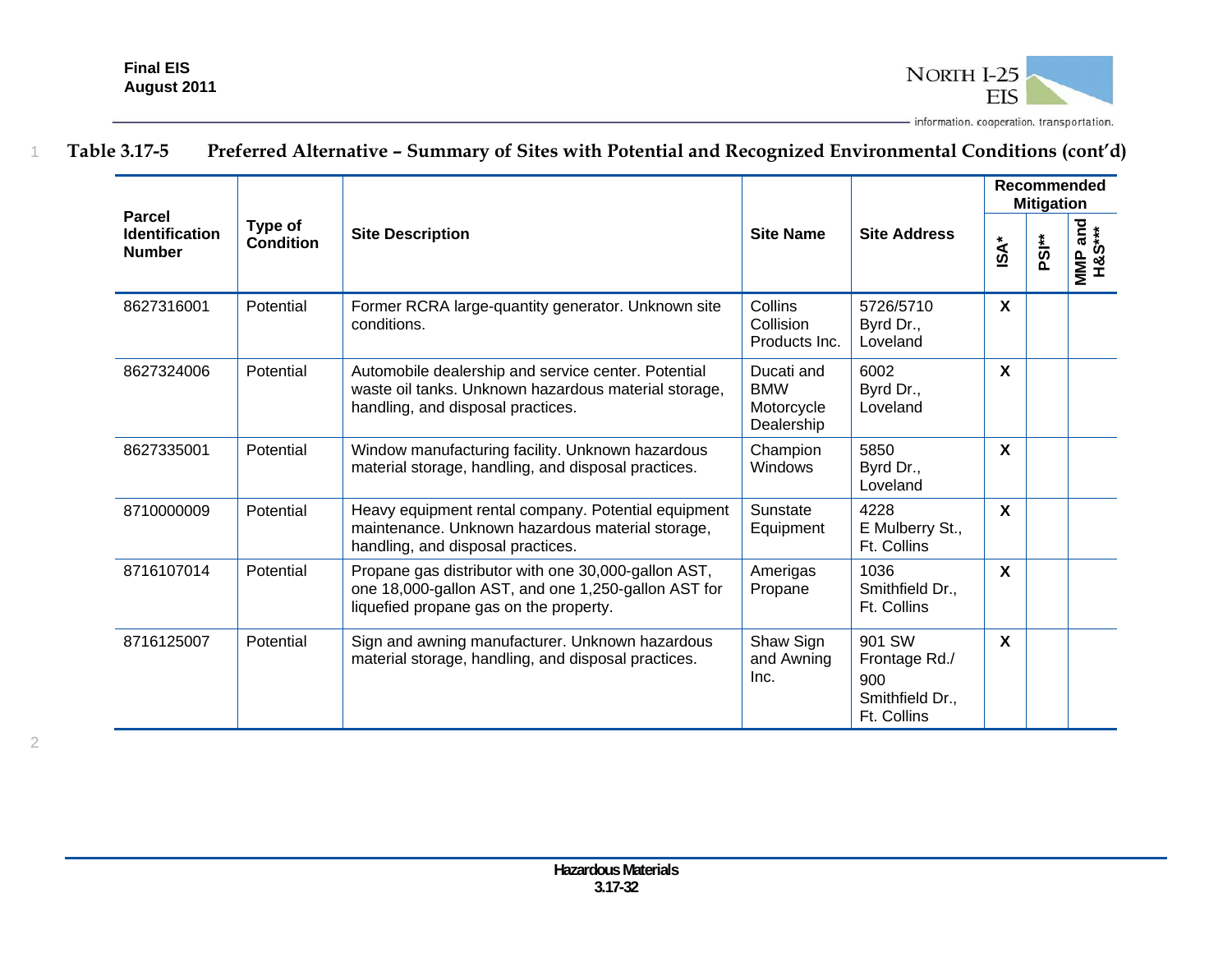

| <b>Parcel</b><br><b>Identification</b><br><b>Number</b> | Type of<br>Condition |                                                                                                                                                                                                                                      |                                     | <b>Site Address</b>                                 | Recommended<br><b>Mitigation</b> |                   |                            |  |
|---------------------------------------------------------|----------------------|--------------------------------------------------------------------------------------------------------------------------------------------------------------------------------------------------------------------------------------|-------------------------------------|-----------------------------------------------------|----------------------------------|-------------------|----------------------------|--|
|                                                         |                      | <b>Site Description</b>                                                                                                                                                                                                              | <b>Site Name</b>                    |                                                     | <b>iSA*</b>                      | PSI <sup>**</sup> | H&S***<br>MMP <sub>3</sub> |  |
| 8721000904                                              | Potential            | Large industrial biopower and bioenergy plant located<br>west of I-25. Ethanol, hydrogen, and other hazardous<br>material products are produced on site. Unknown<br>hazardous material storage, handling, and disposal<br>practices. | Frontline<br>Bioenergy              | 1815 SW<br>Frontage Rd.,<br>Ft. Collins             | $\boldsymbol{\mathsf{X}}$        |                   |                            |  |
| 106103426002                                            | Potential            | Gas station. Two active 15,000-gallon USTs on site.<br>One for gasoline and one for diesel.                                                                                                                                          | Loaf n' Jug                         | 67<br>Gateway Dr.,<br>Berthoud                      | $\boldsymbol{\mathsf{X}}$        |                   |                            |  |
| 106122400018                                            | Potential            | Motorcycle and off-road vehicle race track.<br>Unregistered ASTs visible on the property. Unknown<br>hazardous material storage, handling, and disposal<br>practices.                                                                | <b>VMX Off Road</b><br>- Race Track | 20125<br>W I-25<br>Frontage Rd.,<br><b>Berthoud</b> | X                                |                   |                            |  |
| 120723001024                                            | Potential            | Manufacturing facility. Unknown hazardous material<br>storage, handling, and disposal practices.                                                                                                                                     | Rapid<br>Prototyping                | 14444/14478<br>$I-25$<br>Frontage Rd.,<br>Longmont  | $\boldsymbol{\mathsf{X}}$        |                   |                            |  |
| 131310100019                                            | Potential            | RV sales. Potential equipment maintenance with<br>discarded batteries visible. Unknown hazardous<br>material storage, handling, and disposal practices.                                                                              | Del Camino<br>RV 5th Wheel          | 10571<br>W I-25<br>Frontage Rd.,<br>Longmont        | X                                |                   |                            |  |
| 131303400035                                            | Potential            | Gasoline station. Orphan site (closed LUST, UST,<br>COTrust)                                                                                                                                                                         | Total<br>Petroleum Inc.             | 3979<br><b>Hwy 119</b><br>Longmont                  | $\boldsymbol{\mathsf{X}}$        |                   |                            |  |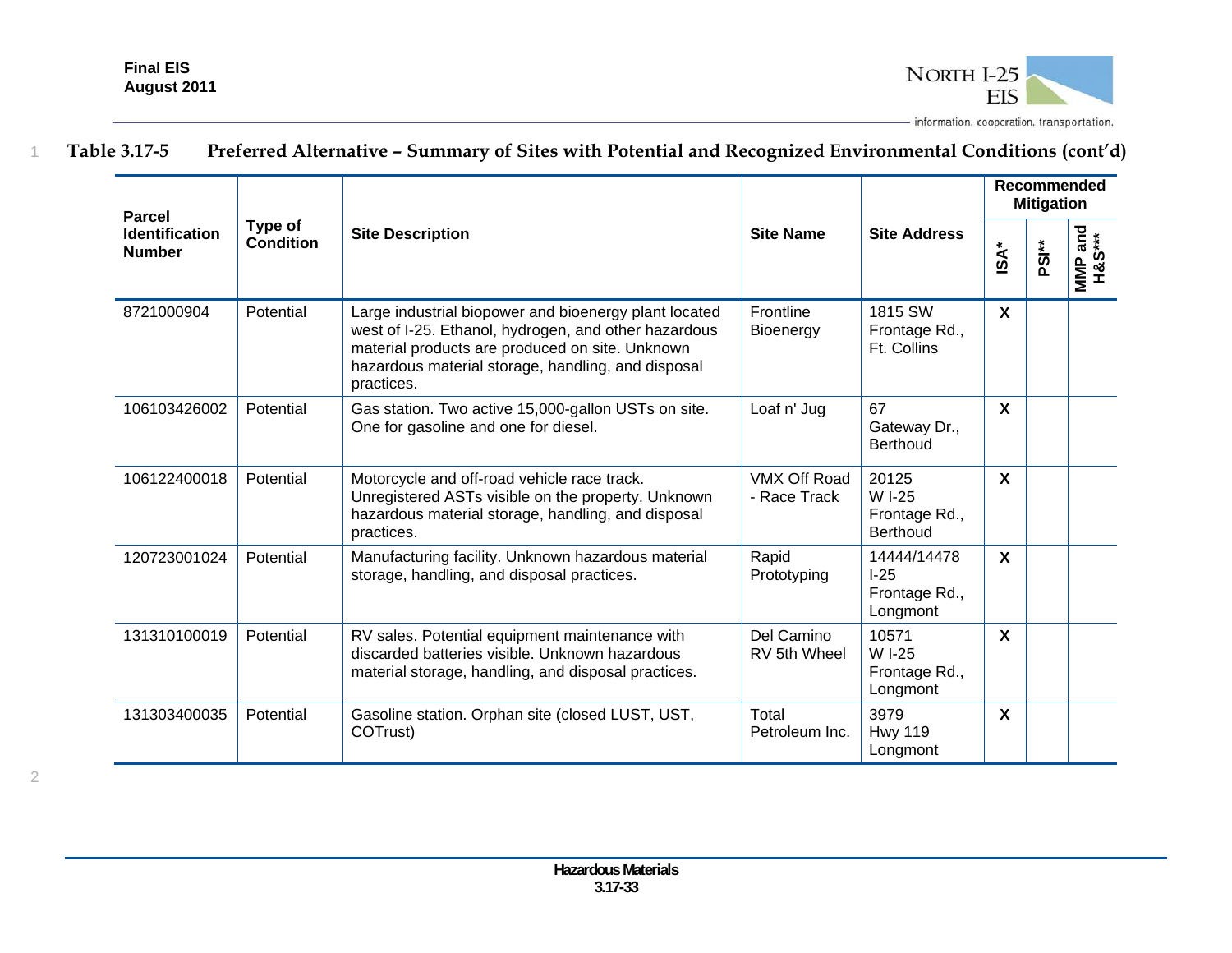

| <b>Parcel</b>                          |                             |                                                                                                                                                                                                                                                                                                                                                                                 |                                                                                   |                                              | Recommended<br><b>Mitigation</b> |                   |                                  |  |
|----------------------------------------|-----------------------------|---------------------------------------------------------------------------------------------------------------------------------------------------------------------------------------------------------------------------------------------------------------------------------------------------------------------------------------------------------------------------------|-----------------------------------------------------------------------------------|----------------------------------------------|----------------------------------|-------------------|----------------------------------|--|
| <b>Identification</b><br><b>Number</b> | Type of<br><b>Condition</b> | <b>Site Description</b>                                                                                                                                                                                                                                                                                                                                                         | <b>Site Name</b>                                                                  | <b>Site Address</b>                          | iSA*                             | PSI <sup>**</sup> | The Sand<br>H&S***<br><b>MMP</b> |  |
| 131310100029                           | Potential                   | Tractor and agricultural equipment sales and service.<br>Potential equipment maintenance. Unknown hazardous<br>material storage, handling, and disposal practices.                                                                                                                                                                                                              | Longmont<br>Farm Supply<br>(New<br>Holland)                                       | 10683<br>W I-25<br>Frontage Rd.,<br>Longmont | X                                |                   |                                  |  |
| 131310100033                           | Recognized                  | Four USTs currently active on the property. This facility<br>is an closed LUST site. Multiple events have occurred at<br>this site. Known petroleum soil and groundwater<br>contamination.                                                                                                                                                                                      | <b>Shell Station</b><br>- Former<br>Texaco                                        | 10963<br>I-25 Frontage<br>Rd.,<br>Longmont   | $\mathbf{x}$                     |                   |                                  |  |
| 131311000072                           | Potential                   | RCRA small-quantity generator with no violations<br>reported. Permanently closed USTs include two<br>6,000-gallon for an unknown substance, one<br>4,000-gallon for an unknown substance, one<br>2,000-gallon for an unknown substance, one<br>10,000-gallon for gasoline, one 4,000-gallon for<br>gasoline, one 4,000-gallon for diesel, and one<br>3,000-gallon for used oil. | Colorado<br>Dept. of<br>Military<br>Affairs/<br>Army<br>National<br>Guard / Paint | 4045<br>Weld CR 22,<br>Firestone             | X                                |                   |                                  |  |
| 146702001001                           | Potential                   | Automobile dealership and service center. Potential<br>waste oil tanks. Unknown hazardous material storage,<br>handling, and disposal practices.                                                                                                                                                                                                                                | Forby Ford                                                                        | 800<br>Bryan Ct.,<br>Dacono                  | $\boldsymbol{\mathsf{X}}$        |                   |                                  |  |
| 171903004006                           | Potential                   | RCRA conditionally exempt small-quantity generator<br>with no violations reported.                                                                                                                                                                                                                                                                                              | <b>Kwal Paint</b>                                                                 | 11450<br>Cherokee St.<br>Northglenn          | $\boldsymbol{\mathsf{X}}$        |                   |                                  |  |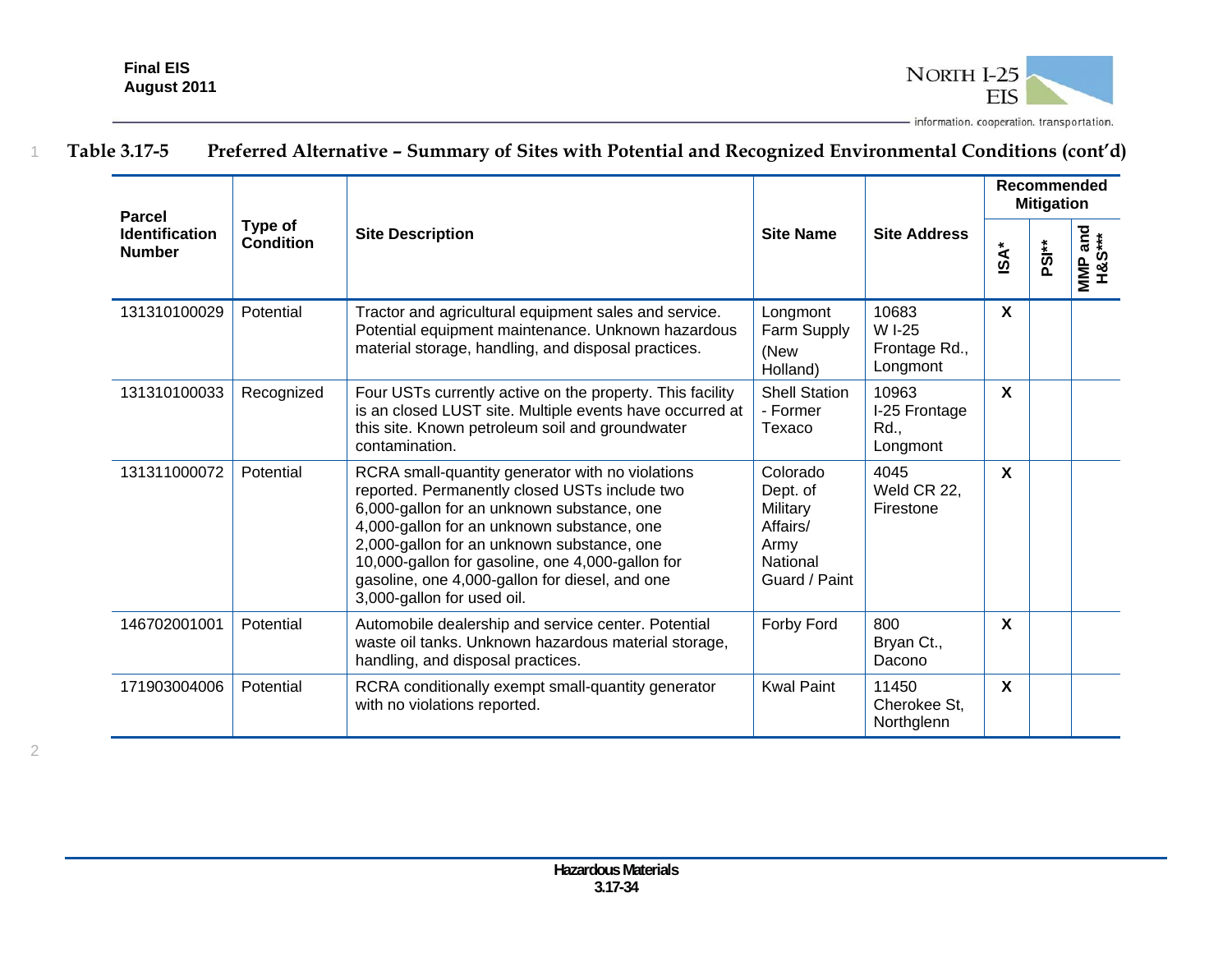

|                                                         |                             |                                                                                                                                                                                                                                                                                                                                                                                                                                                                                                                                                                                                                                                                                                                                                                                                                                                                                             |                                  |                                      | <b>Recommended</b><br><b>Mitigation</b> |                           |                   |  |  |
|---------------------------------------------------------|-----------------------------|---------------------------------------------------------------------------------------------------------------------------------------------------------------------------------------------------------------------------------------------------------------------------------------------------------------------------------------------------------------------------------------------------------------------------------------------------------------------------------------------------------------------------------------------------------------------------------------------------------------------------------------------------------------------------------------------------------------------------------------------------------------------------------------------------------------------------------------------------------------------------------------------|----------------------------------|--------------------------------------|-----------------------------------------|---------------------------|-------------------|--|--|
| <b>Parcel</b><br><b>Identification</b><br><b>Number</b> | Type of<br><b>Condition</b> | <b>Site Description</b>                                                                                                                                                                                                                                                                                                                                                                                                                                                                                                                                                                                                                                                                                                                                                                                                                                                                     | <b>Site Name</b>                 | <b>Site Address</b>                  | $\mathsf{ISA}^*$                        | PSI <sup>**</sup>         | MMP and<br>H&S*** |  |  |
| 171934407017                                            | Potential                   | Automotive dealership and service center. Unknown<br>hazardous material storage, handling, and disposal<br>practices. One 1,000-gallon UST for used oil<br>permanently closed at this site. No spills or leaks<br>reported.                                                                                                                                                                                                                                                                                                                                                                                                                                                                                                                                                                                                                                                                 | John Elway<br>Chevrolet          | 7320<br>Broadway,<br>Denver          | $\mathsf{x}$                            |                           |                   |  |  |
| 8510000003                                              | Recognized                  | RCRA small-quantity generator site with reported<br>violations. Solid waste discovered in the southwest<br>corner of site parking lot. General debris items included<br>waste lumber, household appliances, tires, construction<br>debris, waste oil containers, fluorescent light fixtures,<br>brake fluid, paint cans, etc. Soil staining identified near<br>former waste oil storage area and near two 250-gallon<br>ASTs that contained diesel fuel and gasoline.<br>Petroleum-contaminated soils identified near both the<br>AST and former waste oil areas, Groundwater<br>contamination not detected. Remediation activities:<br>removal of solid waste that had accumulated upon the<br>surface of the site, relocation of the ASTs, and<br>excavation and off-site disposal of stained soils. Clean<br>up completed and CDH issued a No Further Action letter<br>in November 1997. | Cloverleaf<br><b>Kennel Club</b> | 2527 W.<br>Frontage Rd.,<br>Loveland | $\boldsymbol{\mathsf{X}}$               |                           | $\mathbf{x}$      |  |  |
| 8535211001                                              | Recognized                  | Operating truck stop and open LUST site. Four active<br>USTs on site. Four active ASTs and one LPG tank.<br>Multiple releases have occurred and contamination of<br>both soils and groundwater is present. In October 2004,<br>ten ASTs containing gasoline, diesel, and kerosene<br>were permanently closed and removed. Groundwater<br>monitoring is ongoing. Known petroleum impacted soil<br>and groundwater on site.                                                                                                                                                                                                                                                                                                                                                                                                                                                                   | <b>Johnsons</b><br>Corner Inc.   | 2842 SE<br>Frontage Rd.,<br>Loveland | $\mathbf{x}$                            | $\boldsymbol{\mathsf{X}}$ | $\mathbf{x}$      |  |  |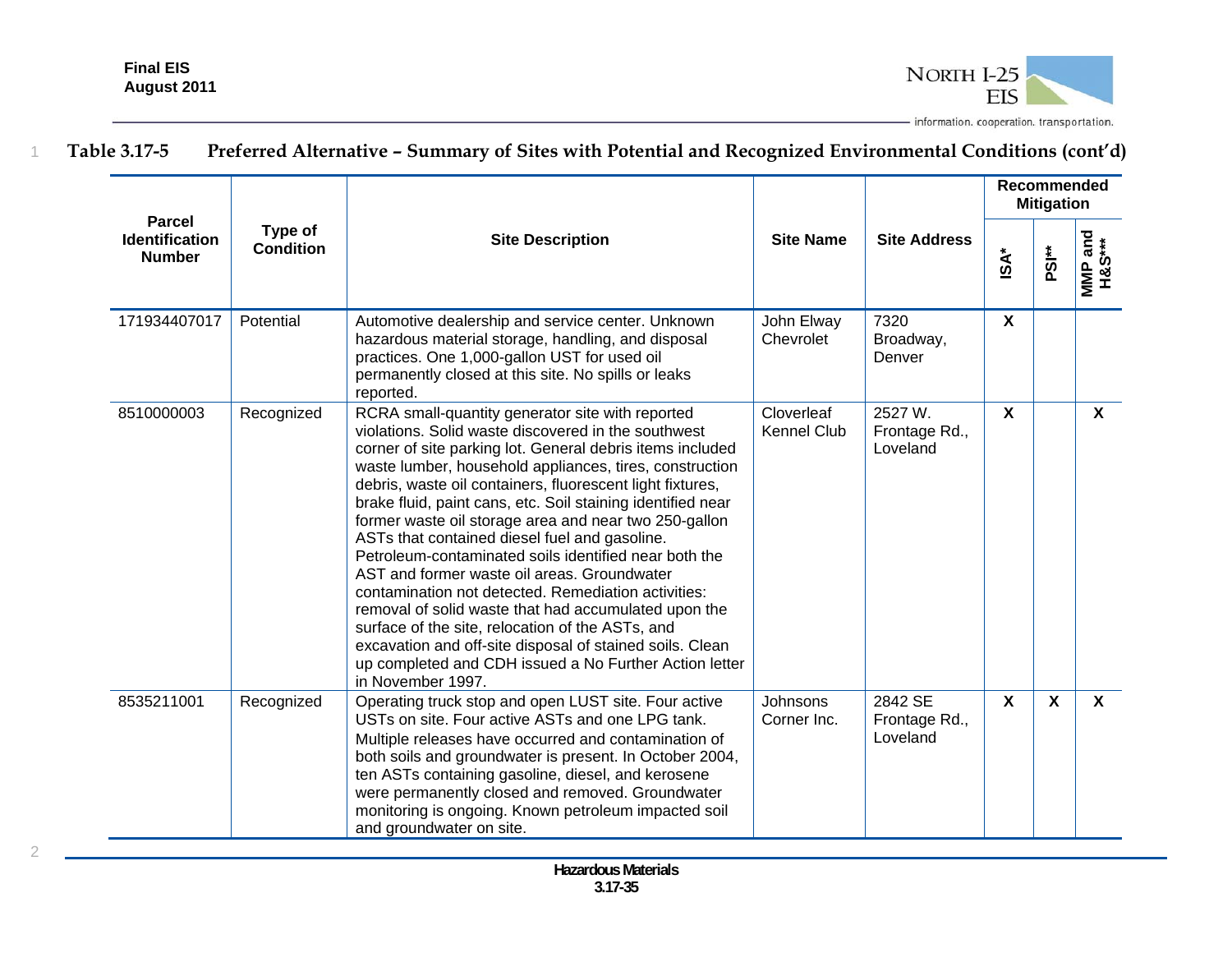

| <b>Parcel</b><br><b>Identification</b> |                             | <b>Site Name</b><br><b>Site Description</b><br>4305 E<br>ERNS site. A buried dump truck was being used for<br>Connell                                                                                                                                                                                                                                                                                                                                                                                                                                                                                                                                                                                                                                                                                                                                                                                                                                                                                                                                                                                                |                                       |                                       | <b>Recommended</b><br><b>Mitigation</b> |                           |                   |  |  |  |
|----------------------------------------|-----------------------------|----------------------------------------------------------------------------------------------------------------------------------------------------------------------------------------------------------------------------------------------------------------------------------------------------------------------------------------------------------------------------------------------------------------------------------------------------------------------------------------------------------------------------------------------------------------------------------------------------------------------------------------------------------------------------------------------------------------------------------------------------------------------------------------------------------------------------------------------------------------------------------------------------------------------------------------------------------------------------------------------------------------------------------------------------------------------------------------------------------------------|---------------------------------------|---------------------------------------|-----------------------------------------|---------------------------|-------------------|--|--|--|
| <b>Number</b>                          | Type of<br><b>Condition</b> |                                                                                                                                                                                                                                                                                                                                                                                                                                                                                                                                                                                                                                                                                                                                                                                                                                                                                                                                                                                                                                                                                                                      |                                       | <b>Site Address</b>                   | $\mathsf{ISA}^*$                        | PSI <sup>**</sup>         | MMP and<br>H&S*** |  |  |  |
| 8603000004                             | Recognized                  | used oil disposal. No remediation activities were<br>reported.                                                                                                                                                                                                                                                                                                                                                                                                                                                                                                                                                                                                                                                                                                                                                                                                                                                                                                                                                                                                                                                       | Resources                             | Harmony Rd.,<br>Ft. Collins           | X                                       | X                         | $\mathsf{X}$      |  |  |  |
| 8603000010                             | Recognized                  | Gas station and closed LUST site with multiple<br>releases to soils and groundwater. Two active 12,000-<br>gallon USTs on site. Six USTs permanently closed and<br>removed. Groundwater contamination reportedly<br>migrated off site in a southeastern direction toward a<br>gravel pit that borders this site to the east and south.                                                                                                                                                                                                                                                                                                                                                                                                                                                                                                                                                                                                                                                                                                                                                                               | Texaco/<br>Convenience<br><b>Plus</b> | 4325 E<br>Harmony Rd.,<br>Ft. Collins | $\mathsf{X}$                            | $\boldsymbol{\mathsf{X}}$ | $\mathsf{X}$      |  |  |  |
|                                        |                             | Several investigations conducted on site during the<br>1990s and 2000s. A corrective action plan was first<br>implemented in 1994, which included installation of a<br>groundwater recovery and treatment system and<br>quarterly groundwater monitoring activities. Soils in the<br>area of the former USTs (northwest corner) were over-<br>excavated in 1995 until photoionization detector (PID)<br>readings were 50 ppm or below. Quarterly groundwater<br>monitoring from 1994 to present. Concentrations of<br>benzene, toluene, ethylbenzene, and xylene (BTEX),<br>total volatile petroleum hydrocarbons (TVPH), total<br>extractable petroleum hydrocarbons (TEPH), and<br>methyl tert-butyl ether (MTBE) in soils were non-detect<br>during soil sampling activities conducted in 2002. In<br>September, 2006 Colorado Department of Labor and<br>Employment, Division of Oil and Public Safety (OPS),<br>issued the most recent No Further Action letter for this<br>facility, indicating that they do not require any further<br>investigation or remedial action at the time the letter<br>was issued. |                                       |                                       |                                         |                           |                   |  |  |  |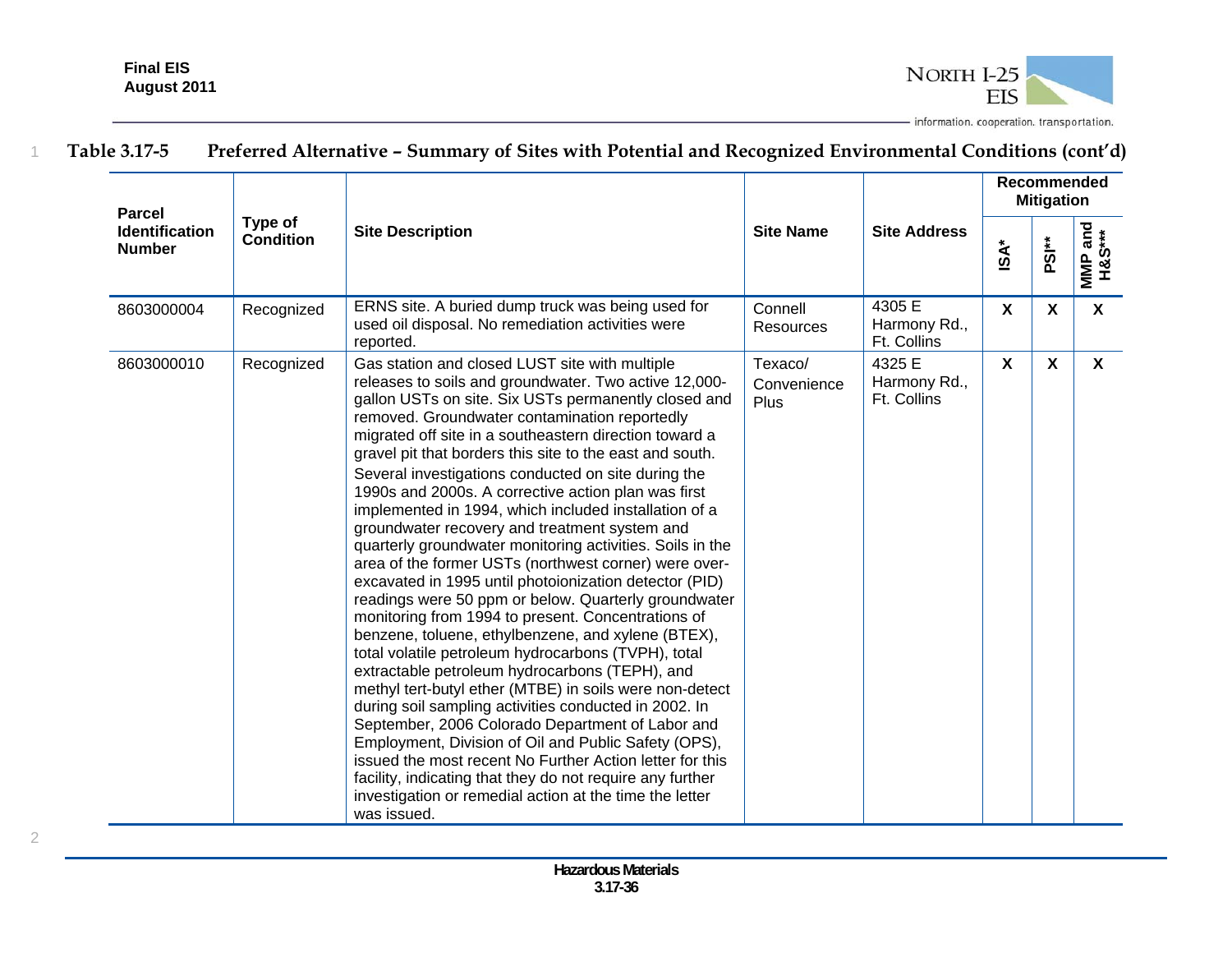

| <b>Parcel</b>                          |                             |                                                                                                                                                                                                                                                                                                |                                                                              |                                            | Recommended<br><b>Mitigation</b> |                   |                                 |  |
|----------------------------------------|-----------------------------|------------------------------------------------------------------------------------------------------------------------------------------------------------------------------------------------------------------------------------------------------------------------------------------------|------------------------------------------------------------------------------|--------------------------------------------|----------------------------------|-------------------|---------------------------------|--|
| <b>Identification</b><br><b>Number</b> | Type of<br><b>Condition</b> | <b>Site Description</b>                                                                                                                                                                                                                                                                        | <b>Site Name</b>                                                             | <b>Site Address</b>                        | iSA*                             | PSI <sup>**</sup> | and<br>***<br><b>SSH</b><br>MMP |  |
| 8615000009                             | Recognized                  | Automobile dealership and service center. One active<br>AST on the property. Potential waste oil tanks.<br>Unknown hazardous material storage, handling, and<br>disposal practices. Closed LUST.                                                                                               | <b>Bob Scott's</b><br>RV/<br>Harris Marine                                   | 7301 SW<br>Frontage Rd.,<br>Ft. Collins    | X                                |                   |                                 |  |
| 8634000908                             | Recognized                  | Closed LUST site. One 2,500-gallon UST currently in<br>use. Permanently closed USTs include two 10,000-<br>gallon for diesel, one 10,000-gallon for gasoline, two<br>6,000-gallon for gasoline, and one 700-gallon UST for<br>diesel. No Further Action letter issued on<br>February 13, 1995. | Power<br>Marketing<br>Operations/<br>Western Area<br>Power<br>Administration | 5555<br>E Crossroads<br>Blvd.,<br>Loveland | X                                |                   | X                               |  |
| 8634307002                             | Potential                   | Motor sports sales and service. Potential equipment<br>maintenance. Unknown hazardous material storage,<br>handling, and disposal practices.                                                                                                                                                   | Thunder<br>Mountain<br>Motorcycles                                           | 4250<br>Byrd Dr.,<br>Loveland              | X                                |                   |                                 |  |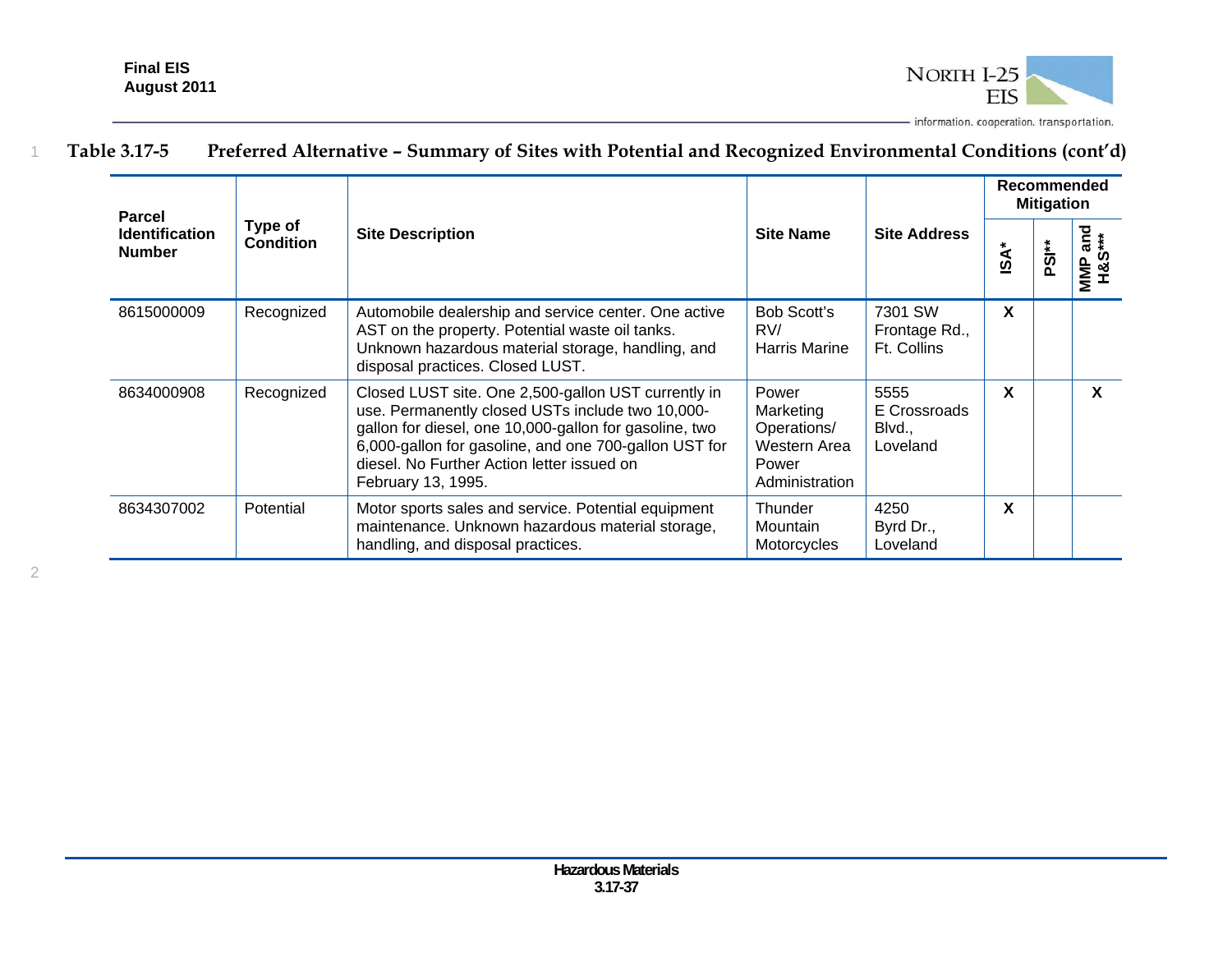

#### **Recommended Mitigation Parcel Type of MMP and**  and **Identification Condition Site Description Site Address Condition** Site Address **H&S\*\*\* ISA\* PSI\*\* Number MINP X X X** 8710000022 Recognized Potential historic former cattle operations occurred at **HeliSupport** 120 NE this site. Unknown insecticide storage, use, and Inc. Frontage Rd., handling. RCRA CORRACTS. Remediation complete. Ft. Collins The facility performs roll forming and shearing of sheet metal processes, which utilize lead and chromiumbased paints, xylenes, and mineral spirit solvents. An initial environmental investigation performed in January 1991 identified soil and groundwater contamination with volatile organic compounds (VOCs). Small concentrations of benzene, toluene, ethylbenzene, and chlorobenzene were detected in soils from the paint gallery area. Elevated concentrations of ethylbenzene, toluene, xylene, and chlorobenzene were detected in soils near the paint line roll-off area. Elevated concentrations of heavy metals (lead and chromium) were detected in soils at this site in the paint gallery and near the paint supply piping. Remediation activities were completed at this site and a No Further Action letter was issued by the then Colorado Department of Health (CDH) in June 1994 indicating that they do not require any further investigation or remedial action at the time the letter was issued. **X X X** Conoco | 3809 E 8716100039 Recognized Gas station and open LUST site. Three active 10,000 gallon gasoline USTs on site. Permanently closed Mulberry St., USTs include one 6,000-gallon for diesel, two 6,000- Ft. Collins gallon USTs for gasoline, and two 3,000-gallon USTs for diesel. Undergoing quarterly monitoring and implementing a corrective action plan. Known petroleum-impacted soil and groundwater on site.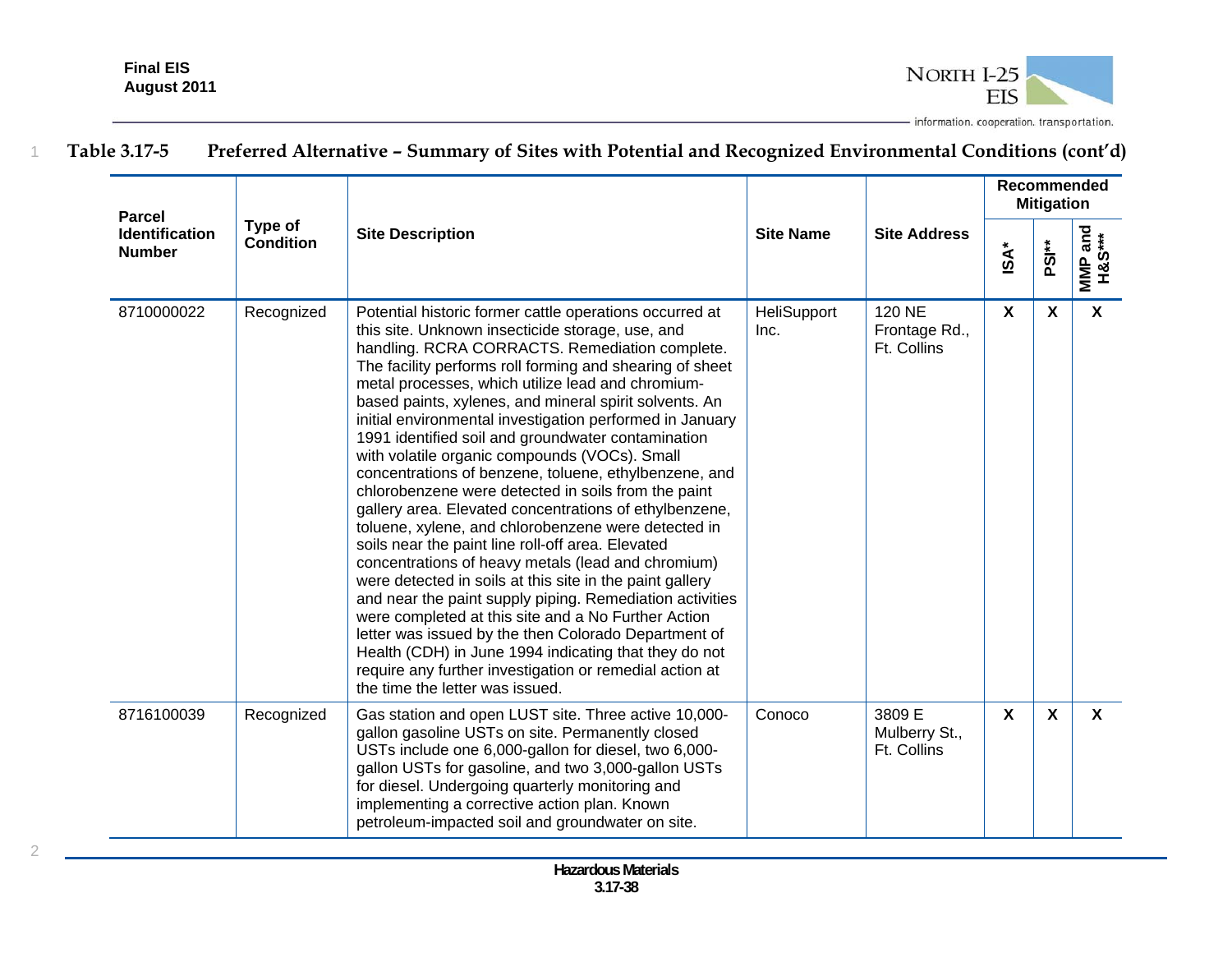

| <b>Parcel</b>                                                   |                      | <b>Site Description</b>                                                                                                                                                                         | <b>Site Name</b>                                                           | <b>Site Address</b>                          | Recommended<br><b>Mitigation</b> |                     |                           |  |  |
|-----------------------------------------------------------------|----------------------|-------------------------------------------------------------------------------------------------------------------------------------------------------------------------------------------------|----------------------------------------------------------------------------|----------------------------------------------|----------------------------------|---------------------|---------------------------|--|--|
| <b>Identification</b><br><b>Number</b>                          | Type of<br>Condition |                                                                                                                                                                                                 |                                                                            |                                              | <b>iSA*</b>                      | $\ddot{\mathbf{s}}$ | urland<br>H&S***<br>MMP 3 |  |  |
| 8734000924                                                      | Recognized           | ERNS site. No additional information reported.                                                                                                                                                  | Gulfragle<br>Supply                                                        | 4414 E<br>Harmony Rd.,<br>Ft. Collins        | $\boldsymbol{\mathsf{X}}$        |                     |                           |  |  |
| CDOT Right-of-<br>Way Northeast<br>corner of SH<br>119 and I-25 | Potential            | Baker tank present in CDOT right-of-way. Potential<br>evidence of groundwater remediation.                                                                                                      | Not Applicable                                                             | Not Applicable                               | $\mathbf{x}$                     |                     |                           |  |  |
| 8515000015                                                      | Recognized           | Gasoline Station, FINDS, Closed LUST, UST, Four<br>active USTs. Multiple releases have occurred at this<br>site. The most recent NFA/closure letter was issued by<br>OPS in May 2010.           | Conoco<br>Station                                                          | 5518<br>E. Eisenhower<br>Blvd.,<br>Loveland  | X                                |                     |                           |  |  |
| 8722200022                                                      | Potential            | RCRIS-SQG (No Reported Violations), FINDS.<br>Unknown chemical and material handling, storage, and<br>disposal practices.                                                                       | ABC Sign<br>Products /<br>Jackson<br>Brooks-<br>Combined W<br>028 FOR 2001 | 2028 SE<br>Frontage Rd.,<br>Ft. Collins      | $\mathbf{x}$                     |                     |                           |  |  |
| 8722200023                                                      | Recognized           | RCRIS-SQG (Reported Violations), FINDS. Closed<br>LUST. UST. AST. One active AST and LPG tank. RV<br>maintenance and storage. Unknown chemical and<br>material handling, storage, and disposal. | Former Case<br>Power &<br>Equipment /<br><b>United Rentals</b>             | 1926 SE<br>Frontage Rd.,<br>Ft. Collins      | $\boldsymbol{\mathsf{X}}$        |                     |                           |  |  |
| 120723000018                                                    | Potential            | UST. AST.RV maintenance and storage. Unknown<br>chemical and material handling, storage, and disposal                                                                                           | <b>K&amp;C RV</b>                                                          | 14504<br>E I-25<br>Frontage Rd.,<br>Longmont | $\boldsymbol{\mathsf{X}}$        |                     |                           |  |  |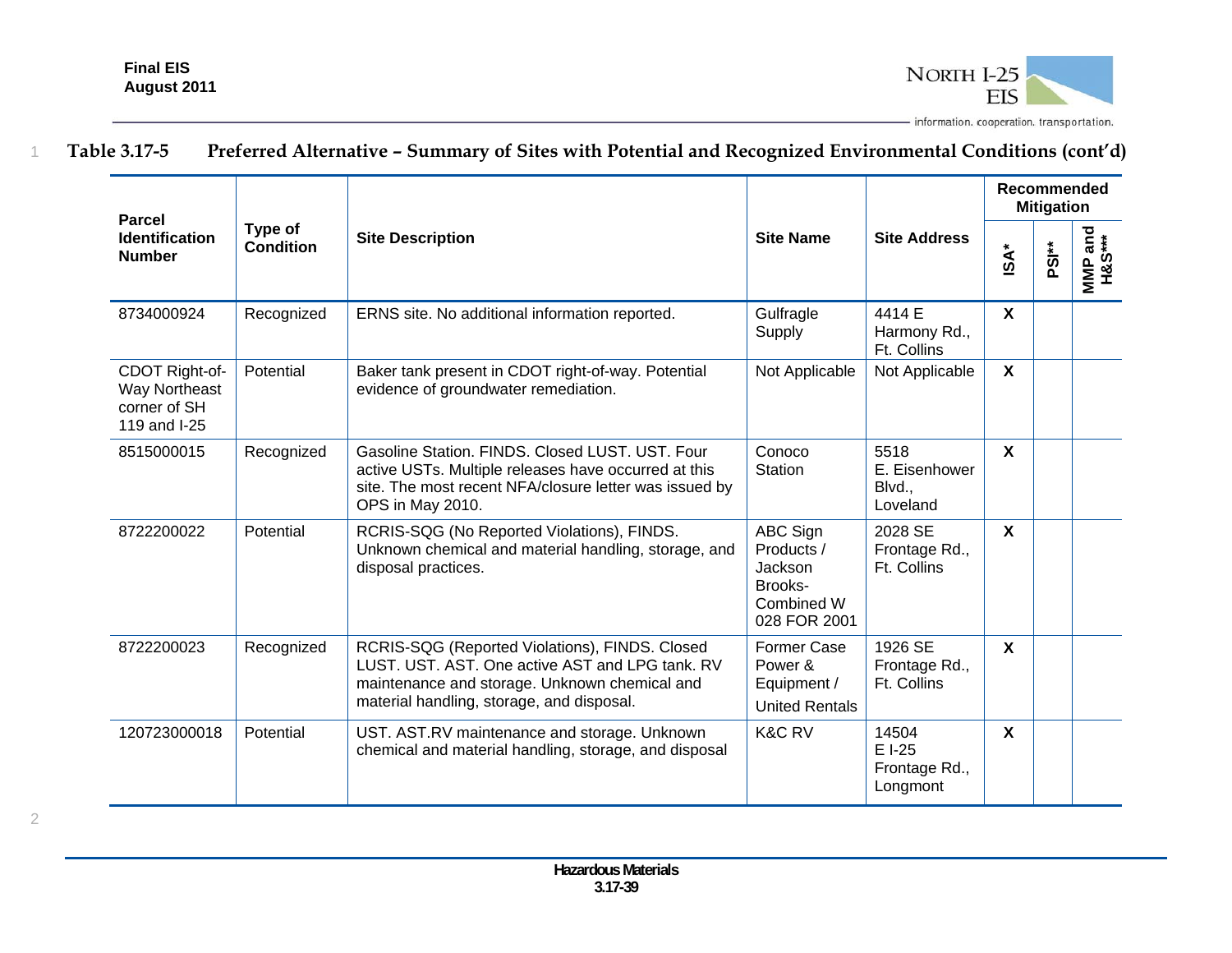

| <b>Parcel</b>                          |                             |                                                                                                                                                        |                                            |                                               | Recommended<br><b>Mitigation</b> |                   |                   |  |
|----------------------------------------|-----------------------------|--------------------------------------------------------------------------------------------------------------------------------------------------------|--------------------------------------------|-----------------------------------------------|----------------------------------|-------------------|-------------------|--|
| <b>Identification</b><br><b>Number</b> | Type of<br><b>Condition</b> | <b>Site Description</b>                                                                                                                                | <b>Site Name</b>                           | <b>Site Address</b>                           | <b>iSA*</b>                      | PSI <sup>**</sup> | MMP and<br>H&S*** |  |
| 131302304001                           | Recognized                  | Gas Station. Open LUST. Orphan Site (LUST, UST).<br>Three active USTs. Contamination discovered in March<br>2004. Remediation activities are on-going. | Phillips 66                                | 11099<br>E I-25<br>Frontage Rd.,<br>Longmont  | $\boldsymbol{X}$                 |                   |                   |  |
| 131310100020                           | Potential                   | Junkyard. Unknown hazardous material storage,<br>handling, and disposal practices.                                                                     | <b>Unknown Site</b><br>Name                | 10569<br>W I-25<br>Frontage Rd.,<br>Firestone | $\mathsf{X}$                     |                   |                   |  |
| 8634109901                             | Potential                   | Potential for generator to be on-site.                                                                                                                 | <b>Budweiser</b><br><b>Events Center</b>   | 5100-5500<br>Arena Cir.,<br>Loveland          |                                  |                   |                   |  |
| 8722200025                             | Potential                   | Potential Waste Oil Tanks, Unknown chemical and<br>material handling, storage, and disposal practices.                                                 | <b>Fort Collins</b><br><b>Motor Sports</b> | 1800 SE<br>Frontage Rd.,<br>Ft. Collins       | $\mathsf{X}$                     |                   |                   |  |
| 120723001052                           | Potential                   | Unknown manufacturing facility. Unknown material<br>handling, storage, and disposal practices.                                                         | Artemis<br>Rubber<br>Technology            | 14300 I-25<br>Frontage Rd.,<br>Mead           | $\mathsf{X}$                     |                   |                   |  |
| 120735200056                           | Potential                   | Historic contamination                                                                                                                                 | Ademar<br>Ready Mix                        | 12632<br>E I-25<br>Frontage Rd.,<br>Longmont  | $\mathsf{x}$                     |                   |                   |  |
| 146703000050                           | Potential                   | Gas Station. UST.                                                                                                                                      | Conoco Travel<br>Center                    | 3770 HWY 52,<br>Erie                          | $\boldsymbol{\mathsf{X}}$        |                   |                   |  |
| 146711000041                           | Potential                   | Automobile junk yard.                                                                                                                                  | Erie Auto<br>Salvage                       | 4878 I-25<br>Frontage Rd.,<br>Erie            | $\mathsf{x}$                     |                   |                   |  |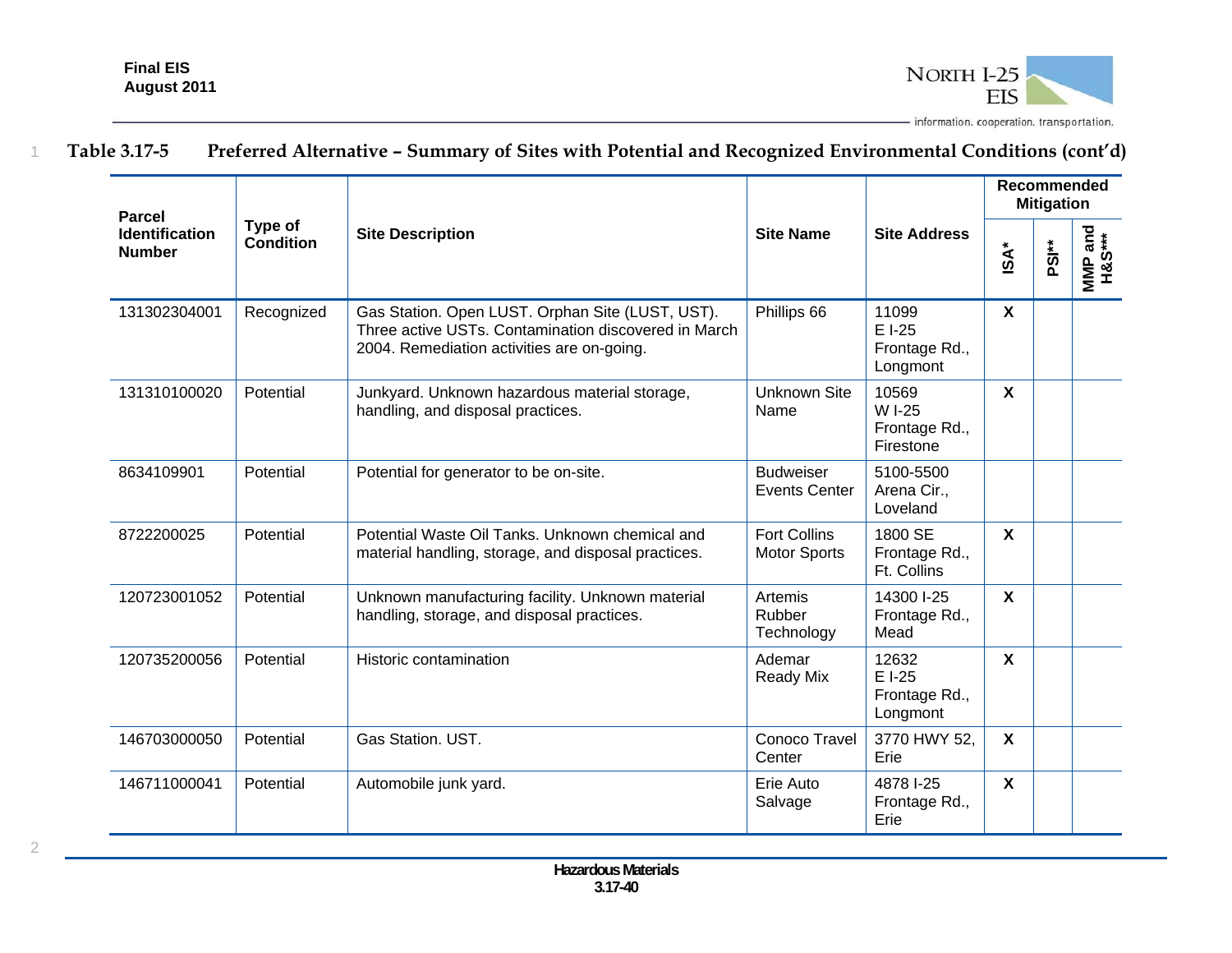

| <b>Parcel</b>                          |                      |                                                                                                                                                                                                          |                                                 |                                                            |                           | Recommended<br><b>Mitigation</b> |                   |
|----------------------------------------|----------------------|----------------------------------------------------------------------------------------------------------------------------------------------------------------------------------------------------------|-------------------------------------------------|------------------------------------------------------------|---------------------------|----------------------------------|-------------------|
| <b>Identification</b><br><b>Number</b> | Type of<br>Condition | <b>Site Description</b>                                                                                                                                                                                  | <b>Site Name</b>                                | <b>Site Address</b>                                        | <b>ISA*</b>               | PS <sup>**</sup>                 | MMP and<br>H&S*** |
| 157334004019                           | Potential            | Unknown manufacturing facility. Unknown material<br>handling, storage, and disposal practices.                                                                                                           | <b>BMC Millwork</b>                             | 12299 Grant<br>St., Denver                                 | $\boldsymbol{\mathsf{X}}$ |                                  |                   |
| 157334300031                           | Recognized           | Closed LUST, UST, Contamination discovered<br>following removal of waste oil tank. OPS issued a<br>NFA/closure letter in July 2005.                                                                      | Larry's Texaco<br>Nka Palen<br>Enterprise Inc.  | 45<br>E 120th Ave.,<br>Thornton                            | $\boldsymbol{\mathsf{X}}$ |                                  |                   |
| Unknown                                | Potential            | RCRA SQG (No Reported Violations) FINDS. Unknown<br>chemical and material handling, storage, and disposal<br>practices.                                                                                  | <b>CEPEX</b><br>American, Inc.                  | <b>County Road</b><br>91/2 &<br><b>HWY 66.</b><br>Longmont | X                         |                                  |                   |
| Unknown                                | Potential            | RCRA SQG (No Reported Violations) FINDS. Unknown<br>chemical and material handling, storage, and disposal<br>practices.                                                                                  | AG Air, Inc.                                    | $1-25 &$<br><b>HWY 66.</b><br>Longmont                     | $\boldsymbol{\mathsf{X}}$ |                                  |                   |
| 9411000021                             | Potential            | Home builder facility. Miscellaneous debris. Unknown<br>hazardous material handling, storage, and disposal<br>practices. One 500-gallon UST for gasoline<br>permanently closed.                          | <b>Summit Crest</b><br>Homes                    | 2221<br>Clayton Ln.,<br><b>Berthoud</b>                    | $\boldsymbol{\mathsf{X}}$ |                                  |                   |
| 9414117001                             | Potential            | Two 8,600-gallon ASTs for an unknown substance<br>currently in use. Light industrial facility. One 55-gallon<br>drums observed. Unknown hazardous material<br>handling, storage, and disposal practices. | Flow System/<br>Protreat<br>Technology<br>Corp. | 290<br>Bunyan Ave.,<br>Berthoud                            | $\boldsymbol{\mathsf{X}}$ |                                  |                   |
| 9414117002                             | Potential            | RCRA small-quantity generator with administrative<br>violations reported. Light industrial/commercial facility.<br>Unknown hazardous material handling, storage, and<br>disposal practices.              | <b>ALUMATEK</b>                                 | 220<br>Bunyan Ave.,<br>Berthoud                            | $\boldsymbol{\mathsf{X}}$ |                                  |                   |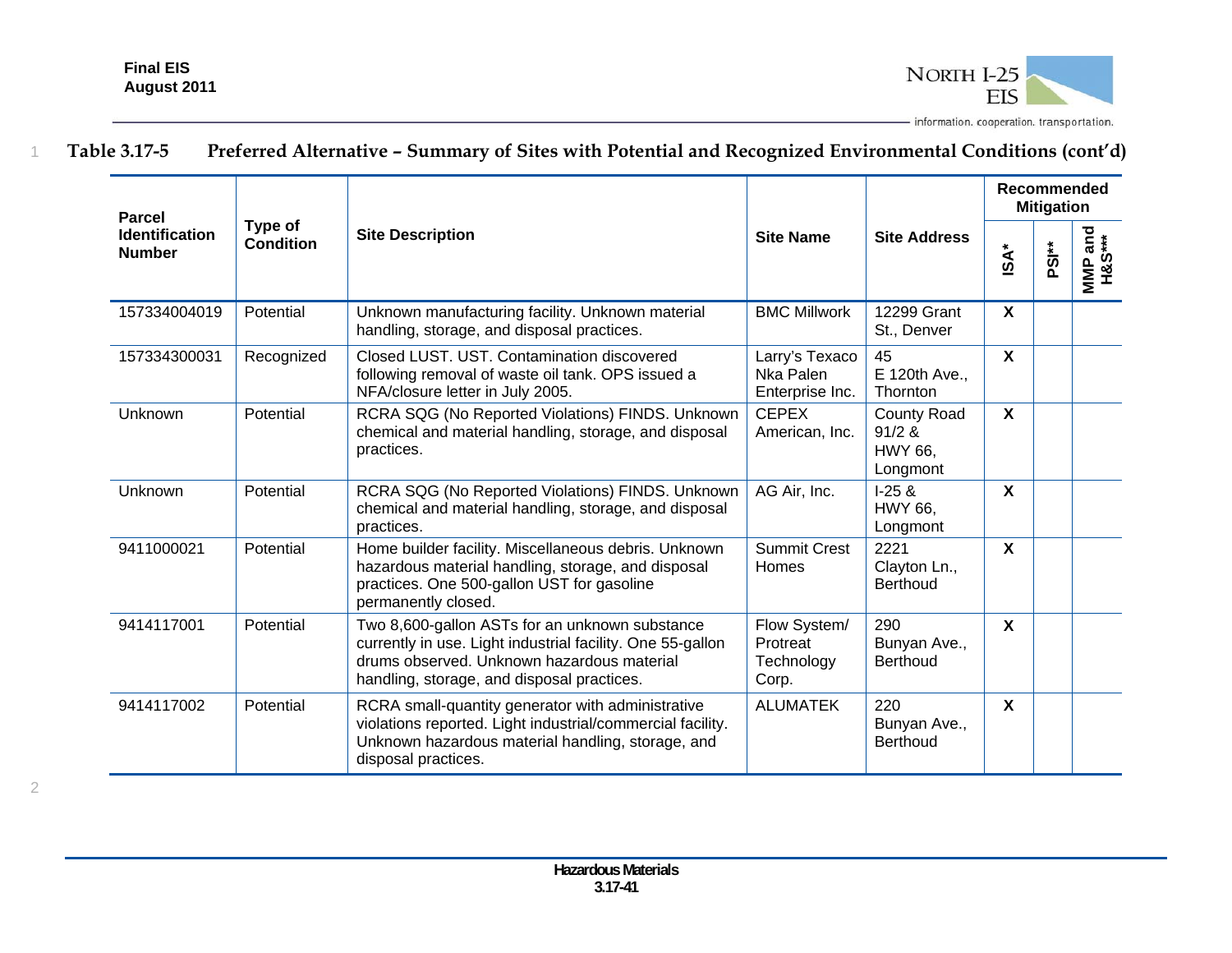

| <b>Parcel</b>                          |                             |                                                                                                                                                                                                           |                                                            |                                                 | <b>Recommended</b><br><b>Mitigation</b> |       |                   |  |
|----------------------------------------|-----------------------------|-----------------------------------------------------------------------------------------------------------------------------------------------------------------------------------------------------------|------------------------------------------------------------|-------------------------------------------------|-----------------------------------------|-------|-------------------|--|
| <b>Identification</b><br><b>Number</b> | Type of<br><b>Condition</b> | <b>Site Description</b>                                                                                                                                                                                   | <b>Site Name</b>                                           | <b>Site Address</b>                             | $\mathsf{ISA}^*$                        | PSI** | MMP and<br>H&S*** |  |
| 9414117003                             | Potential                   | RCRA small-quantity generator with administrative<br>violations reported. Light industrial/commercial facility.                                                                                           | <b>Berthoud</b><br><b>Screw Machine</b><br><b>Products</b> | 210<br>Bunyan Ave.,<br><b>Berthoud</b>          | $\mathsf{x}$                            |       |                   |  |
| 9414451009                             | Potential                   | Light industrial facility. Unknown hazardous material<br>handling, storage, and disposal practices.                                                                                                       | Sonoco<br>Industrial<br>Products                           | 270/290<br>Mountain<br>Ave.,<br><b>Berthoud</b> | $\mathsf{X}$                            |       |                   |  |
| 9414480908                             | Potential                   | Former Gary-Fenton and VS Gallen sites with<br>gasoline/oil storage (1927). Unknown hazardous<br>material handling, storage, and disposal practices.                                                      | <b>Historic Site</b>                                       | Unknown<br>Address                              | $\mathsf{X}$                            |       |                   |  |
| 9423138001                             | Potential                   | Former Empson Packing Company (1927). Automotive<br>repair shop; former Sinclair Gasoline Station. Unknown<br>hazardous material handling, storage, and disposal<br>practices.                            | Cote's Auto<br>Repair                                      | 239<br>Welch Ave.,<br><b>Berthoud</b>           | $\boldsymbol{\mathsf{X}}$               |       |                   |  |
| 9535400044                             | Potential                   | RCRA small-quantity generator with no violations<br>reported. Light industrial facility business park.<br>Unknown hazardous material handling, storage, and<br>disposal practices.                        | Campion<br><b>Industrial Park</b>                          | 255<br>SW 42nd St.,<br>Loveland                 | $\mathbf{x}$                            |       |                   |  |
| 9711166902                             | Potential                   | Former location of petroleum distribution facilities -<br>Standard Oil Company site (1906), Texaco (1917), and<br>Continental Oil (1917). Unknown petroleum storage,<br>handling, and disposal practices. | <b>Historic Site</b>                                       | 275<br>N. Mason St.,<br>Ft. Collins             | $\mathbf{x}$                            |       |                   |  |
| 120523000008                           | Potential                   | Agricultural property. Unknown hazardous material<br>handling, storage, and disposal practices.                                                                                                           | <b>Unknown Site</b><br>Name                                | 11149<br>Ute Rd.,<br>Longmont                   | $\mathbf{x}$                            |       |                   |  |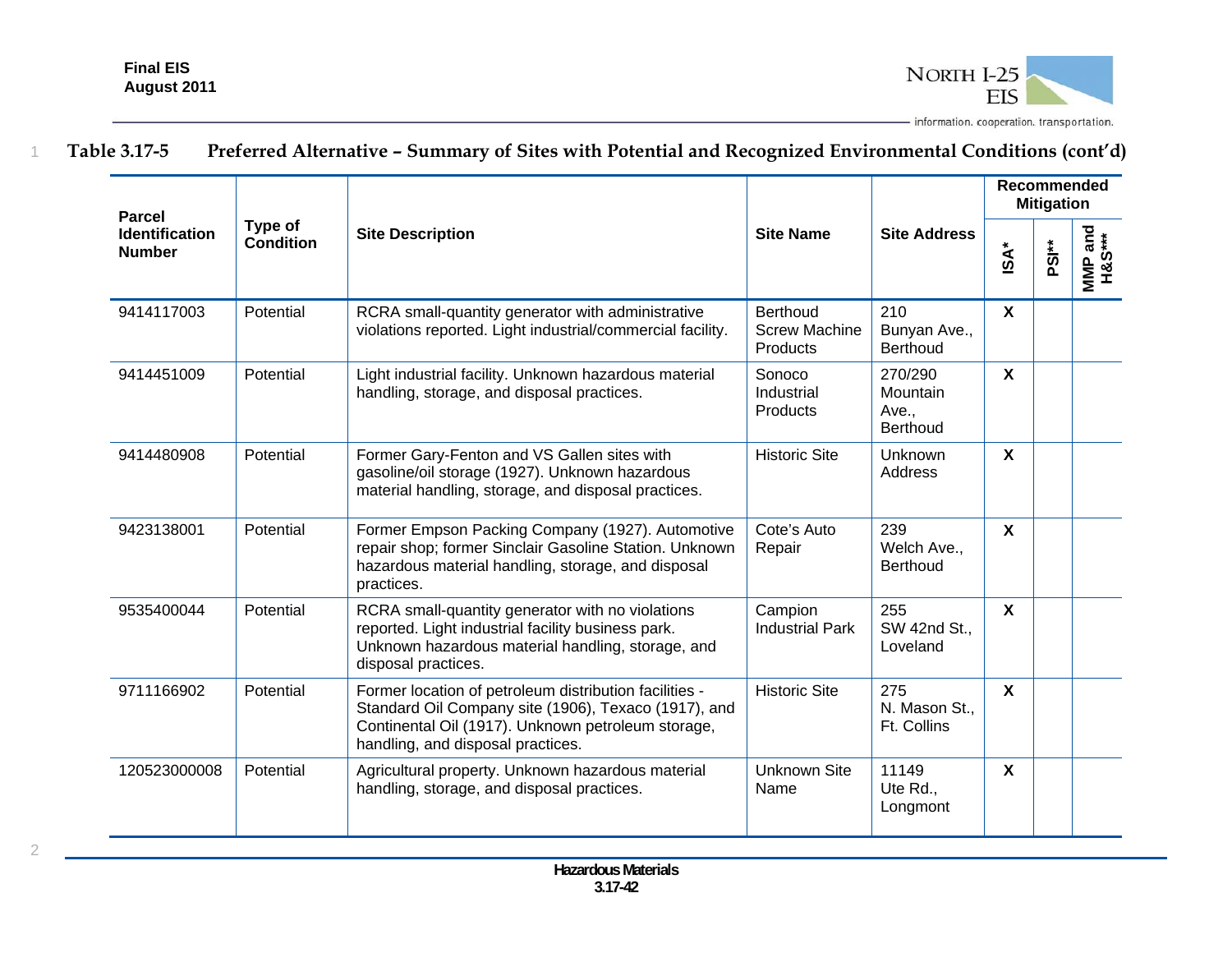

| <b>Parcel</b>                          |                             |                                                                                                                                                                                               |                                                                                                  |                                                    | <b>Recommended</b><br><b>Mitigation</b> |                   |                   |  |
|----------------------------------------|-----------------------------|-----------------------------------------------------------------------------------------------------------------------------------------------------------------------------------------------|--------------------------------------------------------------------------------------------------|----------------------------------------------------|-----------------------------------------|-------------------|-------------------|--|
| <b>Identification</b><br><b>Number</b> | Type of<br><b>Condition</b> | <b>Site Description</b>                                                                                                                                                                       | <b>Site Name</b>                                                                                 | <b>Site Address</b>                                | <b>iSA*</b>                             | PSI <sup>**</sup> | MMP and<br>H&S*** |  |
| 120534415003                           | Potential                   | Multiple light industrial/commercial facilities. Unknown<br>hazardous material handling, storage, and disposal<br>practices.                                                                  | Longmont<br><b>Business Park</b><br>(Circle<br>Graphics,<br>Precision<br>Works<br>Manufacturing) | 101<br>$E$ 10th Ave./<br>120 9th Ave.,<br>Longmont | $\boldsymbol{\mathsf{X}}$               |                   |                   |  |
| 131309100078                           | Potential                   | Agricultural property. Unknown hazardous material<br>handling, storage, and disposal practices. Debris<br>along railroad right-of-way.                                                        | Hodges<br><b>Interests LP</b>                                                                    | 10759<br>Weld CR 7,<br>Firestone                   | $\boldsymbol{\mathsf{X}}$               |                   |                   |  |
| 131502300001                           | Potential                   | Junkyard. Miscellaneous debris. Unknown hazardous<br>material handling, storage, and disposal practices.                                                                                      | East-Side Auto<br>Wrec Store<br>Some More,<br>Rodgers Auto                                       | 11386<br>Rodgers Ave.,<br>Loveland                 | $\mathsf{x}$                            |                   |                   |  |
| 131502300002                           | Potential                   | Miscellaneous debris, including metal and 55-gallon<br>drums, in railroad right-of-way. Potential soils staining.<br>Unknown hazardous material handling, storage, and<br>disposal practices. | Unknown Site<br>Name                                                                             | Unknown<br>Address                                 | $\boldsymbol{\mathsf{X}}$               |                   |                   |  |
| 131502300006                           | Potential                   | Junkyard. Unknown hazardous material handling,<br>storage, and disposal practices.                                                                                                            | Mike Auto/<br>Towing / Twin<br>Peak<br>Performance                                               | 395 E<br>Rodgers Rd.,<br>Longmont                  | $\mathbf{x}$                            |                   |                   |  |
| 131502300007                           | Potential                   | Recycling center. Unknown hazardous material<br>handling, storage, and disposal practices.                                                                                                    | City of<br>Longmont<br>Eco-Cycle<br>Center                                                       | 140<br>Martin St.,<br>Longmont                     | $\boldsymbol{\mathsf{X}}$               |                   |                   |  |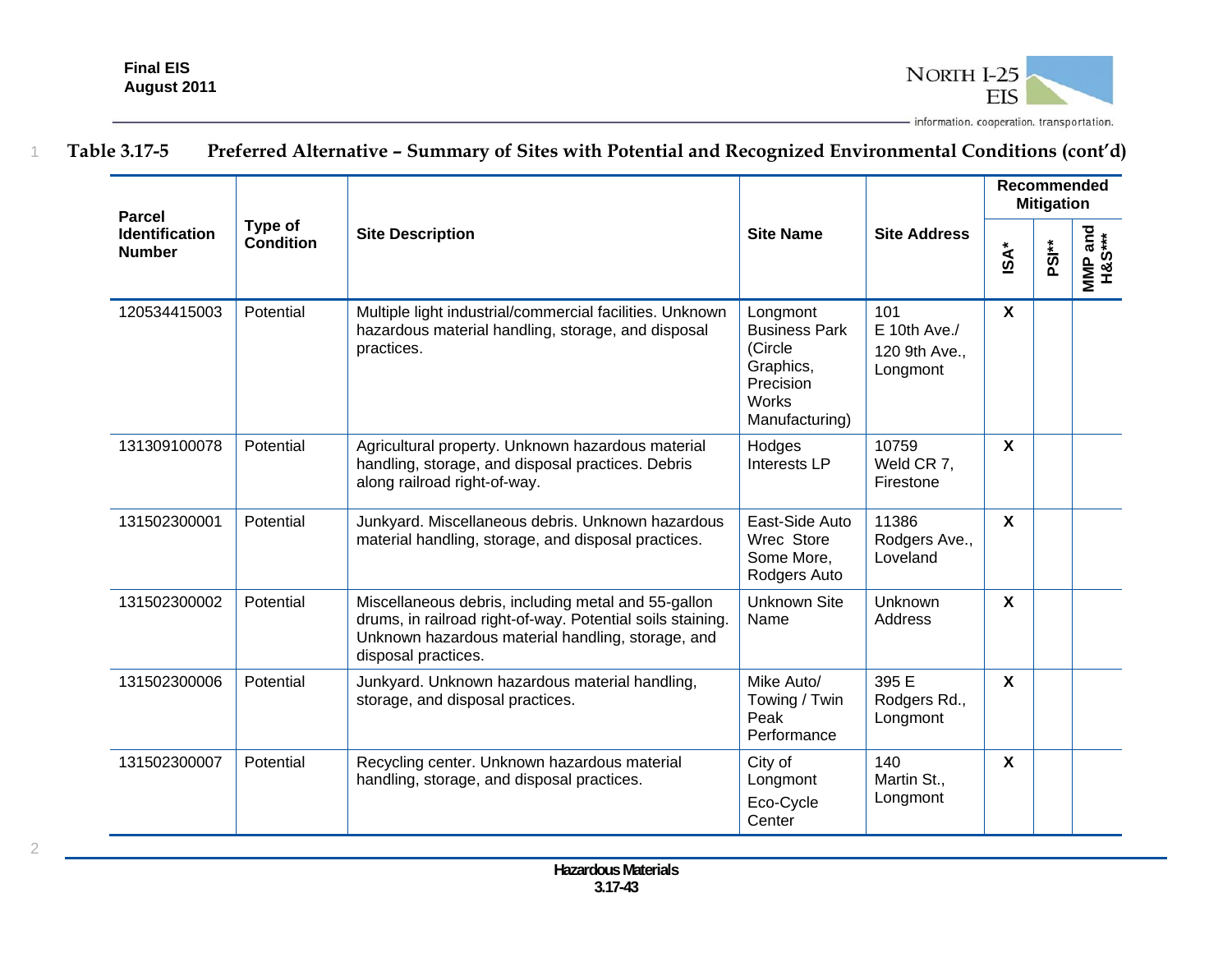2



| <b>Parcel</b>                          |                             |                                                                                                                                                                                                                                                                                                                        |                                                                                                                                                                                         |                                                       |                           | Recommended<br><b>Mitigation</b> |                   |
|----------------------------------------|-----------------------------|------------------------------------------------------------------------------------------------------------------------------------------------------------------------------------------------------------------------------------------------------------------------------------------------------------------------|-----------------------------------------------------------------------------------------------------------------------------------------------------------------------------------------|-------------------------------------------------------|---------------------------|----------------------------------|-------------------|
| <b>Identification</b><br><b>Number</b> | Type of<br><b>Condition</b> | <b>Site Description</b>                                                                                                                                                                                                                                                                                                | <b>Site Name</b>                                                                                                                                                                        | <b>Site Address</b>                                   | $\mathsf{ISA}^*$          | PSI <sup>**</sup>                | MMP and<br>H&S*** |
| 131502400005<br>131501300004           | Recognized                  | VCUP site. Series of vacant buildings and commercial<br>seed processing facilities. Unknown material handling,<br>storage, and disposal practices. Former Great Western<br>Sugar Company Longmont Beet Sugar Factory (1906).<br>Former railyard for Great Western Sugar Company<br>Longmont Beet Sugar Factory (1911). | <b>Great Western</b><br>Sugarmill<br><b>JJ Metals</b><br>/Hilleshog<br>Commercial<br>Seed<br>Processing/<br>Western<br>Sugar<br>Cooperative /<br>Syngenta<br>Seed / Clean<br>Energy LLC | 11504<br>Rogers<br>1021<br>Sugarmill Rd.,<br>Longmont | X                         | X                                | $\mathbf{x}$      |
| 131503414002/<br>131503414003          | Potential                   | Public storage facility. U-Haul vehicle storage. Former<br>Libby McNeill & Libby Pickle Station (1930). Unknown<br>hazardous material handling, storage, and disposal<br>practices.                                                                                                                                    | <b>Brekke</b><br>Storage<br>U-Haul                                                                                                                                                      | 105 3rd Ave./<br>225 Baker St.,<br>Longmont           | $\boldsymbol{\mathsf{X}}$ |                                  |                   |
| 131503325001                           | Potential                   | Automotive repair. Unknown chemical and material<br>handling, storage, and disposal practices.                                                                                                                                                                                                                         | JC's<br>Automotive                                                                                                                                                                      | 1 S. Main St.,<br>Longmont                            | $\mathbf{x}$              |                                  |                   |
| 131503423001                           | Potential                   | Storage of train/truck trailer containers. Unknown<br>contents.                                                                                                                                                                                                                                                        | <b>Unknown Site</b><br>Name                                                                                                                                                             | <b>Unknown</b><br>Address                             | $\boldsymbol{\mathsf{X}}$ |                                  |                   |
| 131503425015                           | Recognized                  | Closed LUST. UST. Vehicle Storage. Unknown<br>chemical and material handling, storage, and disposal<br>practices.                                                                                                                                                                                                      | Loerger Used<br>Car Lot                                                                                                                                                                 | 22 Main St.,<br>Longmont                              | X                         |                                  |                   |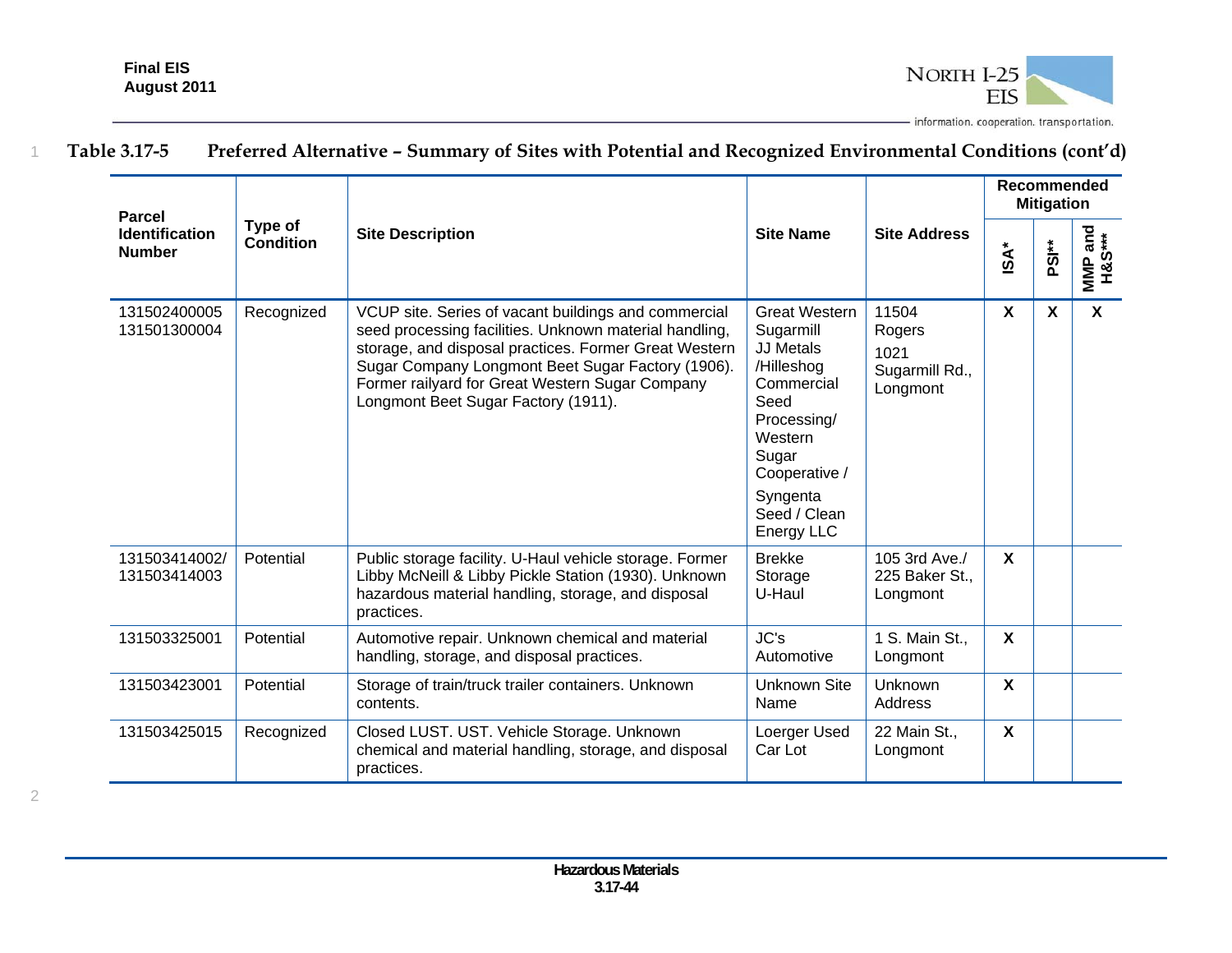

| <b>Parcel</b>                          |                             |                                                                                                                                        |                                     |                                      | Recommended<br><b>Mitigation</b> |                   |                           |  |
|----------------------------------------|-----------------------------|----------------------------------------------------------------------------------------------------------------------------------------|-------------------------------------|--------------------------------------|----------------------------------|-------------------|---------------------------|--|
| <b>Identification</b><br><b>Number</b> | Type of<br><b>Condition</b> | <b>Site Description</b>                                                                                                                | <b>Site Name</b>                    | <b>Site Address</b>                  | <b>ISA*</b>                      | PSI <sup>**</sup> | uniP and<br>H&S***<br>MMP |  |
| 146709100015                           | Potential                   | Agricultural property. Unknown hazardous material<br>handling, storage, and disposal practices. Debris along<br>railroad right-of-way. | Unknown<br><b>Site Name</b>         | 4523<br>Weld CR 7,<br>Erie           | X                                |                   |                           |  |
| 146715000037                           | Recognized                  | Multiple structures. US Brownfield Site.                                                                                               | Erie Gateway<br>Site                | 3747<br>Weld CR 8,<br>Erie           | $\mathbf{x}$                     | $\mathbf{x}$      | $\mathbf{x}$              |  |
| 9414400018                             | Potential                   | Light industrial/commercial facility. RCRA-SQG, FINDS                                                                                  | <b>Divide</b><br>Constructors       | 543<br>S 2nd St.,<br><b>Berthoud</b> | $\boldsymbol{\mathsf{X}}$        |                   |                           |  |
| 9423405006                             | Potential                   | Storage of train/truck trailer containers. Unknown<br>contents.                                                                        | Unknown<br>Site Name                | 201<br>S 1st St.,<br><b>Berthoud</b> | $\mathbf{x}$                     |                   |                           |  |
| 9711123901                             | Potential                   | Former oil warehouse with tanks - bulk oil storage<br>(1925)                                                                           | Unknown<br>Site Name                | 216<br>W Maple St.,<br>Ft. Collins   | $\mathbf{x}$                     |                   |                           |  |
| Unknown                                | Potential                   | <b>RCRA SQG (No Reported Violations)</b><br>FINDS. Unknown chemical and material handling,<br>storage, and disposal practices.         | Recycling<br>Systems<br>Corporation | 217<br>N Mason St.,<br>Ft. Collins   | $\mathbf{x}$                     |                   |                           |  |
| N/A                                    | Potential                   | <b>CDOT Maintenance Facility</b>                                                                                                       | <b>CDOT</b><br>Maintenance          | Unknown<br>Address                   |                                  |                   |                           |  |

2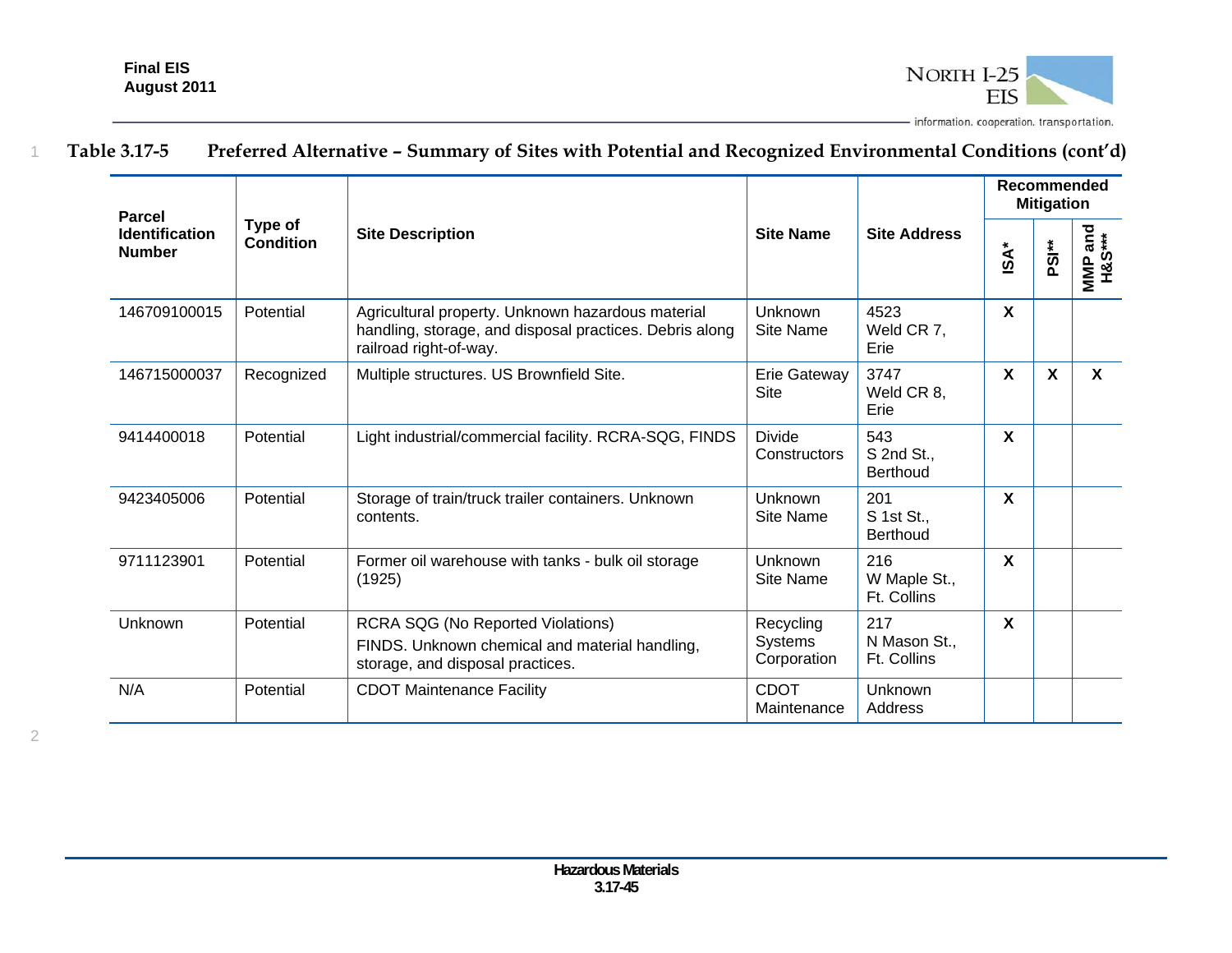

| <b>Parcel</b>                          |                             | <b>Site Description</b>                                                                                                                                                                          |                   |                                  | Recommended<br><b>Mitigation</b> |          |                            |  |
|----------------------------------------|-----------------------------|--------------------------------------------------------------------------------------------------------------------------------------------------------------------------------------------------|-------------------|----------------------------------|----------------------------------|----------|----------------------------|--|
| <b>Identification</b><br><b>Number</b> | Type of<br><b>Condition</b> |                                                                                                                                                                                                  | <b>Site Name</b>  | <b>Site Address</b>              | $\ast$<br>$\tilde{S}$            | ້<br>ຂຶ້ | and<br>***<br>MMP a<br>H&S |  |
| 121119306009                           | Recognized                  | UST. LUST (Closed).                                                                                                                                                                              | Circle K          | 300<br>Justin Rd.,<br>Ft. Lupton | X                                |          |                            |  |
| 080332304017                           | Potential                   | RCRA SQG - No reported violations.<br>FINDS. Unknown chemical and material handling,<br>storage, and disposal practices.                                                                         | Everyday<br>Store | 509<br>N 9th Ave.,<br>Greeley    | X                                |          |                            |  |
| 130931100056                           | Potential                   | Gasoline Station. UST. Storage of truck trailers and<br>unknown containers north of gas station in fenced-in<br>area. Unknown contents of containers. Miscellaneous<br>debris in fenced-in area. | Phillips 66       | 641<br>14th St.,<br>Ft. Lupton   | X                                |          |                            |  |

\* Initial Site Assessment (ISA)

\*\* Preliminary Site Investigation (PSI)

Notes: See **Sections 3.17.3.1** and **3.17.3.2** for ISA, PSI, MMP and H & S descriptions.

RCRIS SQG .... Resource Conservation and Recovery Act Small Quantity Generator

LUST ............... Leaking Underground Storage Tank

UST .................Underground Storage Tank

AST ................. Aboveground Storage Tank

CORRACTS .... Resource Conservation and Recovery Act Corrective Action activity

\*\*\* Materials Management Plan (MMP)/Health and Safety (H&S)

| SWF Solid waste facility/landfill                         |
|-----------------------------------------------------------|
| Co Trust  Complaint sites with no known responsible party |
| FINDS  Facility Index System/Facility Registry System     |
| RCRA LQG  Resource Conservation and Recovery Act Large    |
| <b>Quantity Generator</b>                                 |
| LPG liquid petroleum gas tank                             |
| ERNS Emergency Response Notification System               |
| VCUP Voluntary Clean-Up                                   |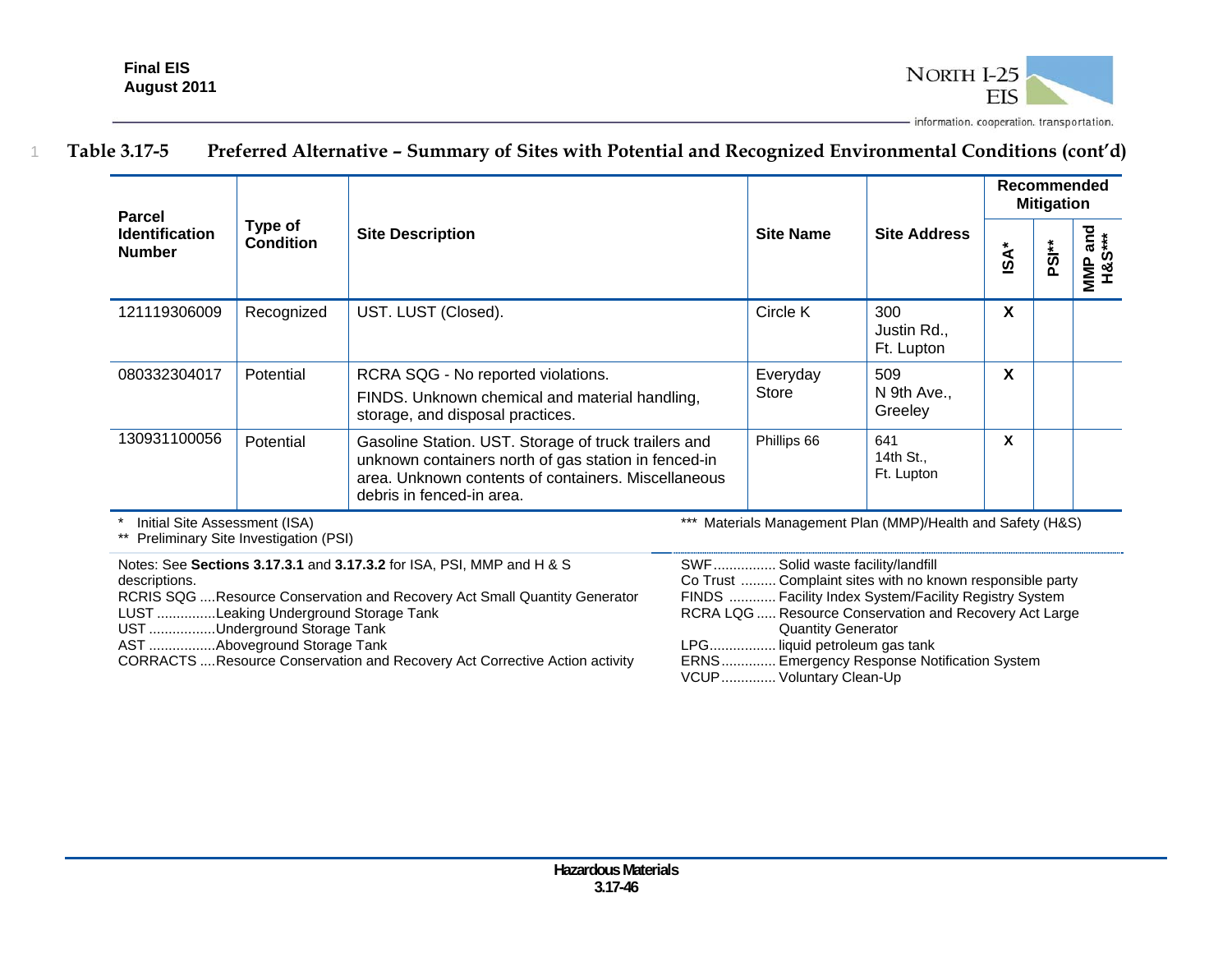

# **3.17.3 Mitigation Measures**

In summary, a total of 38 parcels with potential environmental conditions and 16 parcels with

recognized environmental conditions are associated with Package A highway components. A

total of 58 parcels with potential environmental conditions and 2 parcels with recognized

- environmental conditions are associated with Package A transit components.
- A total of 40 parcels with potential environmental conditions and 16 parcels with recognized environmental conditions are associated with Package B highway and transit components.
- A total of 67 parcels with potential environmental conditions and 20 parcels with recognized environmental conditions are associated with the Preferred Alternative.
- **3.17.3.1 RIGHT-OF-WAY ACQUISITION**
- The process of identifying, evaluating, and mitigating hazardous waste during right-of-way
- acquisition is identified in Chapter 3 of the CDOT Right-of-Way Manual (CDOT, 2005e). Projects
- 13 requiring right-of-way or easements follow these guidelines in order to avoid, to the greatest
- extent possible, acquisition of contaminated property and to ensure protection for employees,
- workers, and the community prior to, during, and after construction. Right-of-way to be acquired

may be modified during final design. The MESA contains a complete listing of sites with potential

and recognized environmental conditions that were identified for the project and should be

18 referenced to verify recommended mitigation actions (FHU, 2008d).

- The right-of-way acquisition process for sites with potential and recognized environmental conditions includes three-steps (CDOT, 2005c):
- **Initial Site Assessment (ISA).** The ISA is similar to a MESA or Phase I Environmental Site Assessment and involves site reconnaissance, historical land use review, and database search activities. An ISA is performed on properties that are to be acquired by or dedicated to CDOT. For properties that will be partially acquired for right-of-way, an ISA, based on CDOT Form #881 *Initial Site Assessment Checklist* and in accordance with CDOT hazardous materials guidance (CDOT EPB, 2005), should be performed. For properties that will be fully acquired for right-of-way, an ISA or site-specific Phase I Environmental Site Assessment, in accordance with American Society for Testing and Materials (ASTM) E 1527-05, Standard Practice for Environmental Site Assessments: Phase I Environmental Site Assessment Process (ASTM, 2005), U.S. Environmental Protection Agency (EPA) Standards and Practices for All Appropriate Inquiries [40 Code of Federal Regulations (CFR) Part 312], and CDOT hazardous materials guidance (CDOT EPB, 2005), should be performed.
- **Preliminary Site Investigation (PSI).** The PSI is an investigation performed on properties with potential environmental conditions. A PSI involves a drilling/sampling and analytical program to establish preliminary information regarding environmental conditions on the 37 property. The objective of the PSI is to assist in the decision-making process regarding the potential liability associated with acquiring a property and to provide information regarding health and safety issues for construction workers and the public.
-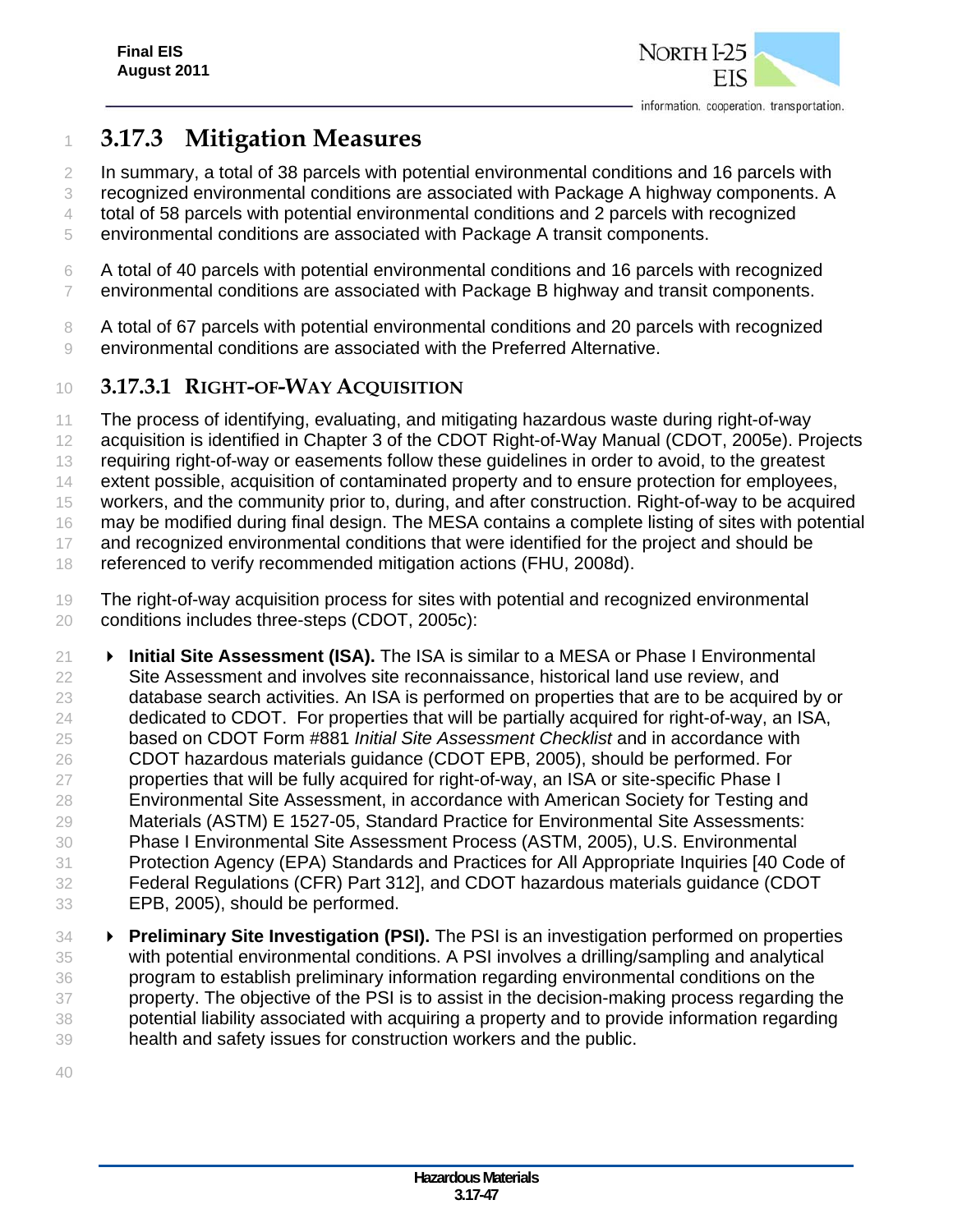

### **Remedial Investigation/Feasibility Study (RI/FS).** The RI/FS is a detailed, comprehensive investigation that further delineates the magnitude of contamination on a

- property. The RI/FS details the mitigation and clean-up strategies and provides an estimate 4 of cost for the cleanup and mitigation of contaminated property. Based on known conditions, no RI/FS was recommended for any property that would be acquired as part of the project.
- It is important to note that a PSI or RI/FS may be recommended based on the findings of an
- 8 ISA. Sites where a PSI or RI/FS are expected to be required have been identified above (see
- **Table 3.17-3, Table 3.17-4,** and **Table 3.17-5**).

### **3.17.3.2 CONTAMINATED SOIL AND GROUNDWATER MANAGEMENT**

- Encountering soil and groundwater during construction without prior knowledge can potentially
- affect the project in terms of cost, schedule, and agency and public relations. A Materials
- Management Plan (MMP), as required by Section 250.03 of the CDOT Standard Specifications
- 14 for Road and Bridge Construction (CDOT, 2005c), will be prepared for areas with known soil
- and groundwater contamination. Construction specifications will be written to include review of
- 16 the MMP by the CDOT Regional Environmental Manager.
- Structural excavation, such as caisson and retaining wall construction, may require the
- dewatering of contaminated groundwater. If dewatering is necessary, groundwater brought to

the surface will be managed according to Section 107.25 and 250.03 of the CDOT Standard

- Specifications for Road and Bridge Construction (CDOT, 2005c) and permitted by the CDPHE
- Water Quality Control Division, in accordance with Section 402 of the Clean Water Act.

### **3.17.3.3 REMOVAL OF STRUCTURES/OBSTRUCTIONS**

Pole-mounted electrical transformers were not identified as part of site reconnaissance

- activities. However, relocation of overhead electrical utility lines and pole-mounted
- transformers will be identified in project plans and specifications. Performance of the work set
- 26 forth in the project plans and specifications will be conducted in accordance with state and
- federal regulations, and any easement agreement between CDOT and/or private landowners.
- All wells that are located within the proposed construction area, including any that were not
- previously identified, will be abandoned and plugged according to CDOT Section 202.02 in
- Standard Specifications for Road and Bridge Construction (CDOT, 2005c) and in conformance
- with the Colorado Department of Natural Resources Division of Water Resources State
- Engineer Water Well Construction Rules, specifically Rule 16, "Standards for Plugging,
- Sealing, and Abandoning Wells and Boreholes" (Colorado Department of Natural
- Resources, 2006).
- The Colorado Oil and Gas Conservation Commission (COGCC) regulates the clean up of oil
- and gas wells and associated facilities. The COGCC clean-up standard for petroleum
- contaminated soil is 1,000 parts per million (ppm) total petroleum hydrocarbons in sensitive
- areas with the potential to impact groundwater (COGCC, 2001). The COGCC clean-up
- standard for non-sensitive areas is 10,000 ppm total petroleum hydrocarbons (COGCC, 2001).
- A typical clean-up standard used by CDOT for materials management is the Colorado
- Department of Labor and Employment, Division of Oil and Public Safety (OPS) clean-up
- standard of 500 ppm total petroleum hydrocarbons. If petroleum-contaminated soil is identified
- with a concentration less than 1,000 ppm but higher than 500 ppm, CDOT would be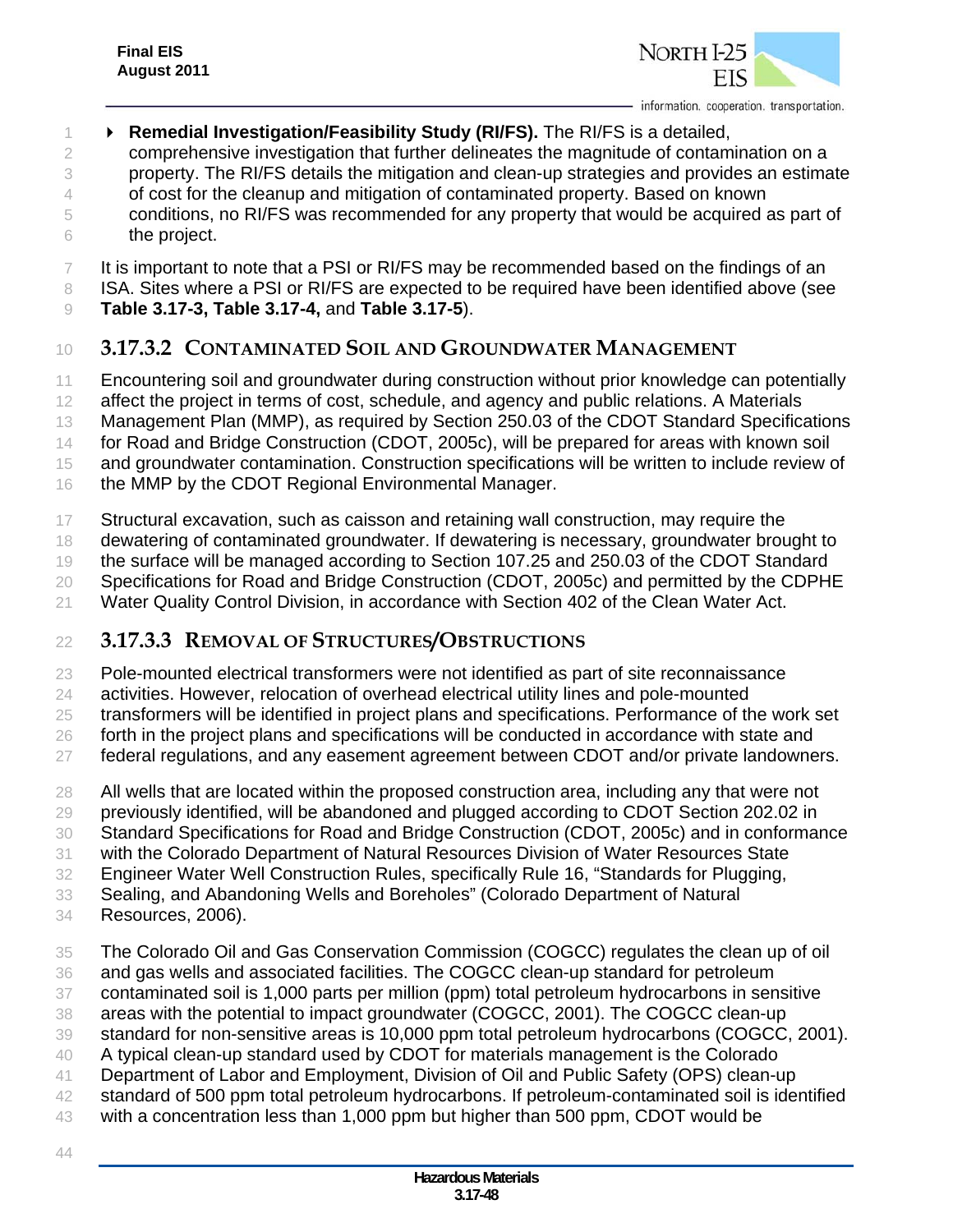

- responsible for clean-up of this soil. A MMP and a Health and Safety plan, as required by
- Section 250.03 of the CDOT Standard Specifications for Road and Bridge Construction
- (CDOT, 2005c), also is recommended for use when oil and gas facilities are encountered.

### **3.17.3.4 REGULATED MATERIALS CLEARANCE**

Environmentally regulated materials may be present in buildings and structures that could be

- demolished as part of the project. Prior to demolition of any structures, an asbestos, lead-
- based paint, and miscellaneous hazardous materials survey will be conducted at each parcel,
- where applicable. Right-of-way purchases are coordinated between Region right-of-way
- personnel and CDOT Property Management at the time of demolition. Regulated materials
- abatement will be conducted in accordance with Section 250, Environmental, Health, and
- Safety Management, of the CDOT Standard Specifications for Road and Bridge Construction
- (CDOT, 2005c) and relevant Occupational Health and Safety (OSHA) regulatory details. Basic
- regulatory requirements for the type of materials that may be encountered in the project area
- 14 are summarized in this section.

### *AST and UST Management*

- Sites with regulated ASTs and USTs will most likely be acquired for right-of-way for
- Package A, Package B, and the Preferred Alternative. In conjunction with final design, a
- 18 detailed review of the OPS files related to these properties would identify the results of any site
- investigations conducted, remedial systems or actions installed at the properties, and quarterly
- monitoring requirements. In the event that any of these sites are identified as having active
- leaking tanks, coordination with OPS would be required prior to parcel acquisition. If site
- characterization and/or remediation have not been completed, the OPS may require CDOT to
- complete these activities after acquisition. The OPS requirements may include:
- **Removal of any ASTs/USTs**
- Excavation and management of petroleum contaminated soil
- 26  $\rightarrow$  Modifications to, or redesign of remediation systems
- **Replacement of any monitoring wells destroyed during construction**
- **Long-term groundwater monitoring**
- During the right-of-way acquisition process, additional properties may require similar actions depending on the results of the ISAs.

# *Asbestos and Materials Containing Lead-Based Paint*

- By law, all friable asbestos-containing materials (ACM) must be removed from structures
- (including bridges) prior to demolition, and soils if landfill or building debris, buried utilities, or
- other ACM is encountered. The contractor performing the asbestos abatement is required to
- be licensed to perform such work and obtain permits from the CDPHE. Improper abatement
- can lead to the release of asbestos in soils and the need for soil remediation.
- Third party certification is required to document that the abatement was completed in
- accordance with regulatory requirements. The certification is needed to obtain the demolition
- permits for the structures. All ACM must be bagged and labeled for transport and disposal at a
- facility permitted to accept ACM.